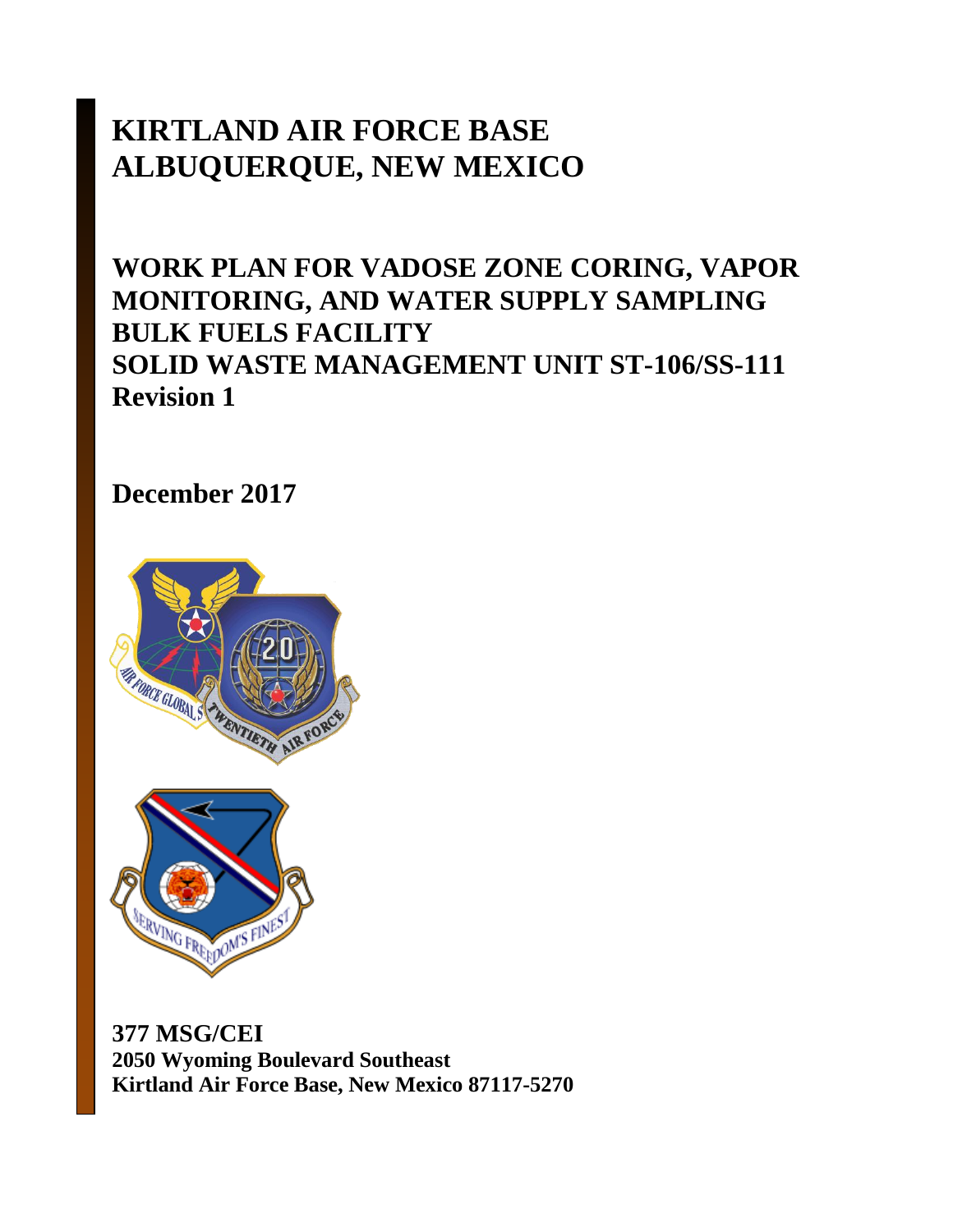# **KIRTLAND AIR FORCE BASE ALBUQUERQUE, NEW MEXICO**

# **WORK PLAN FOR VADOSE ZONE CORING, VAPOR MONITORING, AND WATER SUPPLY SAMPLING BULK FUELS FACILITY SOLID WASTE MANAGEMENT UNIT ST-106/SS-111 Revision 1**

**December 2017**

*Prepared for* U.S. Army Corps of Engineers Albuquerque District 4101 Jefferson Plaza NE Albuquerque, New Mexico 87109-3435

*Prepared by* EA Engineering, Science, and Technology, Inc., PBC 320 Gold Avenue SW, Suite 1300 Albuquerque, New Mexico 87102 Contract No. W9128F-13-D-0006/Delivery Order DM02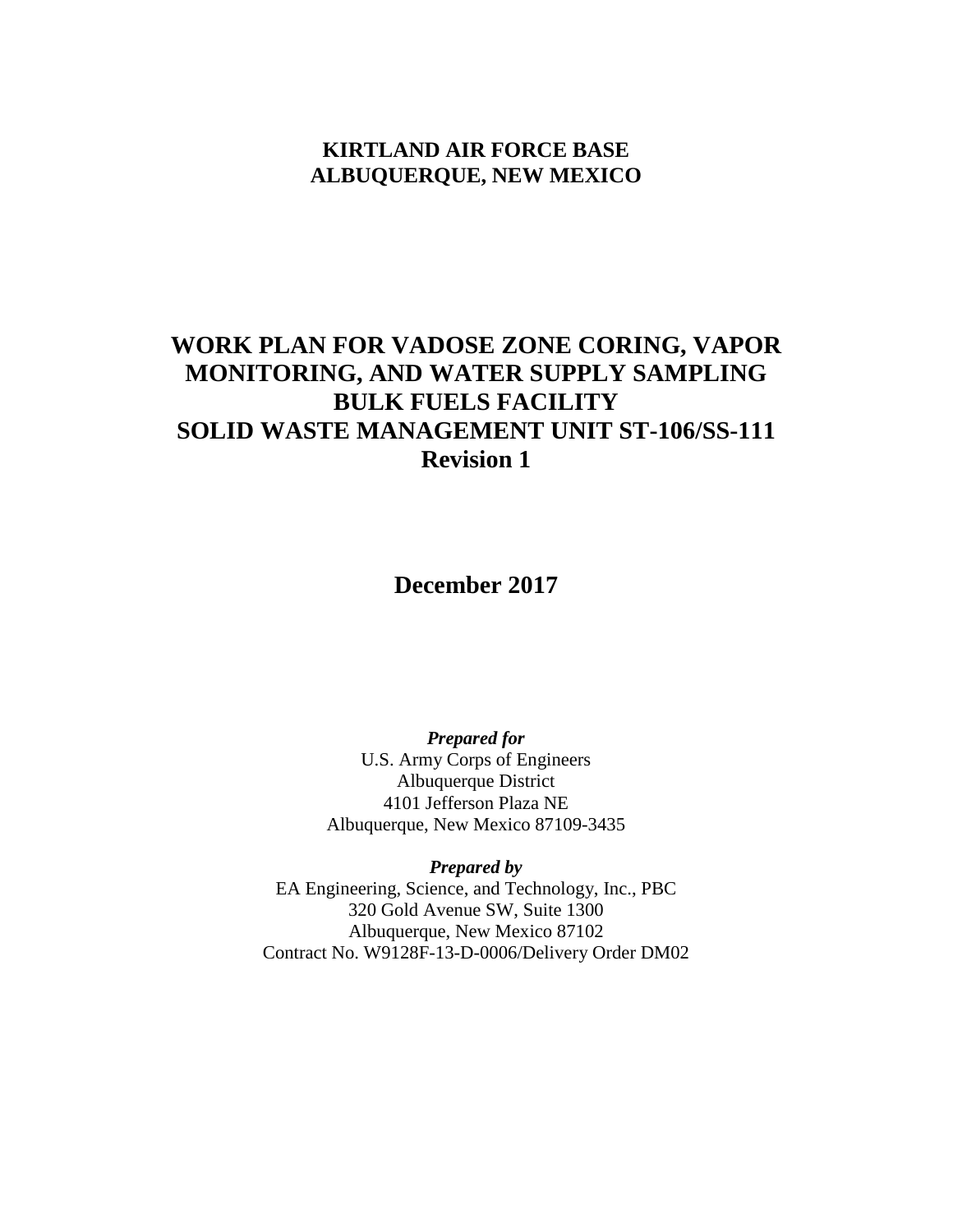# **NOTICE**

This Work Plan was prepared for the U.S. Army Corps of Engineers by EA Engineering, Science, and Technology, Inc., PBC for the purpose of performing vadose zone characterization and monitoring activities in addition to water supply sampling associated with the Kirtland Air Force Base (AFB) Bulk Fuels Facility, Solid Waste Management Unit ST-106/SS-111. This work is performed under the U.S. Air Force Environmental Restoration Program, under requirements set forth in the Resource Conservation and Recovery Act permit issued to Kirtland AFB, with the New Mexico Environment Department serving as the lead regulatory agency. Addressed are the tasks related to the installation of soil vapor monitoring wells for future pilot testing; soil vapor monitoring, continuous coring, and sampling water supply wells.

Government agencies and their contractors registered with the Defense Technical Information Center should direct requests for copies of this report to: Defense Technical Information Center, Cameron Station, Alexandria, Virginia 22304-6145.

Non-government agencies may purchase copies of this document from: National Technical Information Service, 5285 Port Royal Road, Springfield, Virginia 22161.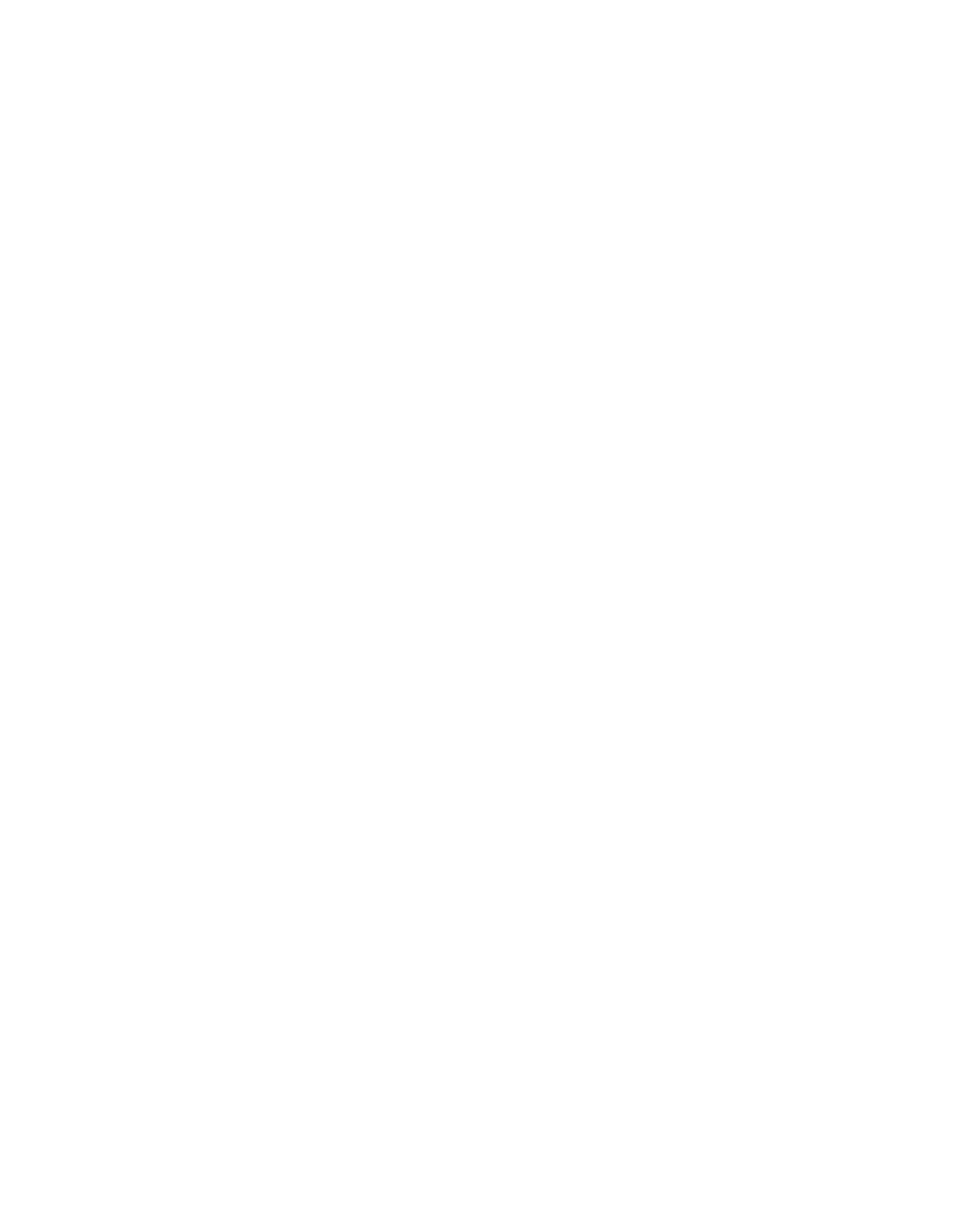| <b>REPORT DOCUMENTATION PAGE</b>                                                                                                                                                                                                                                                                                                                                                                                                                                                                                                                                                                                                                                                                                                                                                                                                                                                                                                                                        |                                           |                                                                |                                                                                     |                          | Form Approved<br>OMB No. 0704-0188                                                                                     |
|-------------------------------------------------------------------------------------------------------------------------------------------------------------------------------------------------------------------------------------------------------------------------------------------------------------------------------------------------------------------------------------------------------------------------------------------------------------------------------------------------------------------------------------------------------------------------------------------------------------------------------------------------------------------------------------------------------------------------------------------------------------------------------------------------------------------------------------------------------------------------------------------------------------------------------------------------------------------------|-------------------------------------------|----------------------------------------------------------------|-------------------------------------------------------------------------------------|--------------------------|------------------------------------------------------------------------------------------------------------------------|
| Public reporting burden for this collection of information is estimated to average 1 hour per response, including the time for reviewing instructions, searching existing data sources,<br>gathering and maintaining the data needed, and completing and reviewing this collection of information. Send comments regarding this burden estimate or any other aspect of this<br>collection of information, including suggestions for reducing this burden to Department of Defense, Washington Headquarters Services, Directorate for Information Operations and Reports<br>(0704-0188), 1215 Jefferson Davis Highway, Suite 1204, Arlington, VA 22202-4302. Respondents should be aware that notwithstanding any other provision of law, no person will be<br>subject to any penalty for failing to comply with a collection of information if it does not display a currently valid OMB control number. PLEASE DO NOT RETURN YOUR FORM TO THE<br><b>ABOVE ADDRESS.</b> |                                           |                                                                |                                                                                     |                          |                                                                                                                        |
| 1. REPORT DATE (DD-MM-                                                                                                                                                                                                                                                                                                                                                                                                                                                                                                                                                                                                                                                                                                                                                                                                                                                                                                                                                  |                                           | 2. REPORT TYPE                                                 |                                                                                     |                          | 3. DATES COVERED (From - To)                                                                                           |
| YYYY)<br>15-12-2017                                                                                                                                                                                                                                                                                                                                                                                                                                                                                                                                                                                                                                                                                                                                                                                                                                                                                                                                                     |                                           | Final                                                          |                                                                                     |                          | 22-SEP-2016 - 15-DEC-2017                                                                                              |
| <b>4. TITLE AND SUBTITLE</b>                                                                                                                                                                                                                                                                                                                                                                                                                                                                                                                                                                                                                                                                                                                                                                                                                                                                                                                                            |                                           |                                                                |                                                                                     |                          | 5a. CONTRACT NUMBER                                                                                                    |
|                                                                                                                                                                                                                                                                                                                                                                                                                                                                                                                                                                                                                                                                                                                                                                                                                                                                                                                                                                         |                                           |                                                                | Work Plan Vadose Zone Coring, Vapor Monitoring, and Water Supply Sampling           |                          | W9128F-13-D-0006                                                                                                       |
|                                                                                                                                                                                                                                                                                                                                                                                                                                                                                                                                                                                                                                                                                                                                                                                                                                                                                                                                                                         |                                           | Bulk Fuels Facility, Solid Waste Management Unit ST-106/SS-111 |                                                                                     |                          | <b>5b. GRANT NUMBER</b>                                                                                                |
|                                                                                                                                                                                                                                                                                                                                                                                                                                                                                                                                                                                                                                                                                                                                                                                                                                                                                                                                                                         |                                           |                                                                |                                                                                     |                          |                                                                                                                        |
| Kirtland Air Force Base, New Mexico                                                                                                                                                                                                                                                                                                                                                                                                                                                                                                                                                                                                                                                                                                                                                                                                                                                                                                                                     |                                           |                                                                |                                                                                     |                          | 5c. PROGRAM ELEMENT NUMBER                                                                                             |
| 6. AUTHOR(S)                                                                                                                                                                                                                                                                                                                                                                                                                                                                                                                                                                                                                                                                                                                                                                                                                                                                                                                                                            |                                           |                                                                |                                                                                     |                          | <b>5d. PROJECT NUMBER</b>                                                                                              |
|                                                                                                                                                                                                                                                                                                                                                                                                                                                                                                                                                                                                                                                                                                                                                                                                                                                                                                                                                                         |                                           | EA Engineering, Science, and Technology, Inc., PBC             |                                                                                     |                          | 62735DM02                                                                                                              |
|                                                                                                                                                                                                                                                                                                                                                                                                                                                                                                                                                                                                                                                                                                                                                                                                                                                                                                                                                                         |                                           |                                                                |                                                                                     |                          | <b>5e. TASK NUMBER</b>                                                                                                 |
|                                                                                                                                                                                                                                                                                                                                                                                                                                                                                                                                                                                                                                                                                                                                                                                                                                                                                                                                                                         |                                           |                                                                |                                                                                     |                          | DM02                                                                                                                   |
|                                                                                                                                                                                                                                                                                                                                                                                                                                                                                                                                                                                                                                                                                                                                                                                                                                                                                                                                                                         |                                           |                                                                |                                                                                     |                          | <b>5f. WORK UNIT NUMBER</b>                                                                                            |
|                                                                                                                                                                                                                                                                                                                                                                                                                                                                                                                                                                                                                                                                                                                                                                                                                                                                                                                                                                         |                                           |                                                                |                                                                                     |                          | Not applicable                                                                                                         |
|                                                                                                                                                                                                                                                                                                                                                                                                                                                                                                                                                                                                                                                                                                                                                                                                                                                                                                                                                                         |                                           | 7. PERFORMING ORGANIZATION NAME(S) AND ADDRESS(ES)             |                                                                                     |                          | 8. PERFORMING ORGANIZATION                                                                                             |
|                                                                                                                                                                                                                                                                                                                                                                                                                                                                                                                                                                                                                                                                                                                                                                                                                                                                                                                                                                         |                                           |                                                                |                                                                                     |                          | <b>REPORT NUMBER</b>                                                                                                   |
|                                                                                                                                                                                                                                                                                                                                                                                                                                                                                                                                                                                                                                                                                                                                                                                                                                                                                                                                                                         |                                           | EA Engineering, Science, and Technology, Inc., PBC             |                                                                                     |                          | Not assigned                                                                                                           |
| 320 Gold Avenue SW, Suite 1300                                                                                                                                                                                                                                                                                                                                                                                                                                                                                                                                                                                                                                                                                                                                                                                                                                                                                                                                          |                                           |                                                                |                                                                                     |                          |                                                                                                                        |
| Albuquerque, New Mexico 87102                                                                                                                                                                                                                                                                                                                                                                                                                                                                                                                                                                                                                                                                                                                                                                                                                                                                                                                                           |                                           |                                                                |                                                                                     |                          |                                                                                                                        |
|                                                                                                                                                                                                                                                                                                                                                                                                                                                                                                                                                                                                                                                                                                                                                                                                                                                                                                                                                                         |                                           | 9. SPONSORING / MONITORING AGENCY NAME(S) AND ADDRESS(ES)      |                                                                                     |                          | <b>10. SPONSOR/MONITOR'S</b><br><b>ACRONYM(S)</b>                                                                      |
|                                                                                                                                                                                                                                                                                                                                                                                                                                                                                                                                                                                                                                                                                                                                                                                                                                                                                                                                                                         |                                           | U.S. Army Corps of Engineers-Albuquerque District              |                                                                                     |                          |                                                                                                                        |
| 4101 Jefferson Plaza NE                                                                                                                                                                                                                                                                                                                                                                                                                                                                                                                                                                                                                                                                                                                                                                                                                                                                                                                                                 |                                           |                                                                |                                                                                     |                          | <b>11. SPONSOR/MONITOR'S REPORT</b>                                                                                    |
| Albuquerque, New Mexico 87109-3435                                                                                                                                                                                                                                                                                                                                                                                                                                                                                                                                                                                                                                                                                                                                                                                                                                                                                                                                      |                                           |                                                                |                                                                                     |                          | <b>NUMBER(S)</b>                                                                                                       |
|                                                                                                                                                                                                                                                                                                                                                                                                                                                                                                                                                                                                                                                                                                                                                                                                                                                                                                                                                                         | 12. DISTRIBUTION / AVAILABILITY STATEMENT |                                                                |                                                                                     |                          |                                                                                                                        |
| <b>13. SUPPLEMENTARY NOTES</b>                                                                                                                                                                                                                                                                                                                                                                                                                                                                                                                                                                                                                                                                                                                                                                                                                                                                                                                                          |                                           |                                                                |                                                                                     |                          |                                                                                                                        |
| <b>14. ABSTRACT</b>                                                                                                                                                                                                                                                                                                                                                                                                                                                                                                                                                                                                                                                                                                                                                                                                                                                                                                                                                     |                                           |                                                                |                                                                                     |                          |                                                                                                                        |
|                                                                                                                                                                                                                                                                                                                                                                                                                                                                                                                                                                                                                                                                                                                                                                                                                                                                                                                                                                         |                                           |                                                                |                                                                                     |                          | This Work Plan describes specific vadose zone treatability studies to be conducted under the Resource Conservation and |
|                                                                                                                                                                                                                                                                                                                                                                                                                                                                                                                                                                                                                                                                                                                                                                                                                                                                                                                                                                         |                                           |                                                                |                                                                                     |                          | Recovery Act for the Bulk Fuels Facility leak at Solid Waste Management Unit ST-106/SS-111 at Kirtland Air Force Base, |
|                                                                                                                                                                                                                                                                                                                                                                                                                                                                                                                                                                                                                                                                                                                                                                                                                                                                                                                                                                         |                                           |                                                                |                                                                                     |                          | New Mexico. The Work Plan includes the technical approach for continuous coring of soil borings to investigate the     |
|                                                                                                                                                                                                                                                                                                                                                                                                                                                                                                                                                                                                                                                                                                                                                                                                                                                                                                                                                                         |                                           |                                                                |                                                                                     |                          | distribution and characteristics of petroleum hydrocarbons submerged by increasing aquifer elevations. This Work Plan  |
| also includes the technical approach for installation of soil vapor monitoring wells for future pilot testing in three of the                                                                                                                                                                                                                                                                                                                                                                                                                                                                                                                                                                                                                                                                                                                                                                                                                                           |                                           |                                                                |                                                                                     |                          |                                                                                                                        |
| coring locations, dual-completion soil vapor/groundwater monitoring wells in eight coring locations, performance of                                                                                                                                                                                                                                                                                                                                                                                                                                                                                                                                                                                                                                                                                                                                                                                                                                                     |                                           |                                                                |                                                                                     |                          |                                                                                                                        |
|                                                                                                                                                                                                                                                                                                                                                                                                                                                                                                                                                                                                                                                                                                                                                                                                                                                                                                                                                                         |                                           |                                                                | vadose zone network monitoring and maintenance, and sampling of water supply wells. |                          |                                                                                                                        |
| <b>15. SUBJECT TERMS</b>                                                                                                                                                                                                                                                                                                                                                                                                                                                                                                                                                                                                                                                                                                                                                                                                                                                                                                                                                |                                           |                                                                |                                                                                     |                          |                                                                                                                        |
|                                                                                                                                                                                                                                                                                                                                                                                                                                                                                                                                                                                                                                                                                                                                                                                                                                                                                                                                                                         |                                           |                                                                |                                                                                     |                          | Work Plan, Kirtland AFB, Bulk Fuels Facility; continuous coring; soil vapor monitoring wells installation; soil vapor  |
| monitoring, water supply well sampling, Solid Waste Management Unit ST-106/SS-111, Interim Measure; LNAPL                                                                                                                                                                                                                                                                                                                                                                                                                                                                                                                                                                                                                                                                                                                                                                                                                                                               |                                           |                                                                |                                                                                     |                          |                                                                                                                        |
| <b>16. SECURITY CLASSIFICATION OF:</b>                                                                                                                                                                                                                                                                                                                                                                                                                                                                                                                                                                                                                                                                                                                                                                                                                                                                                                                                  |                                           |                                                                | 17. LIMITATION<br>OF ABSTRACT                                                       | 18.<br><b>NUMBER</b>     | <b>19a. NAME OF RESPONSIBLE</b><br><b>PERSON</b>                                                                       |
|                                                                                                                                                                                                                                                                                                                                                                                                                                                                                                                                                                                                                                                                                                                                                                                                                                                                                                                                                                         |                                           |                                                                |                                                                                     | OF PAGES                 | Devon E. Jercinovic                                                                                                    |
| a. REPORT                                                                                                                                                                                                                                                                                                                                                                                                                                                                                                                                                                                                                                                                                                                                                                                                                                                                                                                                                               | <b>b. ABSTRACT</b>                        | c. THIS PAGE                                                   | <b>ABSTRACT</b>                                                                     |                          | <b>19b. TELEPHONE NUMBER</b> (include                                                                                  |
| UNCLASSIFIED                                                                                                                                                                                                                                                                                                                                                                                                                                                                                                                                                                                                                                                                                                                                                                                                                                                                                                                                                            | <b>UNCLASSIFIED</b>                       | <b>UNCLASSIFIED</b>                                            |                                                                                     | 2489                     | area code)                                                                                                             |
|                                                                                                                                                                                                                                                                                                                                                                                                                                                                                                                                                                                                                                                                                                                                                                                                                                                                                                                                                                         |                                           |                                                                |                                                                                     |                          | 505-715-4248                                                                                                           |
|                                                                                                                                                                                                                                                                                                                                                                                                                                                                                                                                                                                                                                                                                                                                                                                                                                                                                                                                                                         |                                           |                                                                |                                                                                     | <b>Standard Form 298</b> |                                                                                                                        |

**(Rev. 8-98) Prescribed by ANSI Std. Z39.18**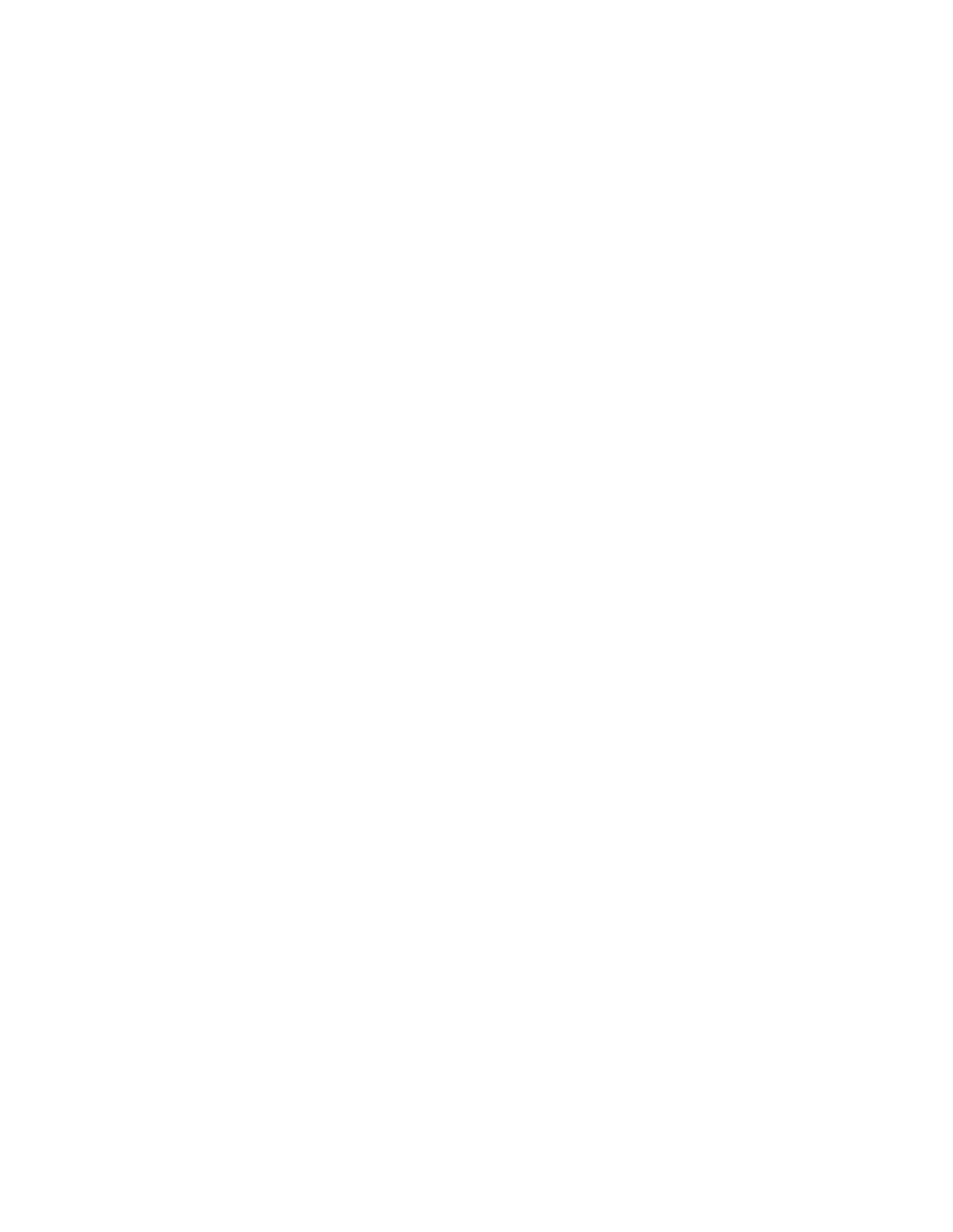# 40 CFR 270.11 **DOCUMENT CERTIFICATION**

I certify under penalty of law that this document and all attachments were prepared under my direction or supervision according to a system designed to assure that qualified personnel properly gather and evaluate the information submitted. Based on my inquiry of the person or persons who manage the system, or those persons directly responsible for gathering the information, the information submitted is, to the best of my knowledge and belief, true, accurate, and complete. I am aware that there are significant penalties for submitting false information, including the possibility of fines and imprisonment for knowing violations.

DAWN A. NICKELL, Colonel, U.S. Air Force Vice Commander, 377th Air Base Wing

 $14$  Dec 17

Date

This document has been approved for public release.

KIRTLAND AIR FORCE BASE 377th Air Base Wing Public Affairs

14 Occ 17

Date

December 2017, Revision R1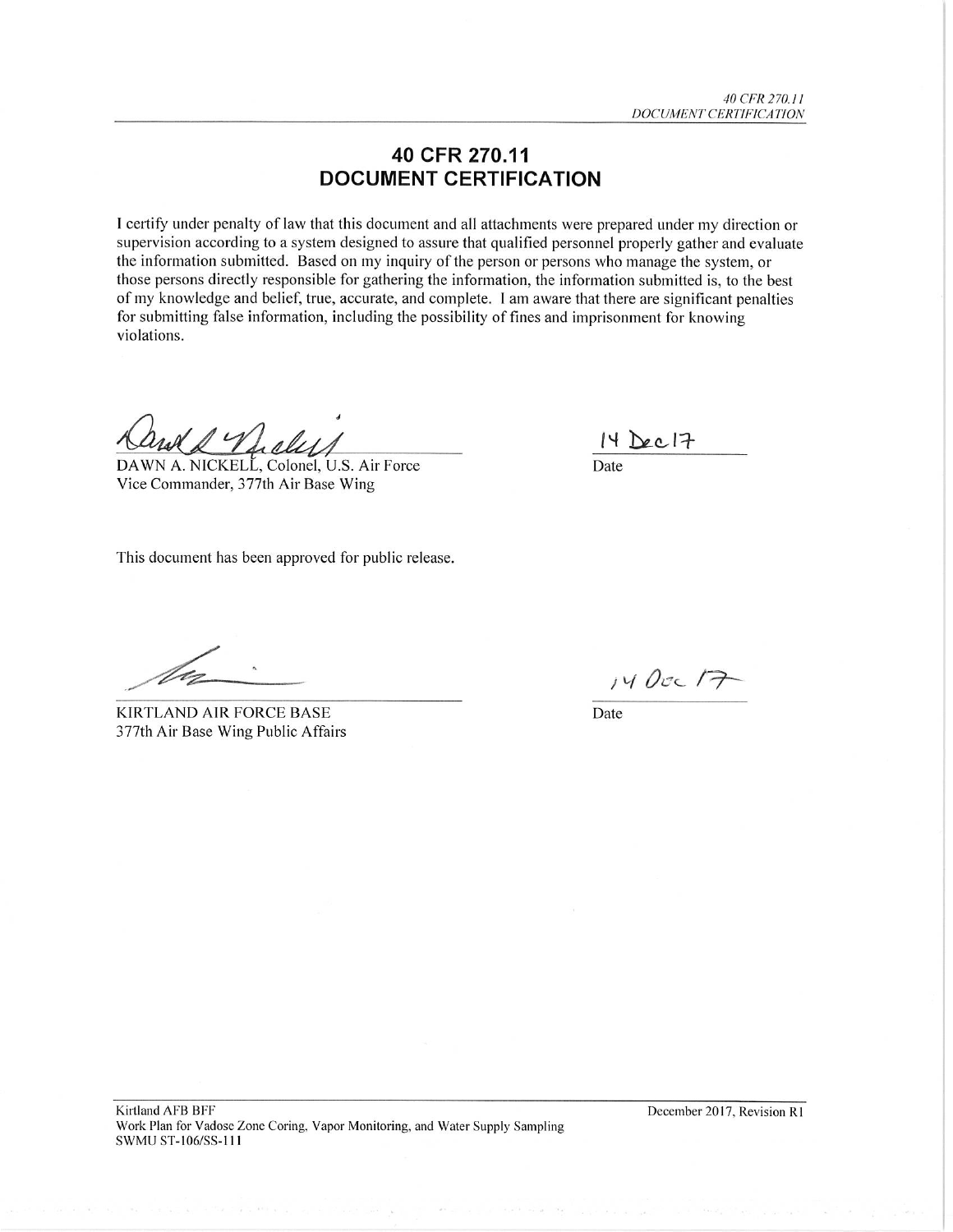# **PREFACE**

This Work Plan is prepared by EA Engineering, Science, and Technology, Inc., PBC for the U.S. Army Corps of Engineers (USACE), under Contract Number W9128F-13-D-0006, Delivery Order DM02. This Work Plan pertains to the conductance of vadose zone treatability studies to address a leak at the Kirtland Air Force (AFB) Base Bulk Fuels Facility (BFF) (site), Solid Waste Management Unit ST-106/SS-111. The site is located in Albuquerque, New Mexico. This Work Plan was prepared in accordance with the permit issued to Kirtland AFB under the Resource Conservation and Recovery Act (RCRA) and applicable federal, state, and local laws and regulations.

The objective of the Work Plan is to describe specific vadose zone field activities to be performed in the source area of the BFF as well as water supply sampling. The Work Plan provides the technical approach for the continuous coring for subsurface sample collection, installation of soil vapor monitoring wells for future pilot testing at three of the coring locations, dual-completion soil vapor/groundwater monitoring wells in eight of the coring locations, soil vapor network monitoring and maintenance, and sampling of water supply wells.

This Work Plan is prepared for work to be performed between December 1, 2017 and September 22, 2021. Mr. Trent Simpler, PE, is the USACE–Albuquerque District Project Manager. The Environmental Restoration Section Chief for this program is Mr. Scott Clark of Kirtland AFB. The Work Plan was prepared by Devon Jercinovic, PG, CPG, PMP; Theresa McMillan, PG; Dustin Graves, PG, CHMM; Pamela Moss; Joshua Messenger; and Denise Wilt of EA, as well as Rachel Hobbs and Ryan Wortman of Sundance Consulting, Inc. and Dr. Robert Hinchee of Integrated Science & Technology, Inc. Devon Jercinovic is the EA Project Manager.

Devon Jercinovic, PG, CPG, PMP Project Manager EA Engineering, Science, and Technology, Inc., PBC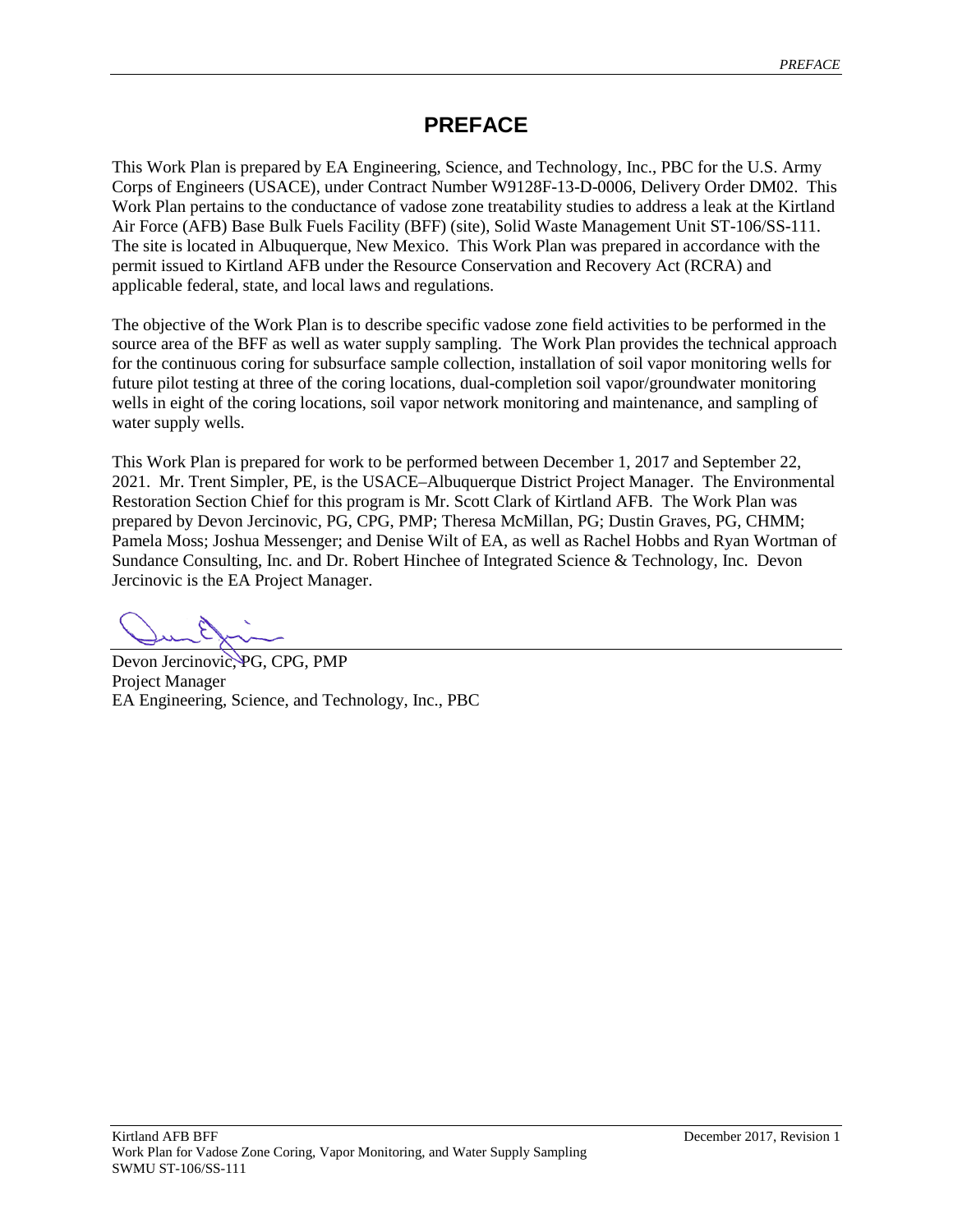# **CONTENTS**

| <b>Section</b> |     |       |                                                                       | Page |
|----------------|-----|-------|-----------------------------------------------------------------------|------|
|                |     |       |                                                                       |      |
| 1.             |     |       |                                                                       |      |
|                | 1.1 |       |                                                                       |      |
|                | 1.2 |       |                                                                       |      |
| 2.             |     |       |                                                                       |      |
|                | 2.1 |       |                                                                       |      |
|                | 2.2 |       |                                                                       |      |
|                | 2.3 |       |                                                                       |      |
|                | 2.4 |       |                                                                       |      |
| 3.             |     |       |                                                                       |      |
|                | 3.1 |       |                                                                       |      |
|                |     |       |                                                                       |      |
|                |     | 3.1.1 |                                                                       |      |
|                |     | 3.1.2 | Soil Vapor Monitoring Point Installation in Boreholes KAFB-106V1 and  |      |
|                |     | 3.1.3 |                                                                       |      |
|                |     | 3.1.4 | Dual-Completion Vadose Zone/Groundwater Monitoring Wells 3-5          |      |
|                |     | 3.1.5 |                                                                       |      |
|                |     | 3.1.6 | Maintenance of the Soil Vapor Monitoring Well Network  3-6            |      |
|                |     | 3.1.7 |                                                                       |      |
|                | 3.2 |       | ACTIVITIES COMMON TO MORE THAN ONE TASK 3-8                           |      |
|                |     | 3.2.1 |                                                                       |      |
|                |     | 3.2.2 | Permitting, Right-of-Way Agreements, and Right-of-Entry Agreements3-8 |      |
|                |     | 3.2.3 |                                                                       |      |
|                |     | 3.2.4 |                                                                       |      |
|                |     | 3.2.5 |                                                                       |      |
|                |     | 3.2.6 |                                                                       |      |
|                |     | 3.2.7 |                                                                       |      |
|                |     | 3.2.8 |                                                                       |      |
|                |     |       |                                                                       |      |
|                |     |       |                                                                       |      |
|                |     |       |                                                                       |      |
|                |     |       |                                                                       |      |
|                |     |       |                                                                       |      |
|                |     |       |                                                                       |      |
|                |     |       |                                                                       |      |
|                |     |       |                                                                       |      |
|                |     |       |                                                                       |      |
|                |     |       |                                                                       |      |
|                |     |       |                                                                       |      |
|                |     |       |                                                                       |      |
|                |     |       |                                                                       |      |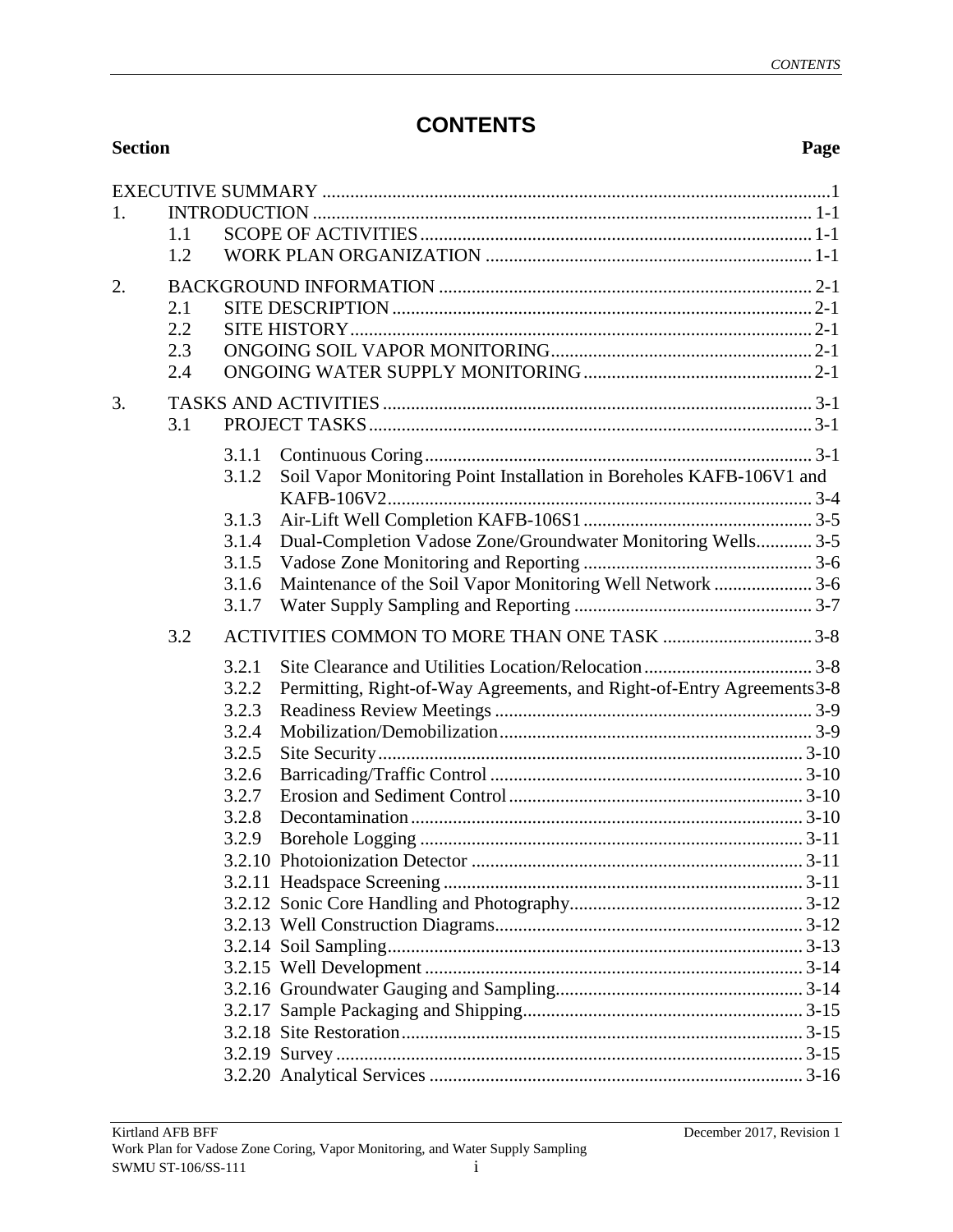|                        |            |                                  | 3.2.22 Environmental Resources Program Information Management System Data |  |
|------------------------|------------|----------------------------------|---------------------------------------------------------------------------|--|
| $\overline{4}$ .<br>5. | 5.1<br>5.2 |                                  | RESPONSIBILITIES, QUALIFICATIONS, AND AUTHORITY OF KEY                    |  |
| 6.                     | 6.1<br>6.2 |                                  | PERSONNEL ROLES AND RESPONSIBILITIES SPECIFIC TO DATA                     |  |
|                        |            | 6.2.1<br>6.2.2<br>6.2.3<br>6.2.4 |                                                                           |  |
|                        | 6.3        | 6.3.1<br>6.3.2                   | HANDLING AND MANAGEMENT OF PROJECT GENERATED DATA 6-3                     |  |
|                        | 6.4        |                                  |                                                                           |  |
| 7.<br>8.               | 8.1        |                                  |                                                                           |  |
|                        |            | 8.1.1<br>8.1.2<br>8.1.3          |                                                                           |  |
|                        | 8.2        |                                  |                                                                           |  |
| 9.<br>10.              |            |                                  | ACCIDENT PREVENTION PLAN/SITE SAFETY AND HEALTH PLAN  9-1                 |  |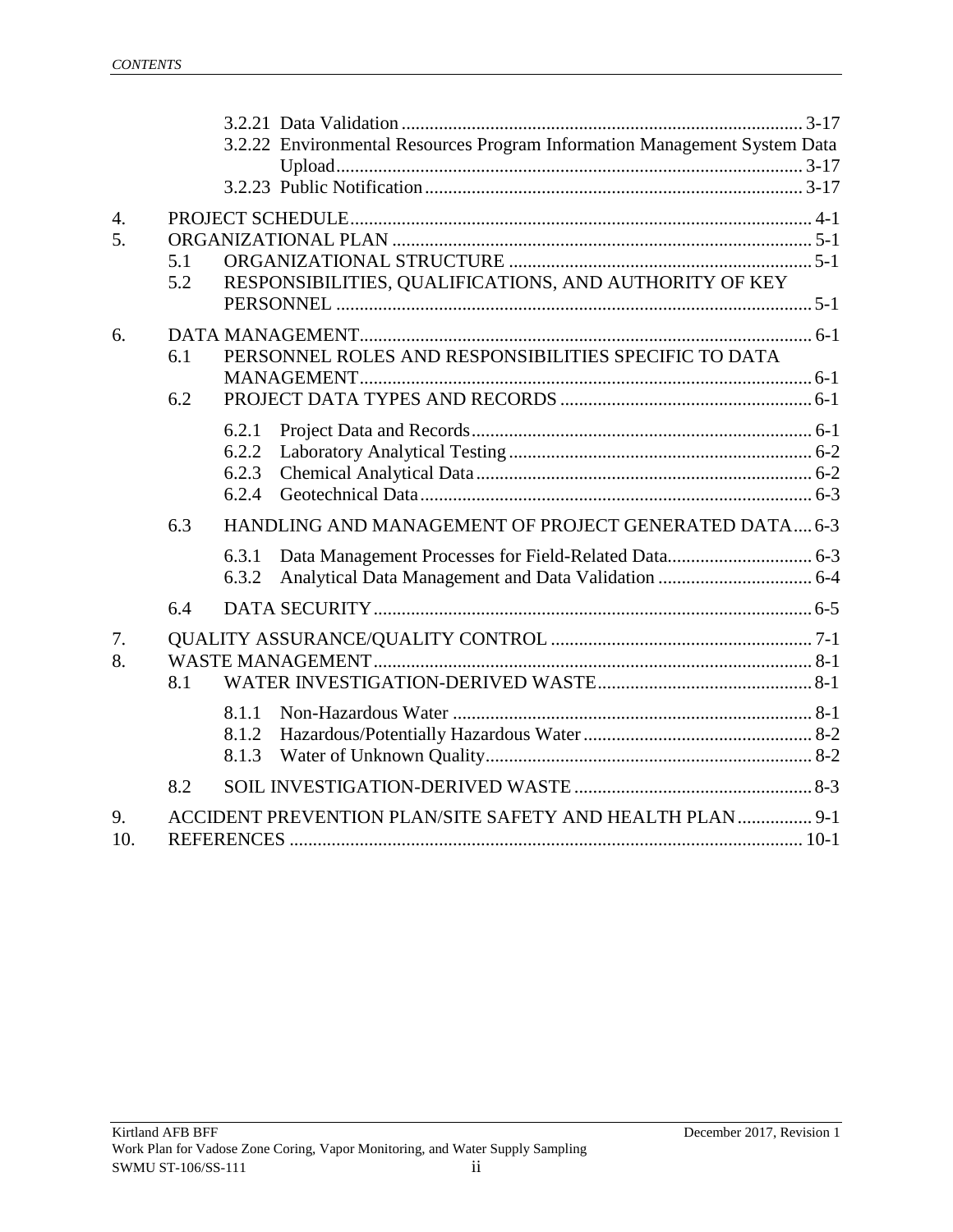# **APPENDICES**

- A Quality Assurance Project Plan
- B Bioventing Well Design, Air-Lift Enhanced Bioremediation Well Design, and Dual-Completion Soil Vapor/Groundwater Wells
- C Relevant Standard Operating Procedures from Kirtland Air Force Base Basewide Plan (Appendix B; 2004)
- D Soil Vapor Sampling Standard Operating Procedure
- E Water Supply Well Monitoring Standard Operating Procedure
- F Field Forms
- G Definition of Land Survey Objective/Measuring Points and Land Survey Campaign among the Kirtland Air Force Base Monitoring Well Network
- H Project Schedule

# **FIGURES**

- 1-1 Site Map
- 3-1 Proposed Continuous Coring Locations
- 3-2 Drilling Decision Logic
- 3-3 Geologic Cross-Sections of Proposed Continuous Coring Locations in the Source Area
- 3-4 Geologic Cross-Sections of Proposed Continuous Coring Locations Downgradient of the Source Area
- 3-5 Proposed Source Area Continuous Coring Locations Cross-Section Transects
- 3-6 Geologic Cross-Section A-A' and B-B'
- 3-7 Decision Logic Schematic for Sample Collection
- 3-8 Soil Vapor Monitoring Point Locations
- 3-9 Soil Vapor Monitoring Locations Designated for Data Validation
- 3-10 Drinking Water Supply Wells
- 3-11 Site Laydown Areas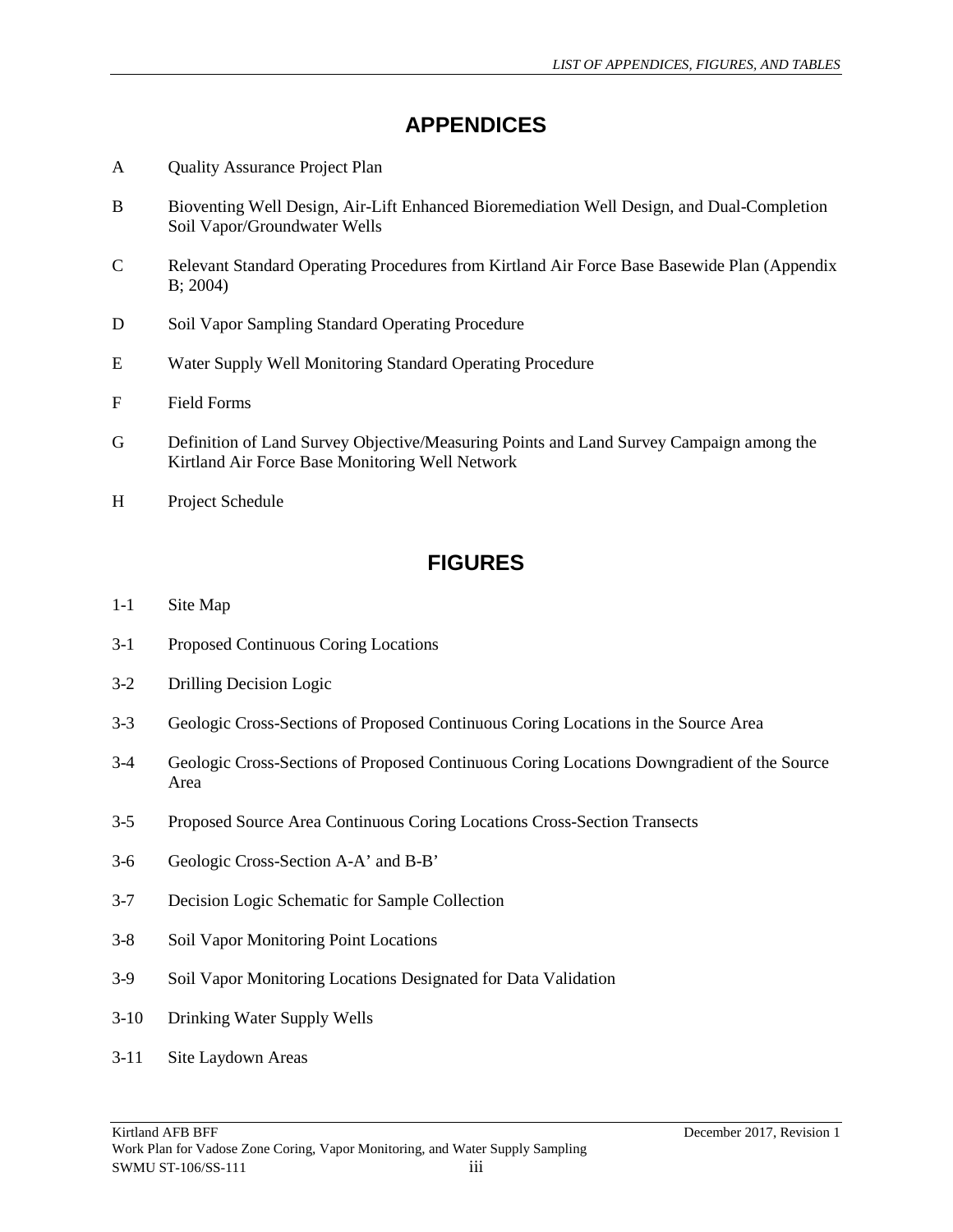5-1 Organizational Structure for Vadose Zone Coring, Vapor Monitoring, and Water Supply Sampling

# **TABLES**

- 3-1 Continuous Coring Location Rationale
- 3-2 Drilling Summary for Continuous Coring Locations
- 3-3 Proposed Sampling Plan for Continuous Coring
- 3-4 Proposed Vapor Well Construction for Locations KAFB-106V1 and KAFB-106V2
- 3-5 Available Vapor Wells for Injection/Observation Pairing
- 3-6 Soil Vapor Monitoring Point Locations and Coordinates
- 3-7 Soil Vapor Monitoring Points Designated for Data Validation
- 3-8 Drinking Water Supply Well Names and Coordinates
- 5-1 Staff Roles, Responsibilities, and Authorities for Vadose Zone and Water Supply Sampling Tasks
- 8-1 Summary of Investigation-Derived Waste Sampling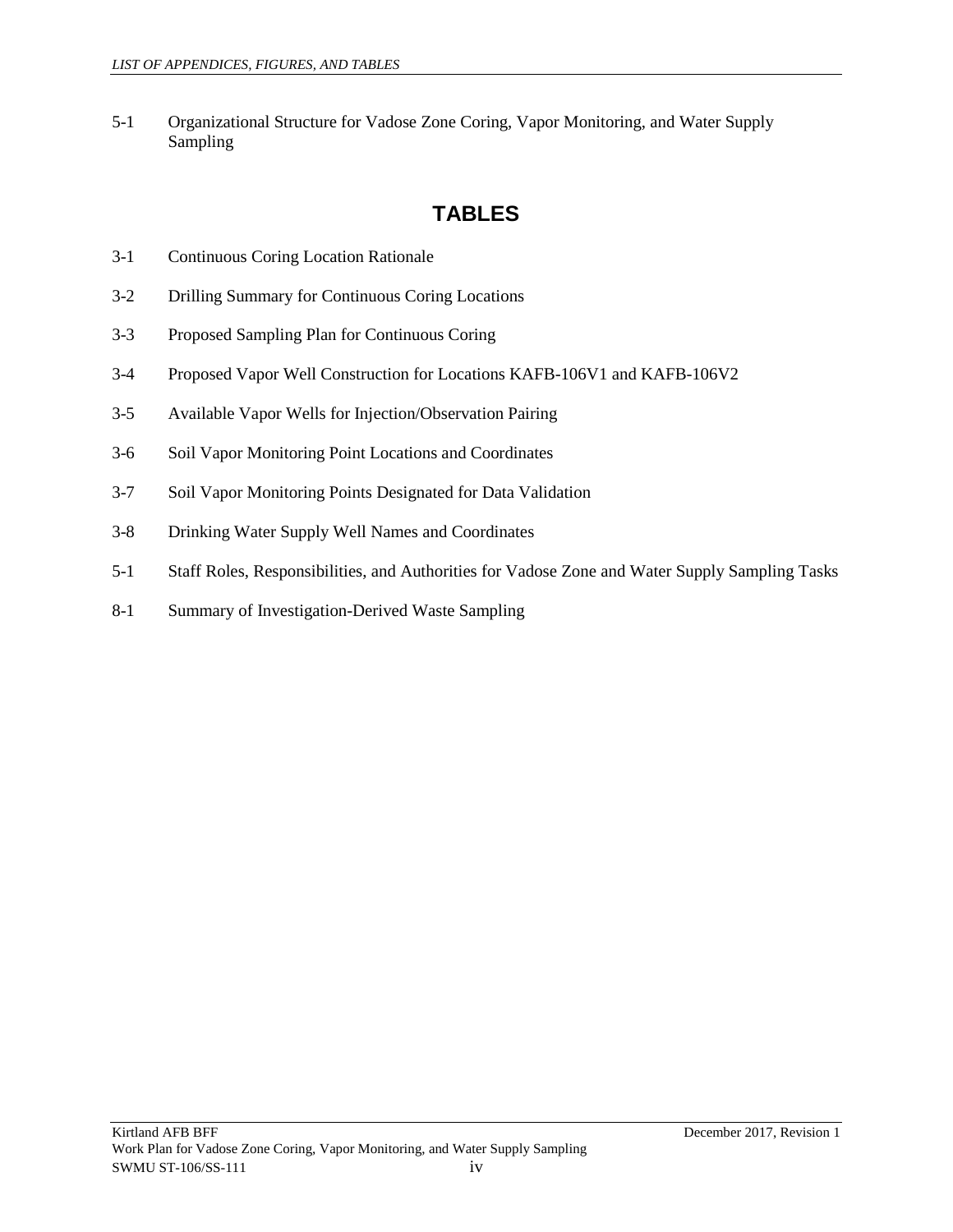# **ACRONYMS AND ABBREVIATIONS**

| $\mathrm{^o}\!C$ | degrees Celsius                                               |
|------------------|---------------------------------------------------------------|
| %                | percent                                                       |
| <b>AFB</b>       | Air Force Base                                                |
| <b>AFCEC</b>     | Air Force Civil Engineer Center                               |
| <b>APP</b>       | <b>Accident Prevention Plan</b>                               |
| <b>ARCH</b>      | air-rotary casing hammer                                      |
|                  |                                                               |
| bgs              | below ground surface                                          |
| <b>BFF</b>       | <b>Bulk Fuels Facility</b>                                    |
| <b>BTEX</b>      | benzene, toluene, ethylbenzene, and total xylenes             |
| C&D              | construction and demolition                                   |
| <b>CFR</b>       | Code of Federal Regulations                                   |
| <b>COA</b>       | City of Albuquerque                                           |
|                  |                                                               |
| DO               | dissolved oxygen                                              |
| DoD              | Department of Defense                                         |
| EA               | EA Engineering, Science, and Technology, Inc., PBC            |
| <b>EDB</b>       | ethylene dibromide (also known as 1,2-dibromoethane)          |
| <b>EDD</b>       | electronic data deliverable                                   |
| <b>ELAP</b>      | <b>Environmental Laboratory Accreditation Program</b>         |
|                  |                                                               |
| <b>ELLE</b>      | Eurofins Lancaster Laboratories Environmental, LLC            |
| <b>EPA</b>       | U.S. Environmental Protection Agency                          |
| <b>ERPIMS</b>    | Environmental Resources Program Information Management System |
| <b>GWM</b>       | groundwater monitoring                                        |
| <b>GWTS</b>      | groundwater treatment system                                  |
| <b>IDW</b>       | investigation-derived waste                                   |
| <b>LNAPL</b>     | light non-aqueous phase liquid                                |
| mg/kg            | milligram(s) per kilogram                                     |
| <b>NMED</b>      | New Mexico Environment Department                             |
| No.              | number                                                        |
| <b>NTU</b>       | nephelometric turbidity unit                                  |
| O&M              |                                                               |
| <b>ORP</b>       | operation(s) and maintenance                                  |
|                  | oxidation reduction potential                                 |
| <b>PDF</b>       | portable document format                                      |
| PID              | photoionization detector                                      |
| <b>PLSOP</b>     | primary land survey objective point                           |
|                  |                                                               |
| QA               | quality assurance                                             |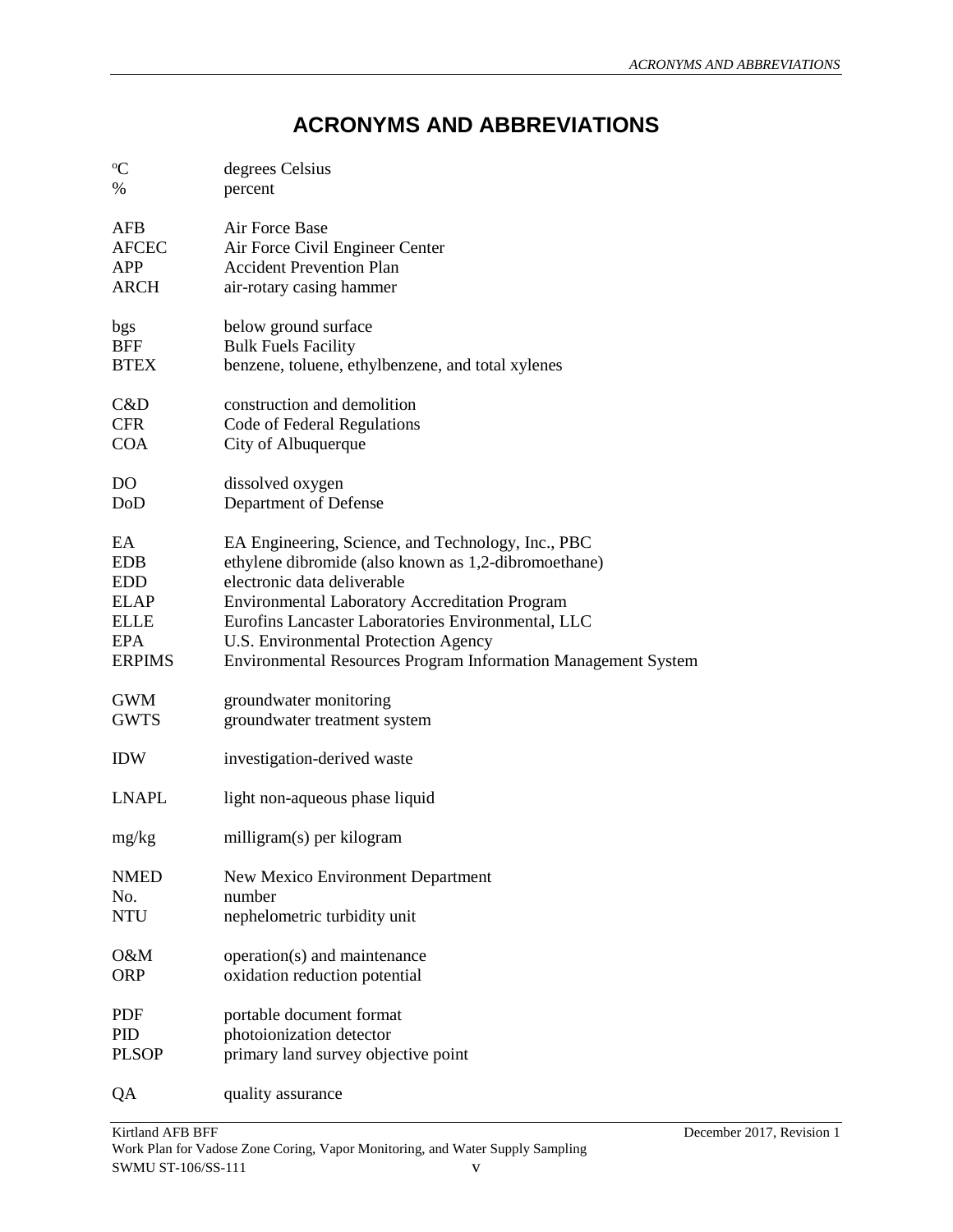# **ACRONYMS AND ABBREVIATIONS (CONCLUDED)**

| QAPjP<br>QC | <b>Quality Assurance Project Plan</b><br>quality control |
|-------------|----------------------------------------------------------|
| RCRA        | <b>Resource Conservation and Recovery Act</b>            |
| Site        | <b>Bulk Fuels Facility site</b>                          |
| SOP         | <b>Standard Operating Procedure</b>                      |
| SSHP        | Site Safety and Health Plan                              |
| SVE         | soil vapor extraction                                    |
| <b>SVEW</b> | soil vapor extraction well                               |
| SVM         | soil vapor monitoring                                    |
| <b>SVMP</b> | soil vapor monitoring point                              |
| SWMU        | Solid Waste Management Unit                              |
| USACE       | U.S. Army Corps of Engineers                             |
| USAF        | U.S. Air Force                                           |
| VА          | Veterans Affairs                                         |
| <b>VOC</b>  | volatile organic compound                                |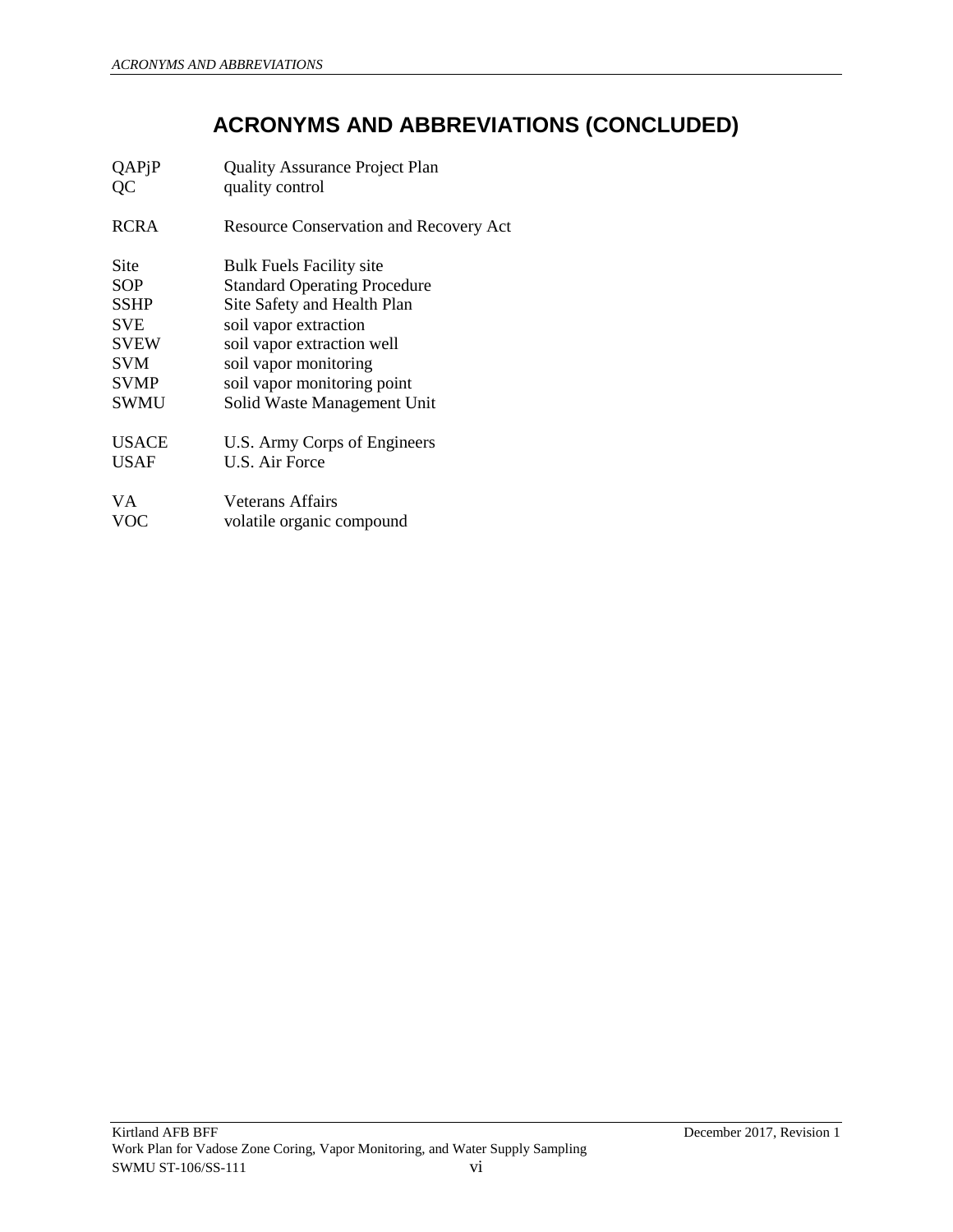# **EXECUTIVE SUMMARY**

<span id="page-14-0"></span>This Work Plan has been prepared by EA Engineering, Science, and Technology, Inc., PBC (EA) with support from Sundance Consulting, Inc. and Integrated Science & Technology, Inc. to address activities to be performed at Solid Waste Management Unit (SWMU) ST-106/SS-111, the Bulk Fuels Facility (BFF) at Kirtland Air Force Base (AFB), New Mexico. The Work Plan demonstrates the U.S. Air Force's commitment to continue addressing fuel contamination resulting from the BFF fuel leaks. This Work Plan outlines activities to be performed in support of vadose studies that will advance the remediation in the BFF leak source area. In conjunction with the Quality Assurance Project Plan (QAPjP) provided in Appendix A, this Work Plan will become the procedural guidance document for conducting these activities. These documents meet the most recent requirements of the Department of Defense (DoD) regarding planning documents for DoD facilities. The Work Plan was written in accordance with Kirtland AFB's Resource Conservation and Recovery Act Permit Number NM9570024423.

The objective of the Work Plan is to detail the activities to be implemented performing vadose zone treatability studies to support a future corrective measures evaluation, and continued monitoring of water supply wells in proximity to the BFF plume. The work to be completed is presented under each of the tasks listed below:

- Perform continuous coring and sample collection from up to 12 borehole locations
- Install soil vapor monitoring (SVM) points for future pilot testing in two continuous coring locations, and an air-lift enhanced well in an additional coring location
- Install dual-completion soil vapor/groundwater monitoring wells for future pilot testing in up to eight of the continuous coring locations
- Perform vadose zone monitoring, maintenance, and reporting of the existing SVM network
- Perform sampling and reporting of water supply wells.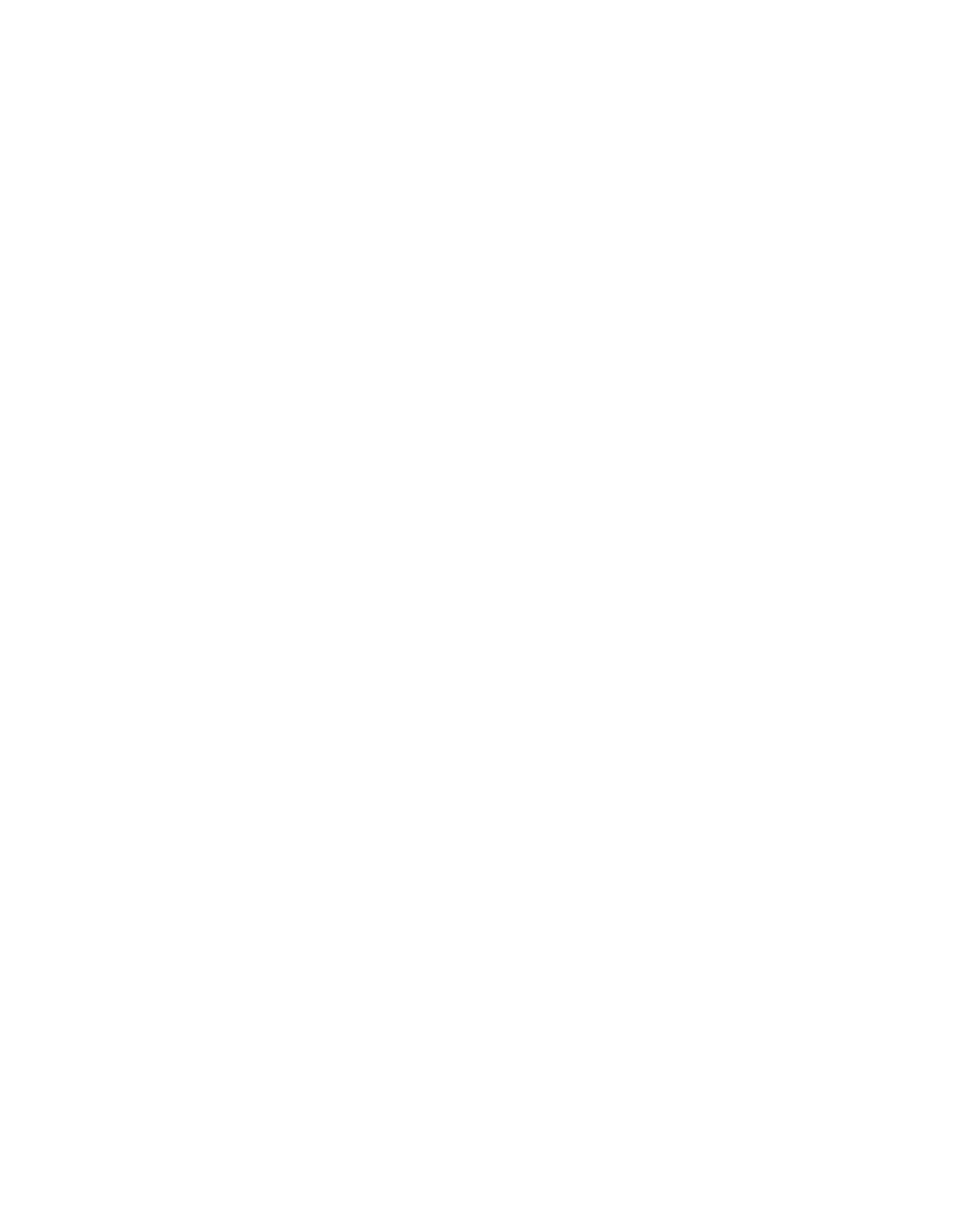# **1. INTRODUCTION**

<span id="page-16-0"></span>Under Contract Number (No.) W9128F-13-D-0006, Delivery Order DM02, EA Engineering, Science, and Technology, Inc., PBC (EA) was contracted to perform tasks associated with vadose zone treatability studies at Solid Waste Management Unit (SWMU) ST-106/SS-111, at Kirtland Air Force Base (AFB), New Mexico. This SWMU is known as the Bulk Fuels Facility (BFF) site. Environmental restoration efforts at the BFF site are being conducted under requirements set forth in Resource Conservation and Recovery Act (RCRA) Permit No. NM9570024423 (RCRA Permit) with the New Mexico Environment Department (NMED) serving as the lead regulatory agency (NMED, 2010).

This Work Plan addresses tasks supporting vadose zone treatability studies and water supply sampling and is the procedural guidance document for activities to be executed as part of the RCRA Corrective Action Process. Additionally, the work to be performed in accordance to this plan will also address outstanding data gaps in the delineation of the nature and extent of residual light non-aqueous phase liquid (LNAPL) in the vadose zone and groundwater. This Work Plan meets the most recent requirements of the Department of Defense (DoD) regarding planning documents for DoD facilities.

The requirements for the protection of health and attaining safety on the job sites are addressed in the companion *Accident Prevention Plan (APP) for the Kirtland AFB BFF Expansion of the Groundwater Treatment System (GWTS) and Vadose Zone Treatability Studies (Revision 4)* (EA, 2017). The APP also incorporates the Site Safety and Health Plan (SSHP). The APP is a dynamic document that will be revised to cover all activity-specific concerns and will be updated as necessary.

# <span id="page-16-1"></span>**1.1 Scope of Activities**

The BFF site is located in Albuquerque, New Mexico (Figure 1-1). This Work Plan covers activities required to meet the performance objectives associated with supporting vadose zone treatability studies as well as sampling water supply wells. The work associated with the vadose zone treatability studies includes continuous coring at up to 12 locations in the vadose zone to characterize contaminant zones; installation of soil vapor monitoring (SVM) wells for future pilot tests at three of the coring locations; installation of dual-completion soil vapor/groundwater monitoring wells in up to eight of the coring locations; SVM network sampling, maintenance, and reporting; and water supply sampling. This Work Plan was prepared in accordance with the RCRA Permit for Kirtland AFB (NMED, 2010) and applicable federal, state, and local laws and regulations. For completeness, this Work Plan includes the required elements of a Sampling and Analysis Plan/Field Sampling Plan including soil sampling associated with drilling activities, water supply well sampling, soil vapor sampling, data management, and waste management.

# <span id="page-16-2"></span>**1.2 Work Plan Organization**

The Work Plan is divided into the following sections:

- *Section 1***—Presents an introduction to the plan and the scope of activities and organization of the** Work Plan.
- *Section 2—Presents the site description and operational history.*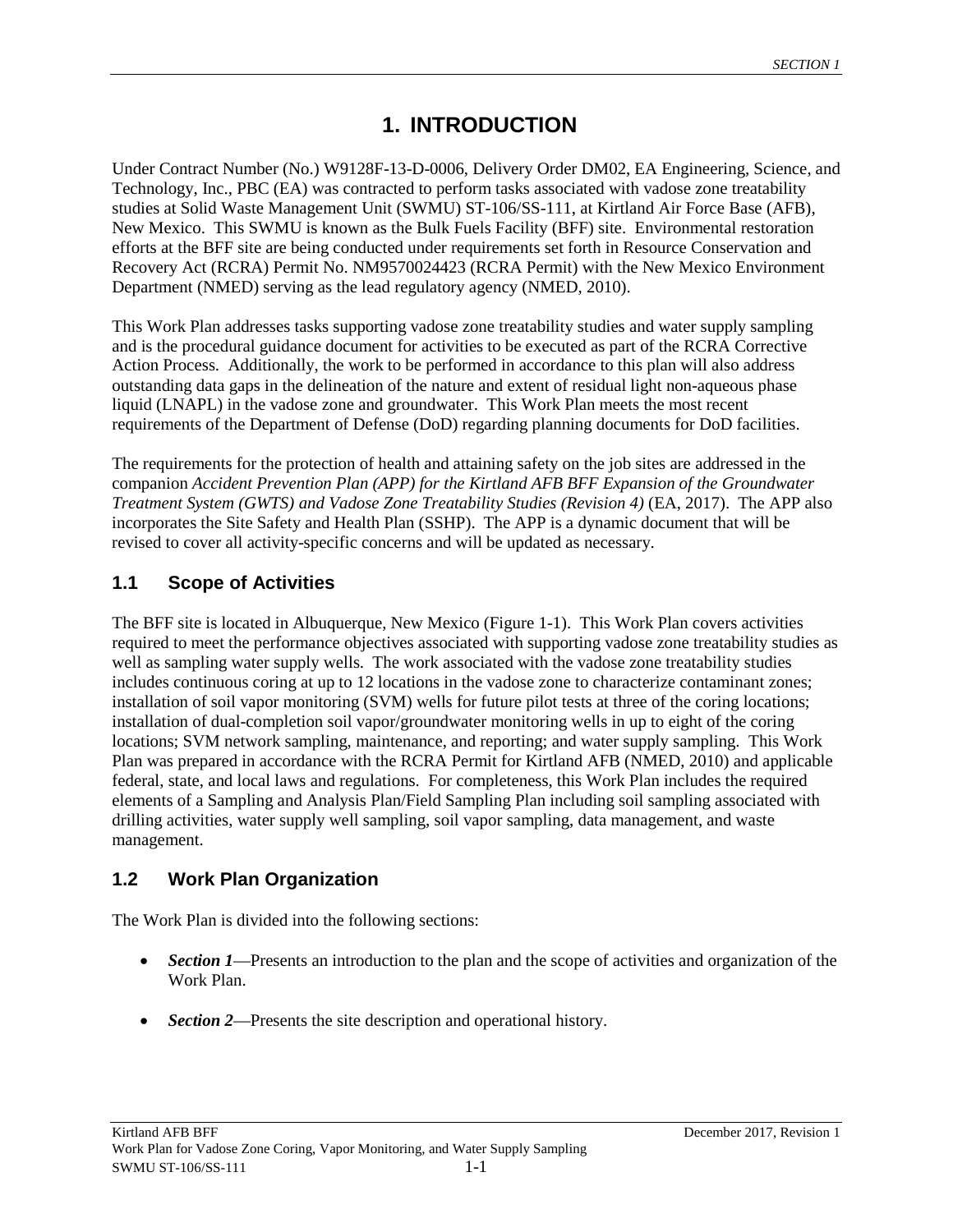- *Section 3***—Summarizes the project tasks with sufficient detail on how the objectives will be** accomplished. To avoid repetitiveness, activities that are common to more than one project task are presented only once, in Section 3.2.
- *Section 4*—Presents the project schedule.
- *Section 5***—Provides information on the organizational plan for the execution of work.**
- **Section 6—Refers to the data management requirements.**
- *Section 7*—Refers to the quality assurance (QA) and quality control (QC) requirements that are further detailed in the QAPjP provided in Appendix A.
- *Section 8***—Presents information on the management and disposal of the waste generated during** this project.
- *Section* 9—Refers to the safe work practices to be employed while executing this project, which are further detailed in the APP (EA, 2017).
- *Section 10*—Provides references cited in the Work Plan.

Figures and tables follow the main body of the Work Plan. Appendices provided at the end of this Work Plan include:

- Appendix A—QAPjP
- Appendix B— Bioventing Well Design, Air-Lift Enhanced Bioremediation Well Design, and Dual-Completion Soil Vapor/Groundwater Wells
- Appendix C—Relevant Standard Operating Procedures from Kirtland AFB Basewide Plan (Appendix B; 2004)
- Appendix D—Soil Vapor Sampling Standard Operating Procedure (SOP)
- Appendix E—Water Supply Well Monitoring SOP
- Appendix F—Field Forms
- Appendix G—Definition of Land Survey Objective/Measuring Points and Land Survey Campaign among the Kirtland AFB Monitoring Well Network
- Appendix H—Project Schedule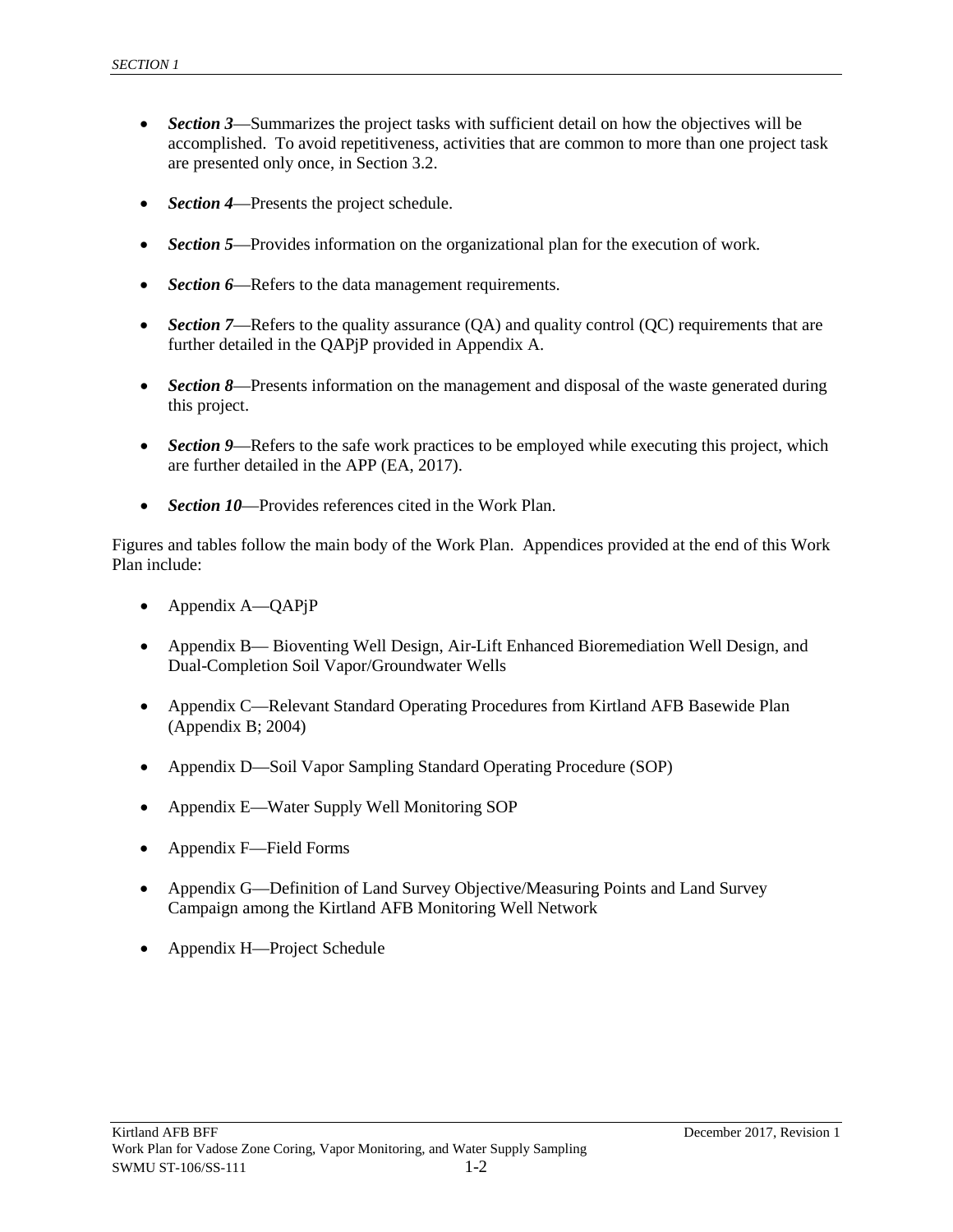# **2. BACKGROUND INFORMATION**

# <span id="page-18-1"></span><span id="page-18-0"></span>**2.1 Site Description**

Kirtland AFB is located in Bernalillo County, in central New Mexico, southeast of and adjacent to the City of Albuquerque (COA) and the Albuquerque International Sunport (Figure 1-1). The approximate area of the base is 52,287 acres. The BFF site is located in the northwestern portion of Kirtland AFB.

# <span id="page-18-2"></span>**2.2 Site History**

The BFF and associated infrastructure operated from 1953 until 1999. During this time, the fueling area was separated into a tank holding area where bulk shipments of fuel were received and a fuel loading area where individual fuel trucks were filled. Kirtland AFB removed the underground piping at the facility from service in 1999 due to discovery of underground leakage. Even though the fuel leak was identified by Kirtland AFB, the exact history of the leaks or releases is unknown. Releases could have occurred when fuel was transferred from railcars to the pump house. Initially, it was thought that the leak only affected surface soil around the identified source area; however, Kirtland AFB learned through characterization activities that the leaked fuel had reached the groundwater and the dissolved-phase fuel contamination migrated northeast and north of Kirtland AFB.

To comply with NMED Hazardous Waste Bureau requirements, Interim Measures were implemented for both groundwater and soil. The goals of the groundwater Interim Measure are to protect drinking water supply wells and collapse the distal ethylene dibromide (EDB) plume. The soil vapor extraction (SVE) system addressing light non-aqueous phase liquid (LNAPL) in the source area was shut down in Quarter 2 of 2015 (U.S. Army Corps of Engineers [USACE], 2017a).

# <span id="page-18-3"></span>**2.3 Ongoing Soil Vapor Monitoring**

Semiannual SVM has been ongoing as part of the ST-106/SS-111 investigation to monitor the nature and extent of soil vapor contamination in the vadose zone. A total of 284 soil vapor monitoring points (SVMPs) at 56 SVM locations are sampled. Future sampling activities will be conducted under this work plan beginning in January 2018.

# <span id="page-18-4"></span>**2.4 Ongoing Water Supply Monitoring**

Three drinking water production wells have been sampled monthly as part of the ST-106/SS-111 investigation to confirm that they have not been impacted by groundwater contaminants. These wells include ST106-VA2 on Raymond G. Murphy Veterans Affairs (VA) Medical Center property, and KAFB-003, KAFB-015, and KAFB-016 on Kirtland AFB property. Monthly sampling of these wells under this work plan will be conducted beginning in 2018. In addition, at least one private water supply well will be sampled quarterly.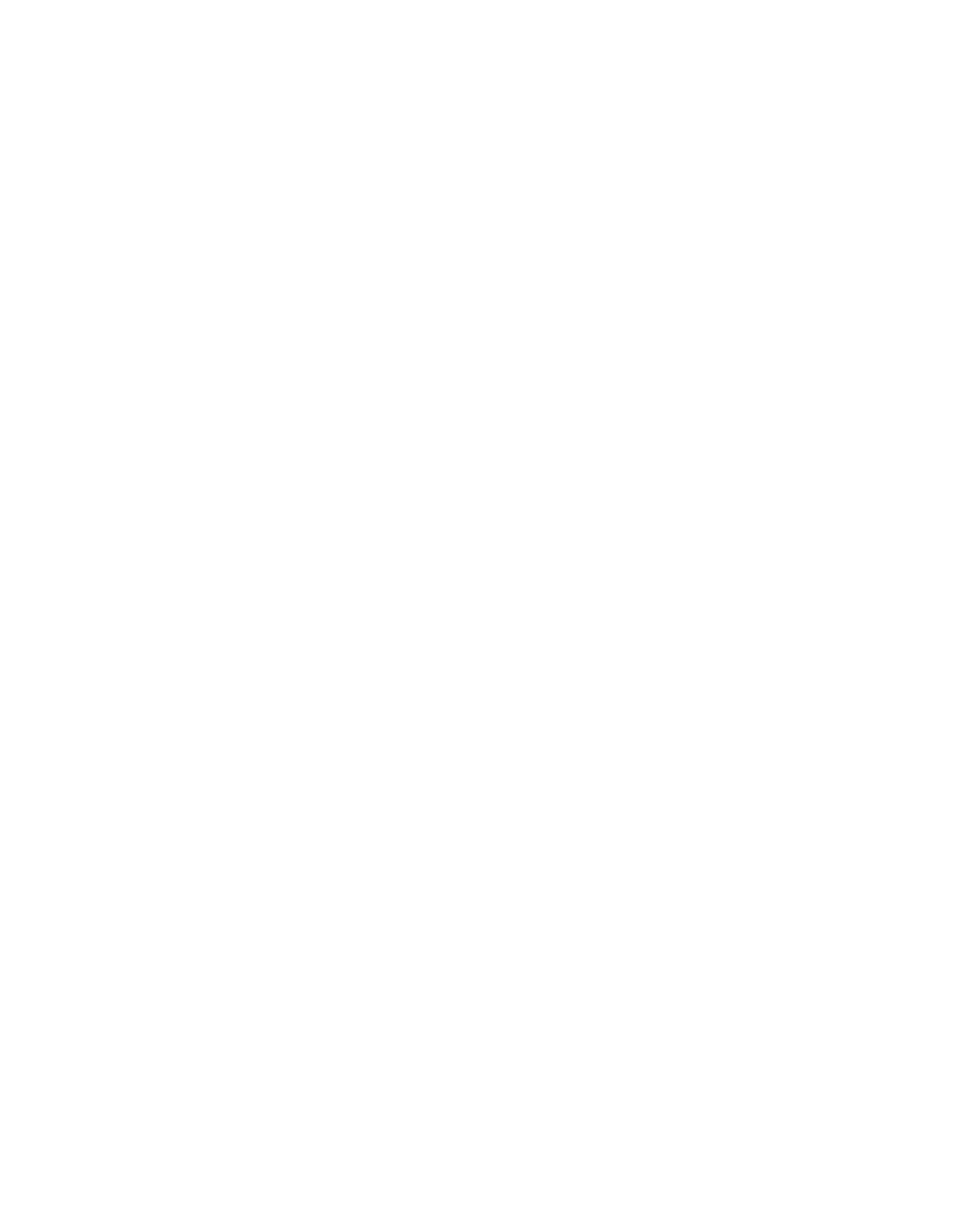# **3. TASKS AND ACTIVITIES**

<span id="page-20-0"></span>Section 3.1 describes the tasks that will be performed under this project. Section 3.2 provides detail of activities that are common to more than one task.

# <span id="page-20-1"></span>**3.1 Project Tasks**

## <span id="page-20-2"></span>**3.1.1 Continuous Coring**

One of the principal drivers for the completion of continuous coring near the BFF source area is to address the data gaps of horizontal and vertical extent of LNAPL. Due to capillary forces and the physical properties of LNAPL, and after over 10 years of active SVE, residual fuel may remain in pore spaces and sorbed to soil particles in both the vadose zone and in the smear zone near the groundwater and vadose zone interface. Soil vapor hydrocarbon measurements as high as 30,000 parts per million by volume, suggest the hold up of free-phase fuel hydrocarbons in the vadose zone; however, the amount and chemical composition of the residual are not known. The objectives of the continuous coring are to provide supplemental data on the nature and extent of the residual fuels, and to characterize the subsurface biogeochemical conditions relative to residual hydrocarbon and EDB treatment potential.

When the fuel leak began, the water table was approximately 60 feet higher than current elevations (Rice et al., 2014). Water levels began dropping due to the development of the COA well fields, and reached their lowest level at the end of 2009. Groundwater fluctuations created a smear zone located from the maximum height of the LNAPL layer above the highest historical water table elevation to the minimum height of LNAPL-water interface at the lowest water table elevation (USACE, 2017a).

Nine continuous core locations (Figure 3-1) including one background location, were selected to characterize residual hydrocarbon within the vadose zone and saturated zone. Three additional locations are optional, and will be cored if field observations dictate a need for additional data in between the nine planned coring locations. Specific data objectives for the coring include:

- Provide supplemental information on the nature and thickness of the smeared LNAPL zone
- Collect data to support future intrinsic biodegradation pilot tests
- Accommodate well construction for future bioventing wells (KAFB-106V1 and KAFB-106V2)
- Accommodate well construction as air-lift enhanced well (KAFB-106S1) to support the future air-lift enhanced bioremediation pilot test
- Accommodate dual-completion of soil vapor/groundwater monitoring wells to support future vadose zone pilot tests and soil vapor and groundwater monitoring.

#### $3.1.1.1$ **Drilling Approach and Methodology**

Each proposed borehole location is referenced to an existing logged borehole; the closest existing borehole present that is believed to afford the best idea of the underlying geology at the location of the proposed coring locations. Table 3-1 provides a summary of the coring locations and rationale for each location.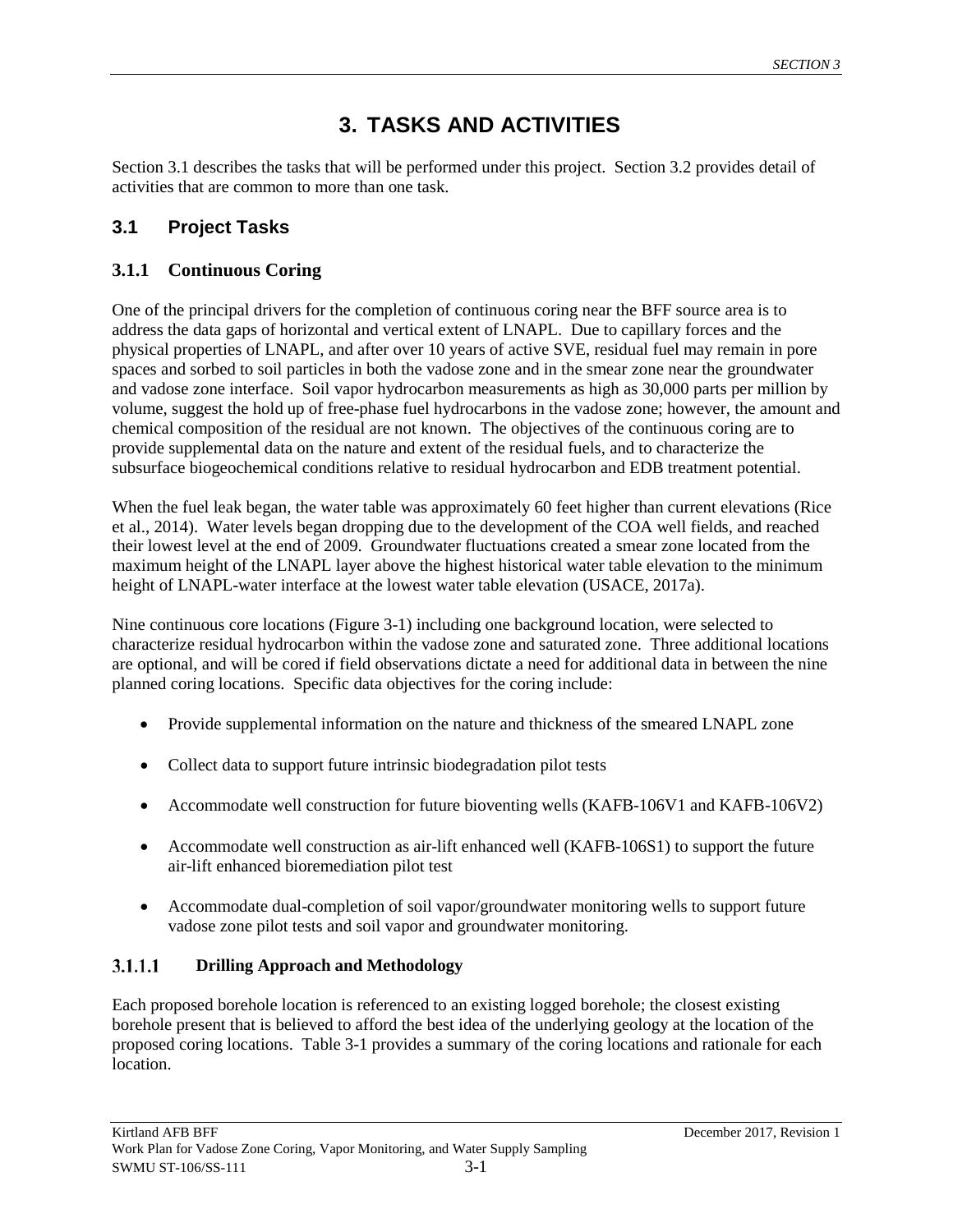Table 3-2 summarizes the drilling methodology and depths for each boring location. Figure 3-2 provides a decision logic and borehole sequence that is discussed in more detail below. The designated coring intervals (Table 3-3) at all borehole locations will be drilled using an 8-inch diameter sonic drilling rig with 4-inch diameter core barrel. Figures 3-3 and 3-4 show a cross sectional view of the lithology, historical data, and anticipated coring intervals for KAFB-106S1 through KAFB-106S9. Figures 3-5 and 3-6 show cross sectional transects, and cross sections, respectively, for the area near KAFB-106V1 and KAFB-106V2.

KAFB-106V1 and KAFB-106V2 will be cored continuously from ground surface to total depth. Due to the relatively shallow depths for KAFB-106V1 and KAFB-106V2, these borings will be completed entirely with sonic drilling to 10-inch nominal diameter. KAFB-106S1 and KAFB-106S9 will also be cored continuously from ground surface to total depth, and these borings will be over-reamed via airrotary casing hammer (ARCH) technique to the nominal 10-inch diameter. All other borings will be accomplished using a combination of ARCH drilling to the designated coring depth, followed by sonic drilling to obtain undisturbed cores from the designated coring intervals. Upon achieving the top of the designated coring interval depth, the ARCH rig will be moved off each location while leaving the casing downhole, and the sonic rigs will be positioned at the cased holes to core the prescribed designated coring intervals and then subsequently reamed with a 9 <sup>5</sup>/<sub>8</sub>-inch bit with the ARCH drilling rig to provide a large enough borehole for well construction. Figure 3-2 provides a decision logic and borehole sequence that will be followed to allow for modifications of the designated coring intervals, target depth intervals, and selection of optional borings to be completed.

Heating during continuous core collection can impact contaminant, geochemical and microbial properties and adversely affect sample representativeness. In addition to advancing the borehole to the designated coring depth with the ARCH rig, to minimize the heating potential, heating of the sonic drilling core barrels in the unsaturated zone can be controlled by any one or combination of the following:

- Advancing shorter sampling runs (5-10 feet versus 20 feet)
- Allowing the core barrel to cool (or pre-cooling the core barrel) before tripping back into the borehole
- Changing the vibration level and rotation speed
- Injecting small quantities of potable water between the override casing and the core barrel without compromising sample integrity as described in ASTM International D6914/D6914M-16.

Temperature inside the core will be monitored when returned to the surface to ensure that heating of the core barrel is not impacting sample selection or integrity. Background soil vapor temperatures in the vadose zone have historically averaged from 20 to 22 degrees Celsius (°C). Average groundwater temperatures at the site are 19°C. Any core heating over 20°C will require mitigation steps as outlined above. If water is injected, the bottom few inches of the core intervals that are possibly in contact with water accumulating in the bottom of borehole will be discarded prior to collection of samples. Sonic core barrels in the saturated zone are naturally cooled by the presence of formation water; however, similar steps will be implemented as described above to ensure sample representativeness.

Table 3-3 summarizes the designated coring intervals and target sample depths for each borehole based on historical lithology, noted presence of hydrocarbons, and maximum and minimum depth to groundwater since the historical release. For borings that are not continuously cored from ground surface to total depth, the top of the designated coring intervals was selected based on historical data, anticipated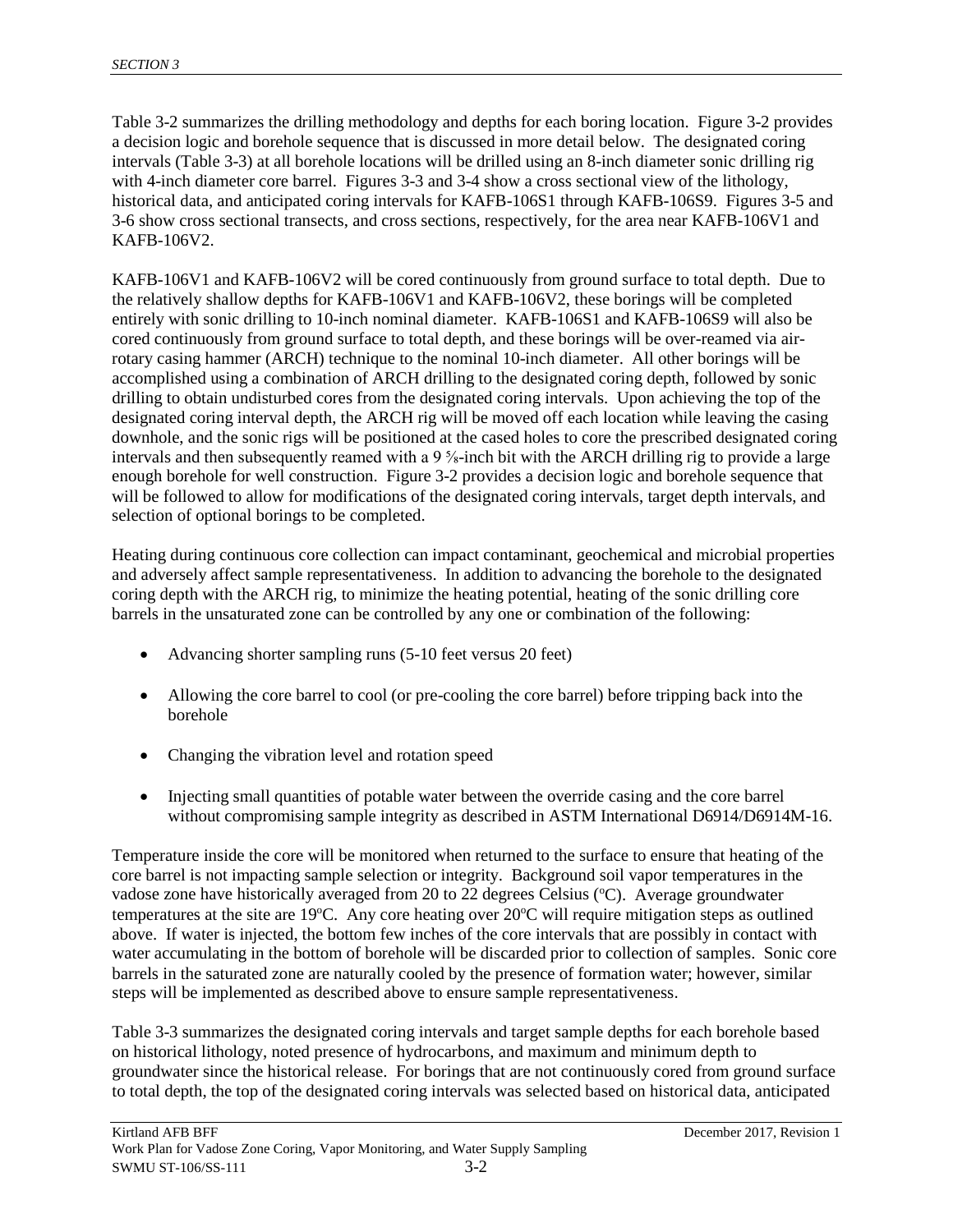lithology (from nearby boreholes), or as 10-feet above the historical high water elevation (approximately 4930 feet amsl). The bottom of the designated coring intervals extends approximately 10 - 20 feet below the lowest historic recorded water level (2009) to ensure that the deepest vertical LNAPL migration elevation is evaluated. Target sample depths have been prescribed within each designed coring interval, as discussed in detail in Section 3.1.1.2. The designated coring intervals and target sample depths may be modified based on field observations and field screening measurements, and will be collaboratively coordinated with NMED and the project team. The target sample depths are intended as a baseline minimum (that maybe modified based on field conditions) that will not be eliminated or replaced, but may be supplemented with additional samples as outlined in the Decision Logic (Figure 3-7), and summarized on Table 3-3.

#### $3.1.1.2$ **Rationale for Sampling Depth Intervals**

KAFB-106S9 will be drilled first (Figure 3-2) and will be continuously cored to total depth. Designated coring intervals on subsequent borings may be adjusted based on field observations and data from KAFB-106S9 (with exception of KAFB-106S1 which will also be cored continuously to total depth), and other borings as the work progresses. Prescribed designated coring intervals were established from site data, as discussed below, and to serve as a baseline for planning purposes.

The probable underlying geology present at the location of the selected boreholes is inferred from borehole logs created during the construction of nearby monitoring wells. Photoionization detector (PID) measurements and qualitative data (e.g., presence of petroleum odor) recorded during the construction of these wells, and historic water level measurements were considered. The compilation of information was used to construct a cross-section of each proposed coring, and assisted in the determination of the number and location of target samples (Figures 3-3 and 3-4). Ultimately, the selected target sampling depths are located where changes in lithology were noted (e.g., lean clay to poorly graded sand) that could have influenced vertical hydrocarbon migration, where historical high PID readings or notable odor were recorded (from drilling or soil vapor monitoring in Quarter 4 2016 (USACE, 2017b)), or at historical or current water elevations. Target sample depths are generally prescribed in fine-grained lithologic units that might retain organics (i.e., silt and clay), or locations where the contaminants might have become perched or smeared. As discussed in Section 3.1.1.3, additional sample locations may be selected within each boring based on field screening (i.e. PID measurements).

#### $3.1.1.3$ **Field Screening for Hydrocarbons**

When advancing the borehole to the designated coring interval with ARCH, all cuttings will be logged and PID measurements will be taken at a minimum of every 20 feet as described in Section 3.2.10. If any PID measurements exceed 500 ppm, the material with the highest PID reading within the prescribed 100 foot depth interval(s) will be sampled for total petroleum hydrocarbons (TPH) (Table 3-3 and Figure 3-7), and PID measurements will subsequently be recorded for every 10 feet to the top of the designated coring interval depth.

Within the designated coring interval, PID readings will be collected every 10 ft. Additional measurements will be collected if qualitative data (e.g., staining, odor, etc.) indicate possible LNAPL (Figure 3-7). If any PID measurements exceed 1,000 ppm, the material with the highest PID reading within the prescribed 100-foot depth interval(s) will be sampled for multiple analytes, as discussed in Section 3.1.1.4 and shown on Table 3-3 and Figure 3-7. Historical PID measurements in the source area on split-spoon samples collected in advance of ARCH were on the magnitude of 4,000-6,000 ppm in fine grained units and directly above fine-grained units where LNAPL is indicated (Figure 3-6). PID measurements were not recorded on boring logs for wells that had historical LNAPL present, or had core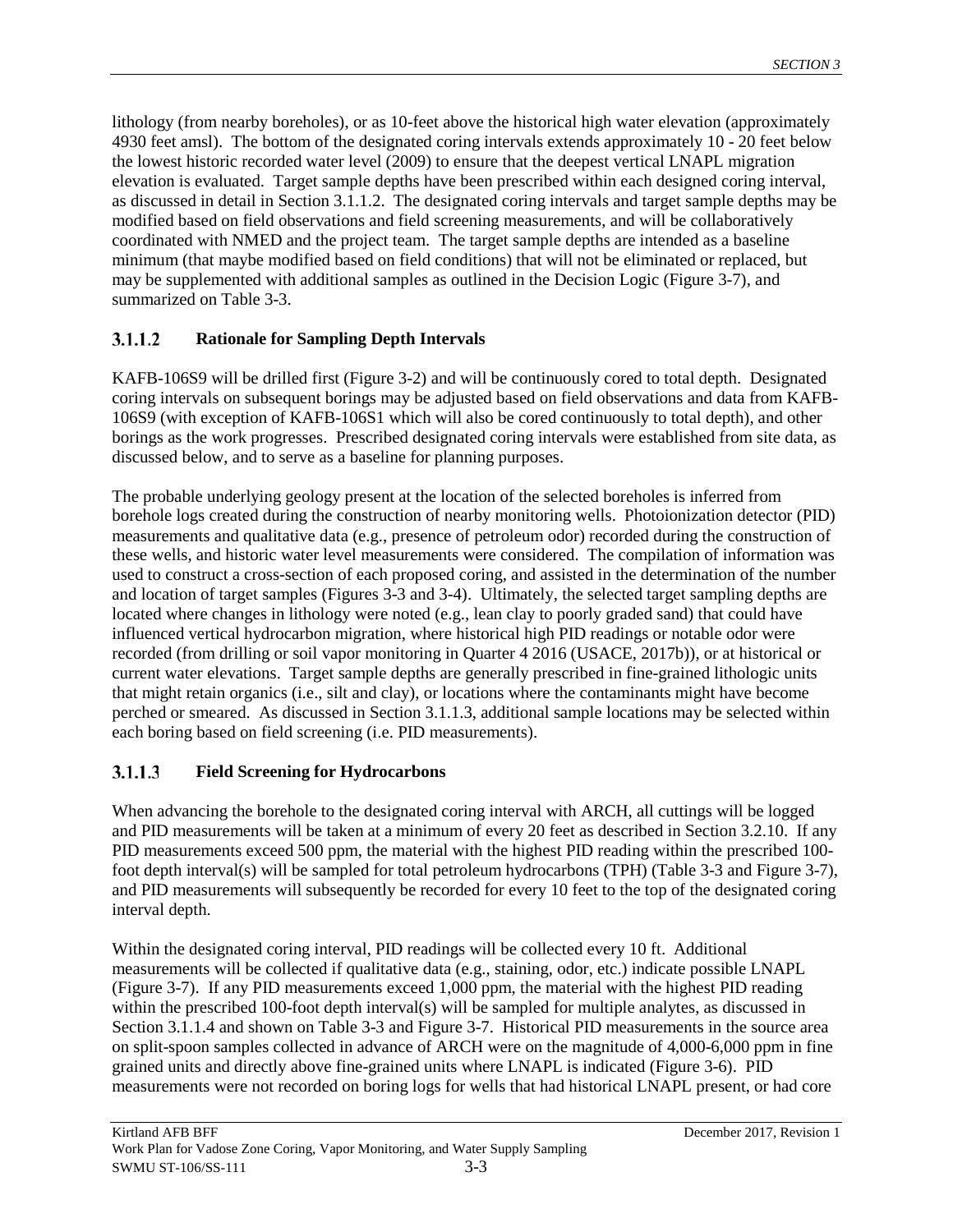samples/LNAPL fluorescence collected (2011). Although references that correlate PID readings to the presence of LNAPL were not readily found, at least one reference provided an approximation that 1,000 ppm could potentially indicate NAPL presence (Golder Associates, 2011).

#### $3.1.1.4$ **Laboratory Analyses for Selected Core Samples**

Samples for laboratory analyses will be selected based on PID measurements (augmented by lithologic and qualitative data) and the prescribed sampling and analytical methodology outlined in Table 3-3. Selection of target sample depths will follow the decision logic presented in Figure 3-7, or may be modified based on field observations and data. Table 3-3 summarizes the laboratory analyses for selected samples, and provides information for each of the analyses regarding sample containers, required sample volumes, and sample preservation methods, and includes the laboratories to which specific samples should be shipped. Analyses are detailed in the QAPjP and include:

- Volatile organic compounds (VOCs) (EPA Method 8260C); EDB (EPA Method 8011), total petroleum hydrocarbons-gasoline range organics/diesel range organics/oil range organics (EPA Method 8015D); TestAmerica, Inc., Arvada, Colorado.
- LNAPL transmissivity and mobility, grain size, fluid properties, capillary pressure air/water drainage, free product mobility, relative permeability, and hydraulic conductivity; PTS Laboratories, Santa Fe Springs, California.
- LNAPL physical properties including gravity, hydrocarbon component analysis, flash point, and viscosity; Saybolt LP, Core Companies, Deer Park, Texas.
- Mineralogy using x-ray diffraction and energy dispersive x-ray spectrometry; IMR Metallurgical Services, Louisville, Kentucky.
- Microbial analysis using QuantArray-Chlor to identify and quantify halorespiring bacteria; Microbial Insights, Inc., Knoxville, Tennessee.
- Moisture analyses (ASTM D2216); Daniel B. Stephens & Associates Soil Testing Laboratory, Albuquerque, New Mexico.

#### <span id="page-23-0"></span>**3.1.2 Soil Vapor Monitoring Point Installation in Boreholes KAFB-106V1 and KAFB-106V2**

KAFB-106V1 and KAFB-106V2 SVMPs will be completed in 10-inch diameter boreholes for use as observation SVMPs in the Bioventing Pilot Test, and will be a nested construction using Schedule 80 ¾ inch polyvinyl chloride from ground surface to deepest well depth of approximately 275 feet below ground surface (bgs). Screened intervals for both nested SVMP locations, and the rationale for the depth selections, are summarized on Table 3-4 and are shown on diagrams B-1 through B-6 (Appendix B).

The screened intervals for each SVMP are 2.5 feet in length with 20-slot screen and 10-20 filter pack. A schematic of the KAFB-106V1 and KAFB-106V2 completions are provided in Appendix B. The final construction diagrams will be submitted to NMED following installation, in the first post-construction report, to accurately document as-built conditions.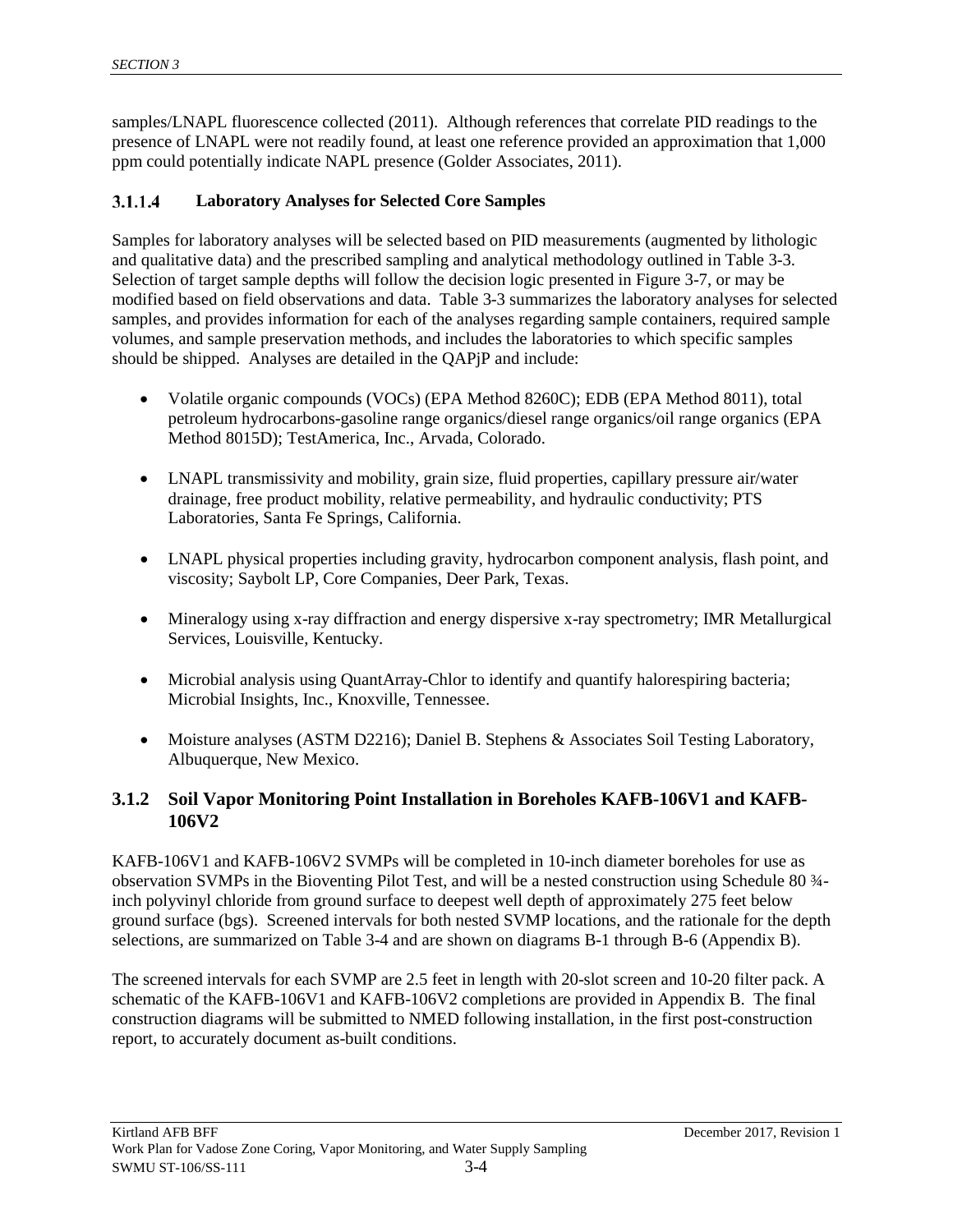Table 3-4 also identifies possible future injection SVMPs and their paired screened intervals with these observation SVMP screened intervals. Table 3-5 summarizes possible injection SVMPs and the available observation SVMPs (including the new KAFB-106V1 and KAFB-106V2) that could be utilized in a future test and includes the lateral distances between the injection SVMPs and the available observation SVMPs.

# <span id="page-24-0"></span>**3.1.3 Air-Lift Well Completion KAFB-106S1**

KAFB-106S1 will be completed in a 10-inch diameter borehole for use in the Air-Lift Enhanced Bioremediation Pilot Test, and will be constructed using Schedule 80, 4-inch polyvinyl chloride. The airlift enhanced bioremediation well will include a 4-inch diameter, continuous 60-foot screen (30-slot), with approximately 20 feet of screen below the water table, and approximately 40 feet of screen above the water table. A general schematic of the KAFB-106S1 completion is provided as diagram B-7 (Appendix B).

The pilot test Work Plan for bioventing has been submitted to NMED under separate cover. The Air-Lift Enhanced Bioremediation Pilot Test will be conducted using the 4-inch well installed in soil coring KAFB-106S1. The proposed air lift mechanism will consist of an air diffuser installed in a 2-inch diameter conductor pipe. The conductor pipe will be open near the base of the well and the air-lift diffuser installed inside the conductor pipe on a ¾-inch diameter airline pipe. The conductor pipe will serve as the "stripping reactor" in the air-lift process and will be open above the anticipated high water level to facilitate outflow of air-lifted oxygenated groundwater to the impacted aquifer at the water table. This oxygenated groundwater will then flow outward through the well screen setting up a vertical "recirculation" cell.

Two piezometers will be installed in the annulus of the air-lift pilot test well to allow placement of downhole multi-parameter probe to record water levels and geochemical parameters (e.g., dissolved oxygen [DO], oxidation reduction potential [ORP], pH, temperature, and specific conductance). Air supply to the system will be via air compressor and pressure regulator to ensure adjustable, constant air flow rates during the test.

Further details of the well and apparatus completion are documented in the Work Plan for Bioventing and Air-lift Enhanced Bioremediation Pilot Tests, to be submitted to NMED under separate cover.

## <span id="page-24-1"></span>**3.1.4 Dual-Completion Vadose Zone/Groundwater Monitoring Wells**

KAFB-106S2 through KAFB-106S9 will be completed in 10-inch diameter boreholes for use in future vadose zone pilot tests and monitoring, and will be constructed using Schedule 80, 4-inch polyvinyl chloride from ground surface to a depth approximately six feet below the current water table. Multiple 30-slot screened intervals will be installed with five feet of blank casing between each screened interval. The deepest screen will be 20 feet in length and the two screened intervals above will be 10 feet in length. The annulus will be completed with a 10/20 Colorado sand silica filter pack with bentonite seals placed across each interval of blank casing. A general schematic of the KAFB-106S2-KAFB-106S9 completion is provided as diagram B-8 (Appendix B). The design of the wells is intended to allow for options of future monitoring, for both soil vapor and/or groundwater, including possible retrofitting in the future with the anticipation of continued water level rise. The final construction diagrams will be submitted to NMED following construction.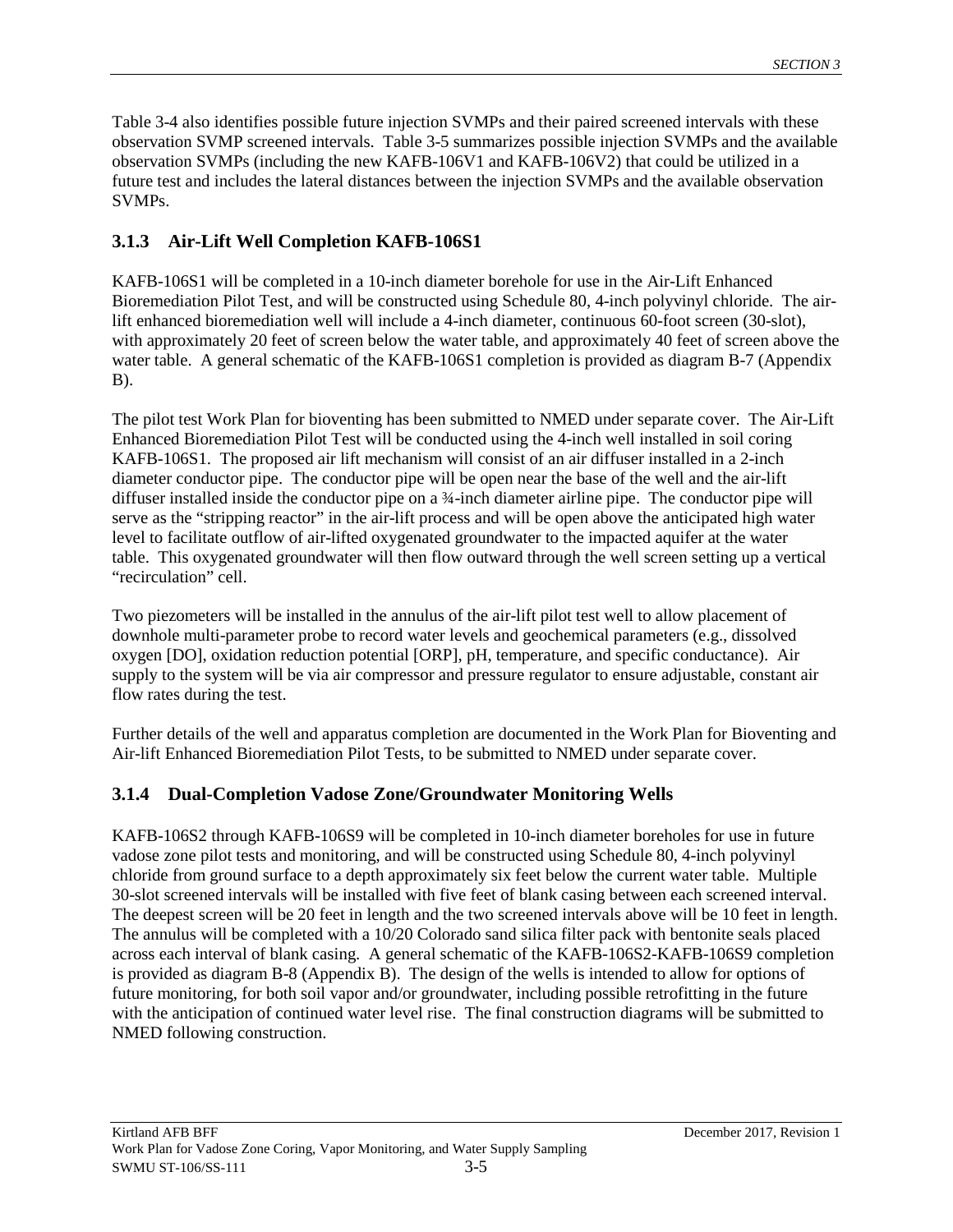# <span id="page-25-0"></span>**3.1.5 Vadose Zone Monitoring and Reporting**

The current SVM network consists of a total of 284 SVMPs installed at 56 SVM locations (Figure 3-8). Table 3-6 describes the SVM network including each SVM location, its associated SVMPs, and their associated easting and northing coordinates. In Summary, the SVM network includes:

- One SVM location contains four SVMPs co-located in the same vault as a GWM well in Bullhead Park (KAFB-106028; see location number one in Table 3-6).
- Thirty-five locations installed in 2010 and 2011, each with six SVMPs, are located throughout the BFF, on base property north of the BFF, on COA property in Bullhead Park and its open space area, and on VA property. These locations are named using the convention KAFB-106XXX to signify that they were installed as part of the investigation at SWMU ST-106/SS-111. Numbering at these 35 SVM locations ranges from KAFB-106108 through KAFB-106142 (see locations 2 through 36 in Table 3-6). Individual SVMPs at each location are further identified using the bottom of the screen depth of each point (e.g., KAFB-106108-050).
- Twenty locations installed inside the BFF named using the convention "soil vapor extraction well (SVEW)-XX" or "soil vapor monitoring well (SVMW)-XX" (see locations 37 through 56 in Table 3-6).
	- Four of these 20 locations have both SVMW and SVEW type SVMPs at a single location. For example, SVM Location Number 54 includes SVMW-13 (comprised of four SVMPs screened between 150 and 450 feet deep) and SVEW-11 (with one SVMP) all located together in a single well vault.

Semiannual monitoring of the SVM network was approved for ST-106/SS-111 on January 4, 2017 (NMED, 2017a), and will include sampling of the entire 284 SVMP network beginning in Quarter 2 2018. All field personnel collecting soil vapor samples are required to be trained and fully understand the sampling SOP provided in Appendix D. The Horiba Model MEXA 584L (or equivalent) will be used to measure total hydrocarbons, oxygen, and carbon dioxide.

Samples will be shipped to TestAmerica, Inc. in West Sacramento, California, where they will be analyzed for an optimized list of VOCs in air by modified Method TO-15 (NMED, 2017a, 2017b).

Data validation will be performed at the SVM locations listed in Table 3-7 and shown on Figure 3-9. A total of 21 locations (68 SVMPs) were chosen for data validation based on their location in relation to residential neighborhoods, or planned interim measures. The rationale for each location chosen is listed in Table 3-7. The SVM locations listed in Table 3-7 represent 23 percent (%) data validation, which exceeds the industry standard of 10%, and meets EPA guidance and the requirements of Section 6.5.1.8.3 of the RCRA permit. A 100% data validation will be performed at any new SVM locations until four events of baseline sampling have been established.

## <span id="page-25-1"></span>**3.1.6 Maintenance of the Soil Vapor Monitoring Well Network**

Maintenance for the SVM network will be performed during the sampling events. Prior to the first sampling event in 2018, the SVM network will be retrofitted to accommodate a transition to SUMMA<sup>®</sup> canister sampling (versus the previously utilized Bottle Vac™ samplers). During each sampling event, the condition of each well port will be examined by the field personnel to confirm the integrity of each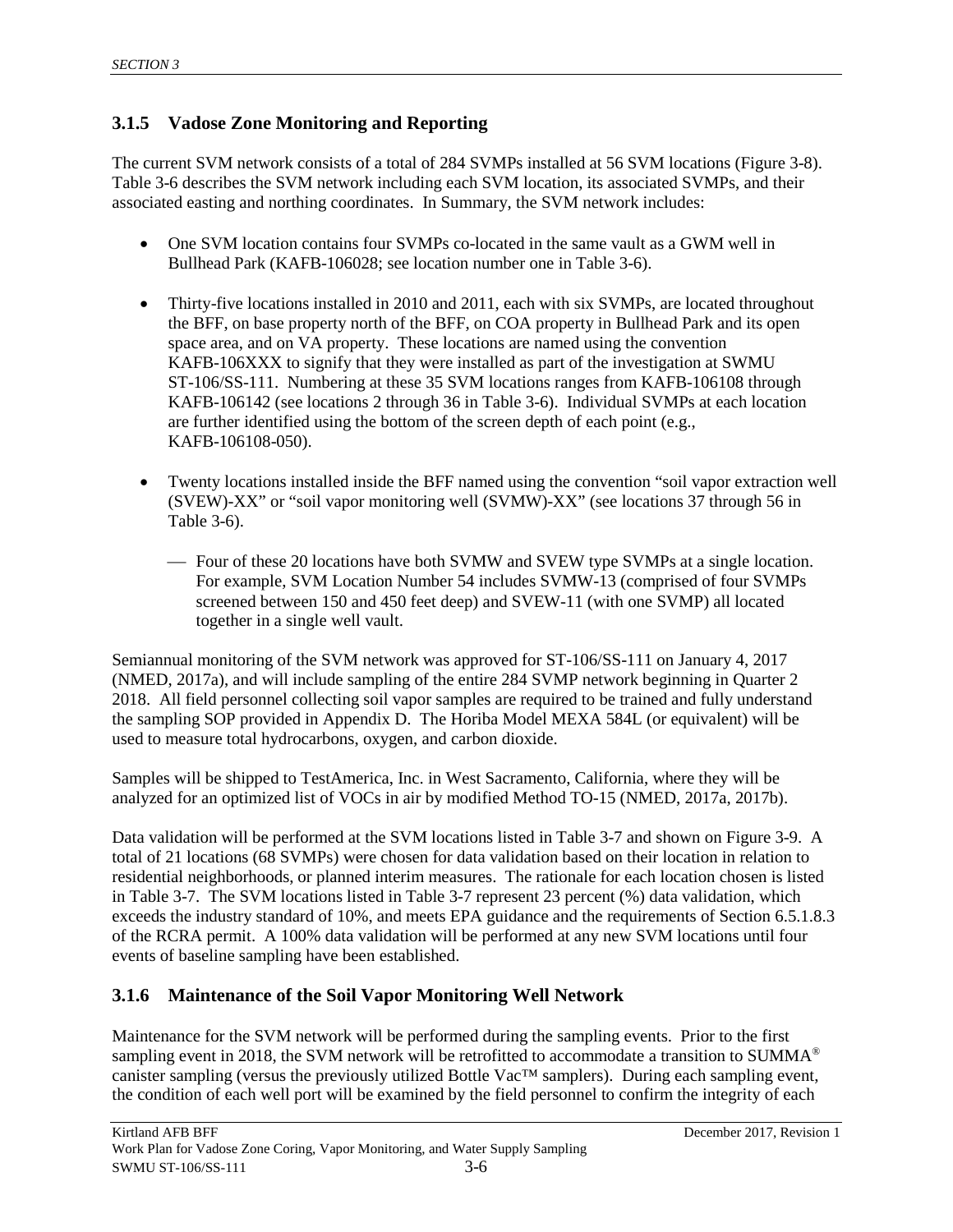fitting and to immediately address and mitigate any problems or replace any defective parts. Wellheads will be inspected for integrity and necessary repairs will be performed as soon as possible. The findings of the inspections and any repairs made will be documented by photographs and on the appropriate field forms (Appendix F), which will be included in the corresponding Quarterly Monitoring Reports.

# <span id="page-26-0"></span>**3.1.7 Water Supply Sampling and Reporting**

Four drinking water supply wells (ST-106-VA-2 on the VA Medical Center property and KAFB-003, KAFB-015, and KAFB-016 at Kirtland AFB) will be sampled monthly beginning in January 2018 to confirm that they have not been impacted by groundwater contaminants (Figure 3-10). Table 3-8 lists the coordinates of each of these four wells. Samples will be analyzed for volatile organic compounds including EDB and benzene, toluene, ethylbenzene, and xylene (BTEX). Under another contract, additional analyses are performed semiannually for select total metals (total arsenic, calcium, lead, magnesium, potassium, and sodium), and select dissolved metals (iron and manganese), anions (ammonia nitrogen, bromide, chloride, nitrite/nitrate nitrogen, sulfate, and sulfide), and alkalinity. Field parameters will be recorded during sampling. These analytical requirements may also be revised in the future based on Technical Working Group recommendations and NMED agreement.

These existing drinking water supply wells at Kirtland AFB and the VA Hospital actively provide drinking water to the facilities' employees and inhabitants. Because the wells will be actively producing water during sampling, water levels at these wells will not be measured prior to sampling. In addition, one well volume will not be purged prior to sampling.

The drinking water supply well analytical data will be provided monthly in a technical memorandum. Analytical results will also be reported in the Quarterly Monitoring reports for Solid Waste Management Unit (SWMU) ST-106/SS-111.

In addition to the drinking water supply well sampling, private water supply wells within the vicinity of the EDB plume will be sampled on a quarterly basis with the consent of the well owner. Samples will be analyzed for volatile organic compounds including EDB and BTEX. Field parameters will be recorded during sampling. Production of a one-page technical memorandum with a summary of the quarterly analytical results will also be prepared and provided to USACE and Air Force Civil Engineer Center (AFCEC) for approval prior to sending to the homeowner(s) and NMED. Sampling and reporting will be performed in accordance with the Water Supply Well SOP (Appendix E). The private water supply wells are used for irrigation purposes, not for drinking water.

TestAmerica, Inc., Savannah, Georgia, will provide analytical testing services in support of this task for the EDB and BTEX analyses using EPA drinking water methods EPA 504.1 and 524.2, respectively. TestAmerica, Inc. maintains State of New Mexico drinking water certification for these methods. The metals and anions will be analyzed at Eurofins Lancaster Laboratories Environmental (ELLE), Lancaster, Pennsylvania. ELLE maintains current DoD Environmental Laboratory Accreditation Program (ELAP) certification and has the analytical expertise to perform the analyses required for this task in accordance with DoD Quality Systems Manual Version 5.0 (DoD, 2013) and EPA or other industry standard analytical methodologies. ELLE is also analyzing the quarterly groundwater samples associated with the BFF monitoring wells. TestAmerica, Inc. and ELLE reporting limits will achieve the EPA maximum contaminant levels and the New Mexico Water Quality Control Commission standards.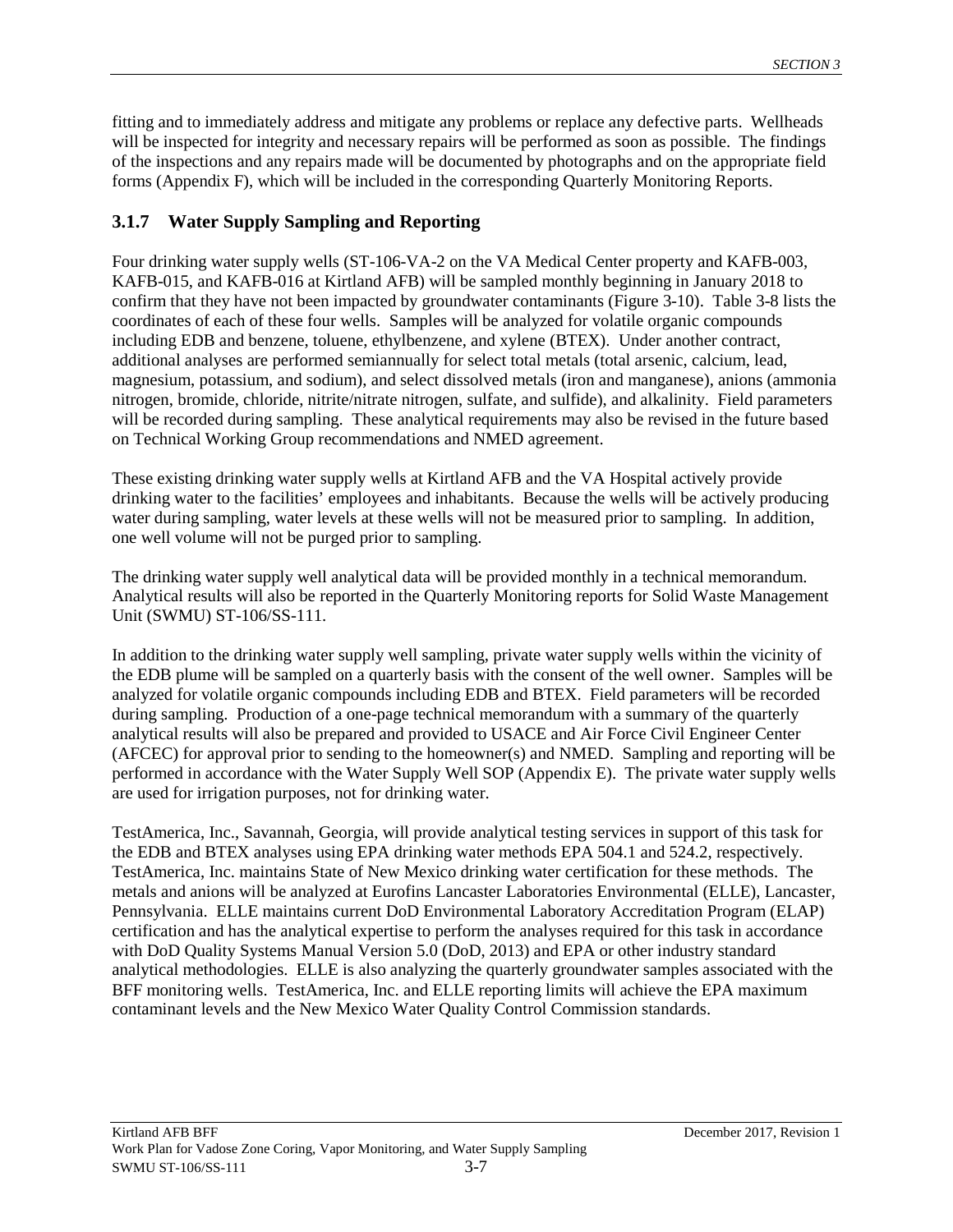# <span id="page-27-0"></span>**3.2 Activities Common to More than One Task**

This section details the activities that are pertinent to more than one project task outlined in Section 3.1. The activities involve field implementation, and are described herein to avoid repetitiveness. Overall, the activities presented herein conform to the requirements of the Base-Wide Plans for the Environmental Restoration Program at Kirtland AFB (U.S. Air Force [USAF], 2004) ensuring that the data will be appropriate for the decision-making process. The following Kirtland AFB SOPs (USAF, 2004) are applicable to the work performed under this project, unless otherwise indicated in this Work Plan:

- B1.1, Borehole and Sample Logging
- B1.4, Monitoring Well Development
- B1.11, Equipment Decontamination
- B2.3, Subsurface Soil Sampling
- B3.1, PIDs and Organic Vapor Analyzers
- $\bullet$  B5.1, pH
- B5.2, Specific Conductance
- B5.3, Water Temperature
- B5.4, DO
- $\bullet$  B5.5, ORP.

The SOPs listed above are included in Appendix C.

#### <span id="page-27-1"></span>**3.2.1 Site Clearance and Utilities Location/Relocation**

A utilities clearance will be conducted to locate all underground and suspended utilities both on Kirtland AFB property and off-base. On-base, utilities clearance activities will be conducted as prescribed by and in accordance with the Kirtland AFB site representative policies and procedures. Clearances will be renewed if they expire. No intrusive work will be initiated unless all locations are staked, the clearances from all on-base and off-base utilities have been obtained, and digging permits have been obtained. Utilities clearance activities at adjacent off-Base locations and COA right-of-ways will be prescribed by and in accordance with state of New Mexico utilities regulations. All underground utilities will be clearly marked before the start of any intrusive activities. All intrusive activities will take into account any existing utilities. The state of New Mexico's "New Mexico One Call" utility excavation clearance system will be used for all off-base drilling and excavation locations. Pot-holing will be performed to physically observe all utilities (using an approach adequately protective of the utility [e.g., hydro-vacuuming, air knife, hand digging, etc.]).

## <span id="page-27-2"></span>**3.2.2 Permitting, Right-of-Way Agreements, and Right-of-Entry Agreements**

Prior to any mobilization, copies of the right-of-way and right-of-entry agreements will be obtained for the location where work will be performed and documentation will be onsite with the field crew so that it is available in case inspections are being performed. In addition to access and site clearance, the appropriate permits will be obtained for the various field activities. The representative list of permits is presented below. Special attention will be taken for those permits that have an expiration date. The permitting process will be timed such that permit approvals will be received in time to maintain the schedule, but not too early in the process so that they expire before work is initiated. Permit renewals will be initiated such that the work will proceed with no interruption. Depending on the timing, permits may be combined. The list of permits/plans applicable to this project include: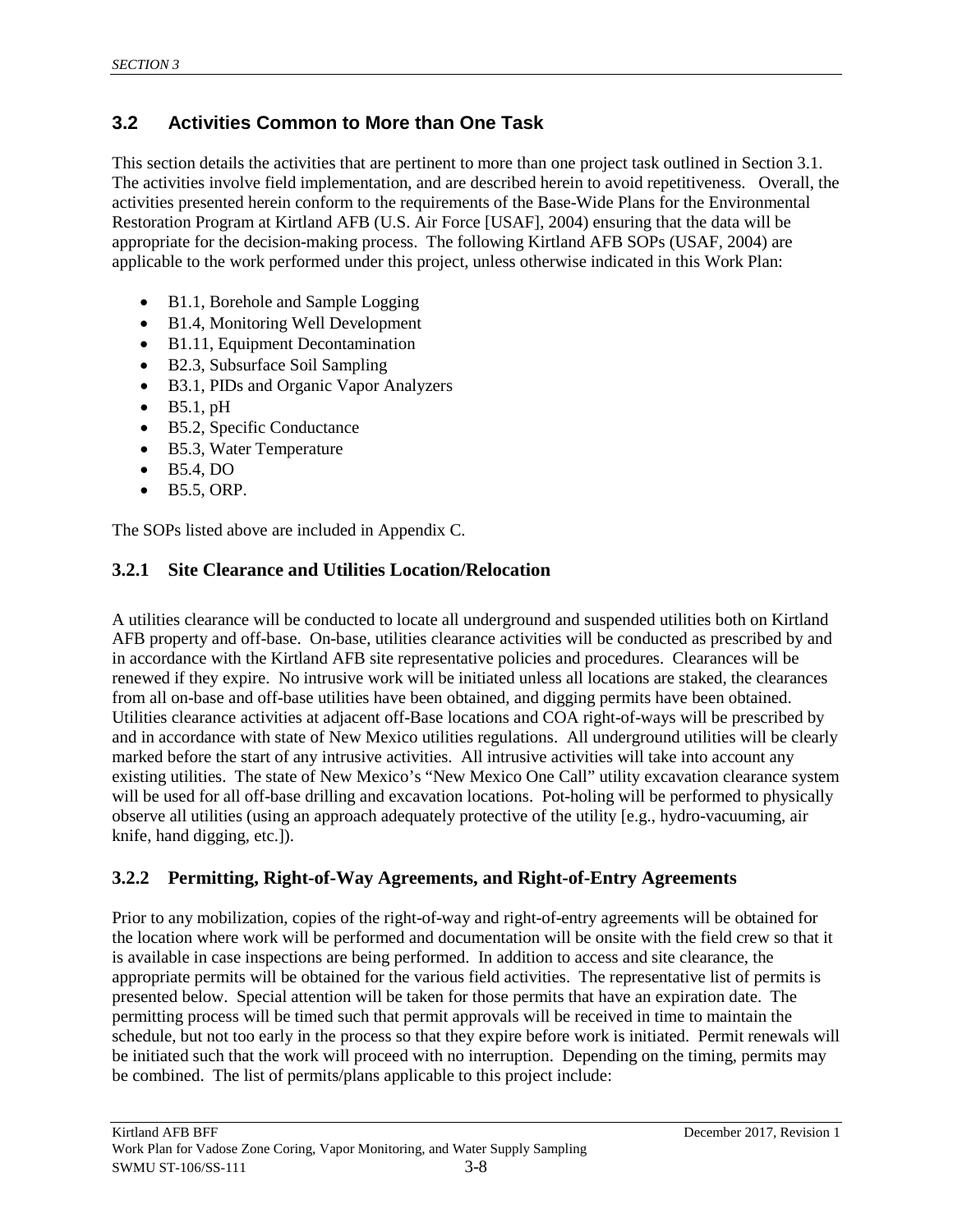- USACE Work Plan Vadose Zone Coring, Soil Vapor Monitoring, and Water Supply Sampling (when approved by NMED Hazardous Waste Bureau).
- USACE Work Plan for Bioventing and Air-Lift Enhanced Bioremediation Pilot Tests (in progress)
- New Mexico Office of the State Engineer Well Drilling Permits for each of the coring locations, SVM well locations, and GWM well locations with no consumptive use of water.
- COA Right-of-Way Licenses for SVM and GWM wells: these are already in place and will be kept on file to be available in case of inspections.
- COA specific plans:
	- Noise Control Plan/Permit for drilling.
	- Excavation/Barricade Permits for each drilling location off-Base.
- Kirtland AFB specific permits:
	- Erosion and Sediment Control Plan
	- 813 Request for Environmental Impact Analysis
	- Civil Engineer Digging Permit Request.
- Right-of-Entry Agreements and Licenses for accessing off-base locations for coring and SVM monitoring:
	- $\sim$  COA
	- Department of VA Health Care System
	- Private property owners of private irrigation wells.

## <span id="page-28-0"></span>**3.2.3 Readiness Review Meetings**

Readiness review meetings will be conducted with USACE and USAF a minimum of one week in advance of any new field activities. The meeting will be conducted to ensure that all pre-mobilization elements (e.g., approved plans, permits, right-of-way agreements, Kirtland AFB badging, and community notification) and mobilization elements (e.g., required staffing, equipment, and materials) have been completed.

## <span id="page-28-1"></span>**3.2.4 Mobilization/Demobilization**

Subject to USACE and USAF approval, EA (and our subcontractors) will maintain four laydown areas to support field activities. A BFF field office location has been located at Kirtland AFB, proximal to the BFF and a second field office near the GWTS and existing investigation-derived waste (IDW) storage yard. A secure fenced equipment yard has been established near the Truman gate for both heavy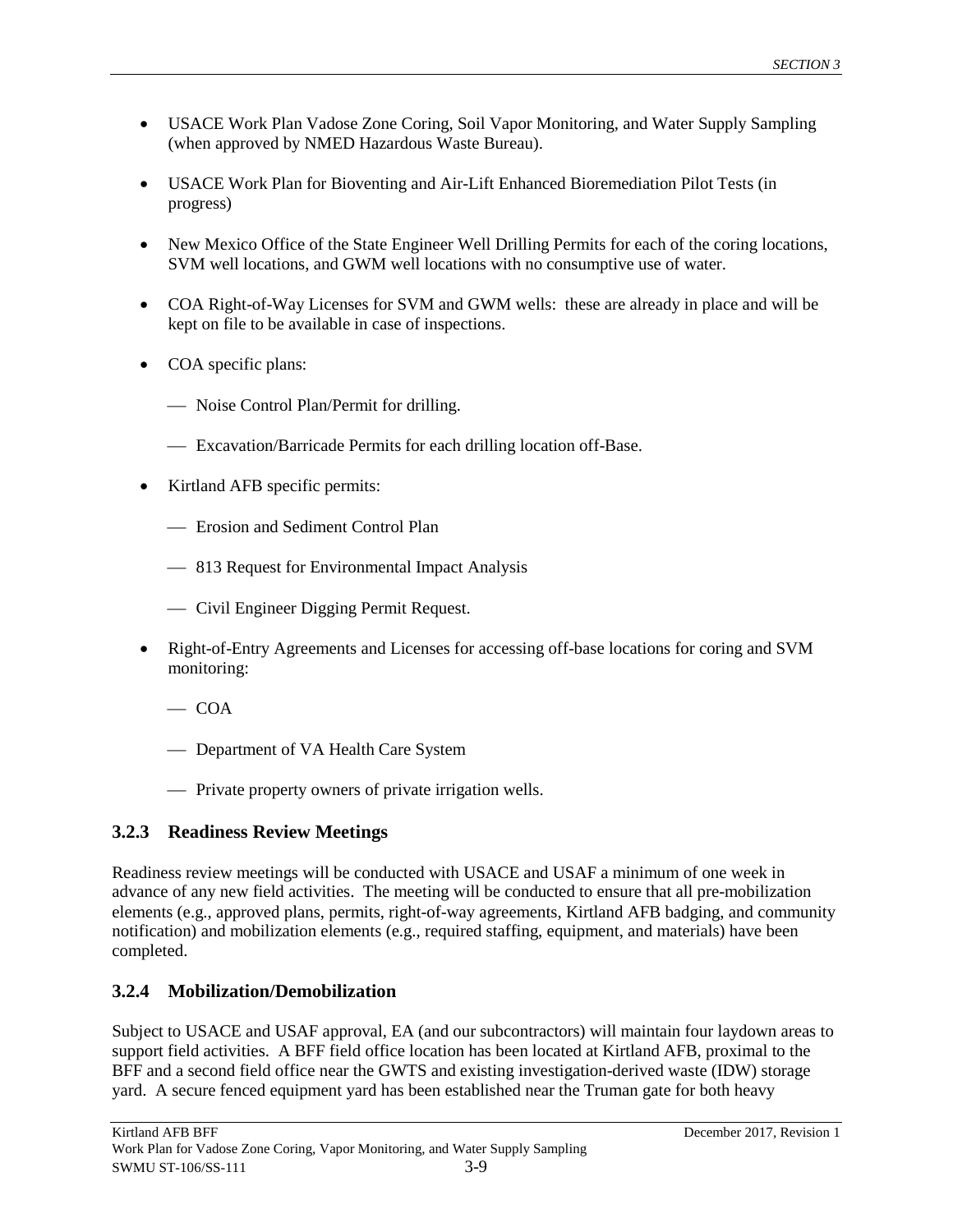machinery and materials; this yard will also hold materials and supplies meant for use on the project at locations outside of Kirtland AFB, as required. Roll-off containers filled with solid waste (soil cuttings and mud) may be stored at the IDW storage area near the GWTS. Due to the large number of roll-off containers required for delivery and transfer during daily drilling activities, waste management support is a key element of mobilization. Laydown site locations are presented on Figure 3-11.

### <span id="page-29-0"></span>**3.2.5 Site Security**

A safe and secure construction site will be maintained during the execution of all activities taking place inside or outside of Kirtland AFB. EA site and safety personnel will coordinate with USACE, USAF point of contact, and the current contractor to gain insight into site security precautions (i.e., after hours security guards) that are currently in progress. Based on lessons learned, a plan to control public access and reduce interference with the surrounding area (traffic control, noise control, and site security) will be implemented and a safe work environment for the field teams and the surrounding community will be established. On-Base, all critical laydown yards will be secured by fencing and locked gates and the office trailer will be locked.

#### <span id="page-29-1"></span>**3.2.6 Barricading/Traffic Control**

Work areas for coring, SVM, or GWM well drilling, installation, or abandonment will be protected from pedestrian and vehicular access. Barricades, temporary traffic control measures, and detour routes will be established where necessary in accordance with COA Construction Services Division requirements. EA will comply with the COA's Construction Coordination Section for work within the public right-of-way, including barricade and excavation permits and fees, and providing data for traffic reports.

#### <span id="page-29-2"></span>**3.2.7 Erosion and Sediment Control**

All construction subcontractor(s) will obtain the necessary National Pollutant Discharge Elimination System Construction General Permit and submit any required Notice of Intent to the local agencies if required to support tasks on this project. A Stormwater Pollution Prevention Plan will be developed and posted at the work site. Stormwater Pollution Prevention Plan inspections will be completed in compliance with the permit and after rain events. Best management practices for sediment control (i.e., silt fences) will be implemented and maintained to manage stormwater and sediment discharge from work areas.

#### <span id="page-29-3"></span>**3.2.8 Decontamination**

Final decontamination of all equipment will take place in designated decontamination areas specific to the work activity and approved by Kirtland AFB. Water from decontamination will be managed as per Section 8.

The objective of field decontamination is to remove contaminants of concern from sampling, drilling, and other field equipment to concentrations that will not impact study objectives. Specifications for decontamination materials are as follows:

Use a standard brand of phosphate-free laboratory detergent, preferably either liquid Liquinox<sup>®</sup> or powder Alconox®.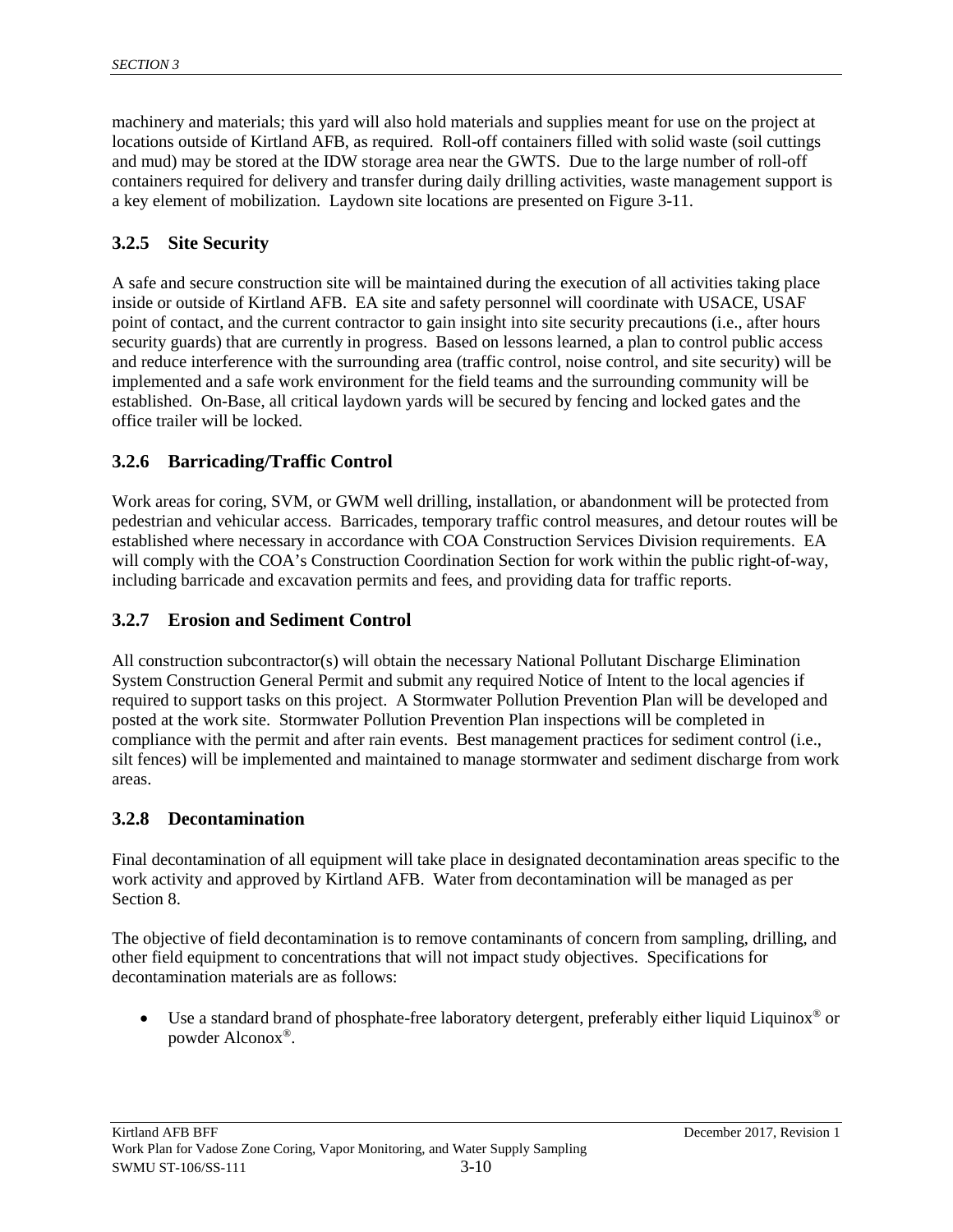- Use tap water from a municipal water treatment system or use bottled drinking water for the wash. Soap and tap water will remove the gross contamination from the sampling equipment.
- Use deionized water for the final rinse of sampling equipment that has direct contact to the sampling medium (e.g., the non-dedicated pumps used to sample monitoring wells).

### <span id="page-30-0"></span>**3.2.9 Borehole Logging**

During drilling, each boring will be fully described on the boring log form (Appendix F) in accordance with ASTM International D5434 and will include the following, when applicable:

- Identification number and location of each boring
- A general description of the drilling equipment used that includes such information as rod size, bit type, pump type, rig manufacturer, and model
- Date and time of start and completion of boring
- Name of contractor, driller, and drill site geologist
- Size and length of casing used in each borehole
- Soil classification in accordance with the United Soil Classification System, color, relative density and consistency, soil components, soil moisture, stratification, hardness, grain size and size distribution, and odor
- Mineralogical content of the core (for correlation)
- Depth to water as first encountered during drilling, along with method of determination
- Observations during drilling will be noted, such as bit chatter, rod binding, rod drops, and flowing or heaving sands (if drilling fluid is used, the fluid losses, interval over which they occur, and the quantity lost will be recorded)
- Depth limits, type, and number of each sample taken
- Observations of visible contamination for each sample or from cuttings that appear to be contaminated.

#### <span id="page-30-1"></span>**3.2.10 Photoionization Detector**

PIDs will be used to determine the location of soil samples, if any soil samples will be collected for chemical analysis. The need for a PID for soil sampling will be determined once the drilling techniques are selected. The PID will be calibrated and tested as required in the QAPjP.

## <span id="page-30-2"></span>**3.2.11 Headspace Screening**

Headspace field screening will be performed in accordance with the following procedures.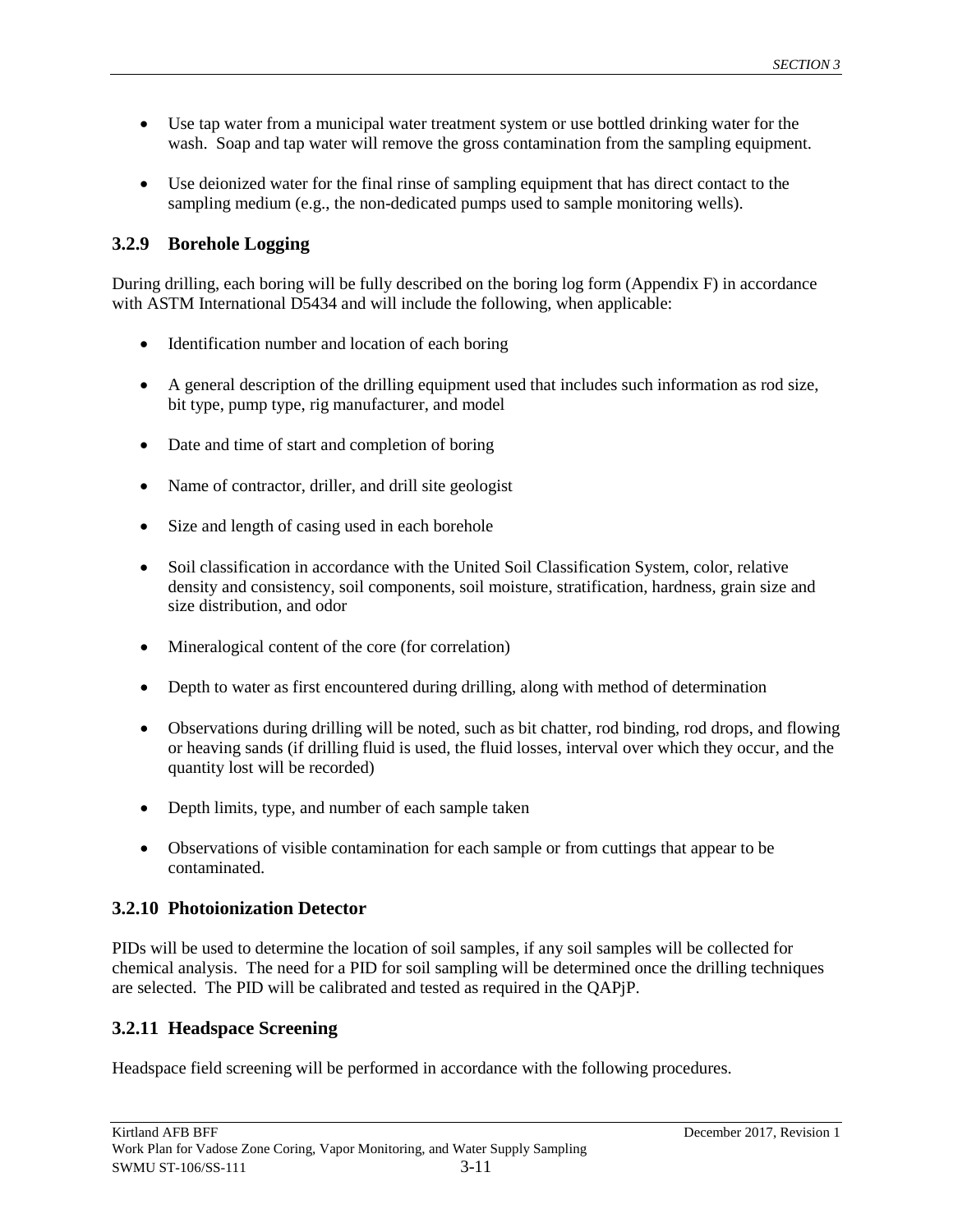- 1. Take PID measurements from cuttings/core with the frequency described in future revisions of this Work Plan.
- 2. Immediately upon the retrieval, collect a representative portion of the sample and place in a clean, dedicated (e.g., single sample) 1-gallon press-and-seal plastic food storage bag.
- 3. Vigorously agitate the bag for at least 15 seconds then allow a minimum of 10 minutes for the sample to adequately volatilize.
- 4. During cold weather, warm the samples to room temperature prior to taking the headspace measurement.
- 5. Re-shake the bag and quickly insert the vapor sampling probe and record the maximum meter response (this should be within the first 2-5 seconds).
- 6. Record headspace screening data on the boring log.

PID measurements will be recorded at a minimum of every 20 feet of core following the process below. Note that specific drilling tasks may have additional monitoring requirements.

- 1. Immediately upon the retrieval of the 2-4 feet of core, cut a small hole in the plastic core sleeve and insert the PID and record the highest reading.
- 2. Seal hole in a plastic core sleeve with tape.
- 3. Record headspace screening data on the boring log and core sleeve.

#### <span id="page-31-0"></span>**3.2.12 Sonic Core Handling and Photography**

Core from sonic drilling will be extruded into plastic core sleeves at 2- to 4-foot increments over a 10-foot interval. Core sleeves will be labeled with the depth interval and the top of the core will be indicated. Once PID measurements and soil samples have been collected and the core has been logged by the geologist, the core will be placed in core boxes and photographed using a high resolution digital camera. The core boxes will be secured at the end of the project to the designated Kirtland AFB facility currently used to store project cores.

#### <span id="page-31-1"></span>**3.2.13 Well Construction Diagrams**

Construction diagrams will be completed for the SVMP's KAFB-106V1, KAFB-106V2, and the air-lift well KAFB-106S1, as well as the dual completion vadose zone/groundwater monitoring wells. Well design will be approved in advance by NMED, and well construction will be documented on forms such as the one provided in Appendix B. Each form will include:

- Project and site names, well number, and total depth of the well
- Depth of any grouting or sealing, the amount of cement and/or bentonite used, and the total depth of the boring
- Depth and type of well casing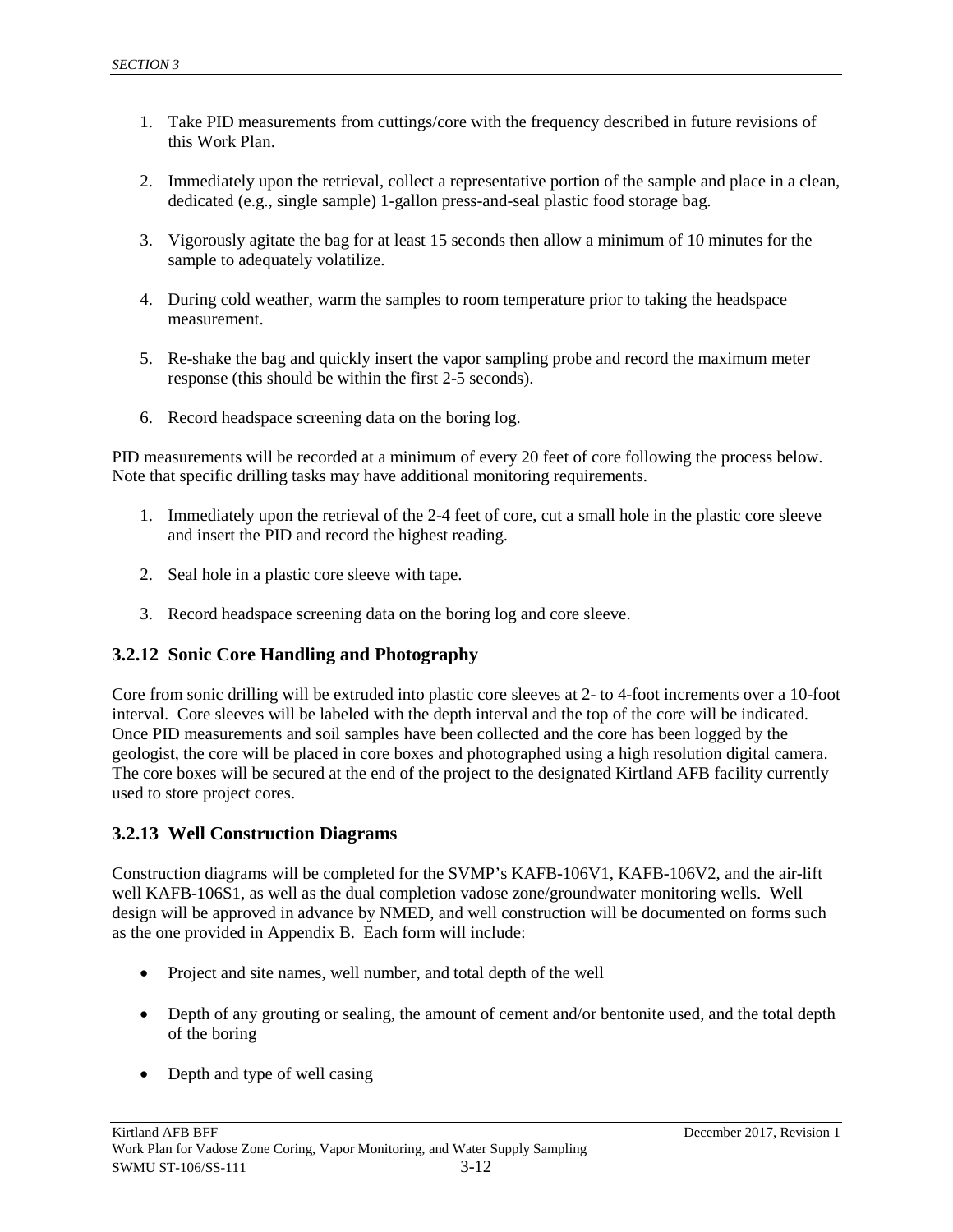- Static water level upon completion of the well and after well development (except for SVMP's KAFB-106V1 and KAFB-106V2)
- Installation date or dates, and name of the driller and the geologist installing the well; each installation diagram will be signed by the preparer
- All pertinent construction details of the wells, such as depth to and description of backfill materials installed (i.e., gravel pack, bentonite, and grout); gradation of gravel pack, length, location, diameter, slot size, material and manufacturer of well screen(s); position of centralizers; and location of any blank pipe installed in the well
- Description of surface completion, including protective steel casing, protective pipes, and concrete surface seal
- A description of any difficulties encountered during well installation
- Survey coordinates and the elevation of the top of ground and top of well riser.

## <span id="page-32-0"></span>**3.2.14 Soil Sampling**

Soil samples will be collected to characterize the distribution of LNAPL in the identified subsurface target zones as related to the objectives of the borehole drilling. Soil samples will be collected as described below.

#### 3.2.14.1 **Soil Sampling for Chemical Analysis**

Soil samples may be collected for chemical analysis during drilling of the continuous coring locations (Table 3-3). Once the sample depths have been determined, soil samples will be collected using EnCore® samplers for analysis of volatile-type compounds. Analyses performed for physical testing and/or biological testing have sampling specific container and handling requirements as outlined in Table 3-4 of the QAPjP.

#### 3.2.14.2 **Investigation-Derived Waste Sampling for Chemical Analysis**

Samples submitted for solid IDW profiling will be collected as a five-point composite from each roll-off bin. A sampling scoop with a long handle will be used to collect each aliquot for homogenization from below the waste surface. The soil will be homogenized with a stainless steel sampling tool in a disposable container and aliquots will be collected to fill containers as per the QAPjP. Section 8 provides additional information for the chemical analyses to be performed on IDW samples.

#### 3.2.14.3 **Soil Sampling for Geotechnical Testing**

Moisture content will be performed on selected core samples, when retrieved core represents different lithologic intervals. The samples will be sent to Daniel B. Stephens & Associates soil testing laboratory in Albuquerque, New Mexico for analysis by ASTM D2216. The soil will be collected by field staff donning nitrile gloves and using a stainless steel trowel and placed in 1-gallon plastic baggies. Samples will be collected, labeled, and handled as outlined in the QAPjP.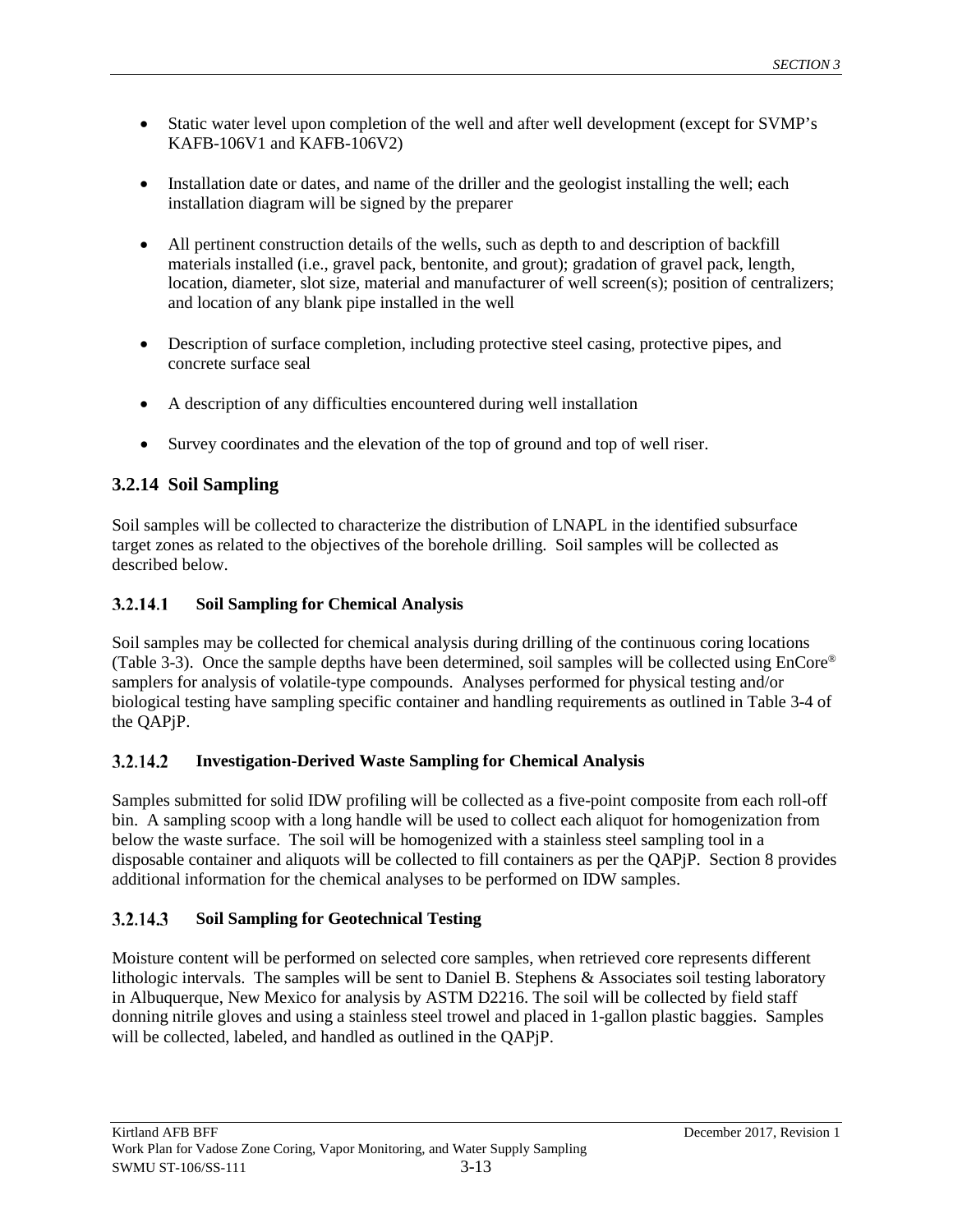## <span id="page-33-0"></span>**3.2.15 Well Development**

KAFB-106S1 will be installed as a groundwater monitoring well, and KAFB-106S2 through KAFB-106S9 will be completed as dual-completion vadose zone/groundwater monitoring wells. KAFB-106S1 will be developed within 1 week after installation but no sooner than 48 hours after grout installation by bailing and surging. Wells KAFB-106S2 through KAFB-106S9 will be developed when there is sufficient water column available in the wells. Well development details are as follows:

- Initial development will consist of swabbing and bailing until little or no sediment enters the well (approximately 2-4 hours). Development and purge water will be contained in a temporary tank. If the addition of water is necessary to facilitate surging and bailing, only clean potable water will be used.
- A bailer fitted with a toggle valve will be lowered into the well and used to gently surge the screen interval to remove any accumulated sand, silt, and debris accumulated in the well bore. When the bailer is brought to the surface, an Imhoff cone will be used to collect water from the first bailer run to evaluate the amount of silt and sediment in the water. This process will be repeated after each cycle of surging development.
- A minimum of five casing volumes of water will be developed from the well.
- At the completion of well development, a sample will be collected and immediately photographed to document the results of the procedure.

The main goal of well development is to reduce the turbidity to less than 10 Nephelometric Turbidity Units (NTUs) (under 100 NTUs is acceptable). The site geologist will monitor field parameters including pH, temperature, and specific conductance, and record the results and other pertinent information on the well development record form (Appendix F).

## <span id="page-33-1"></span>**3.2.16 Groundwater Gauging and Sampling**

Following well development, groundwater and LNAPL (top and bottom) will be measured in KAFB-106S1, and all boreholes completed as dual completion vadose zone/groundwater monitoring wells. The wells will be allowed to recover a minimum of 24-hours following development prior to gauging, or water sampling. A baseline groundwater sample will be collected from the well utilizing a portable pump and dedicated tubing. Groundwater sampling will be performed in accordance with the procedures outlined in the Work Plan for Bulk Fuels Facility Expansion of the Dissolved-Phase Plume Groundwater Treatment System Design (USACE, 2017c). The new wells installed in this work plan will be incorporated into the groundwater monitoring program as soon as available (i.e. following proper development), and sampled as "newly-installed" wells quarterly during the one year baseline period. Following the baseline sampling, the wells will be proposed for a sampling frequency consistent with plume monitoring in each well location. If additional data are required, nearby wells may be sampled more frequently than the monitoring program in frequency provided in the Work Plan for Bulk Fuels Facility Expansion of the Dissolved-Phase Plume Groundwater Treatment System Design (USACE, 2017c). Future sampling and sample frequency of the air lift well, and any wells used in the pilot tests, will be described in the air-lift test plan. KAFB-106S1 will not be incorporated into the GWM network until completion of the air-lift pilot test and removal of downhole equipment.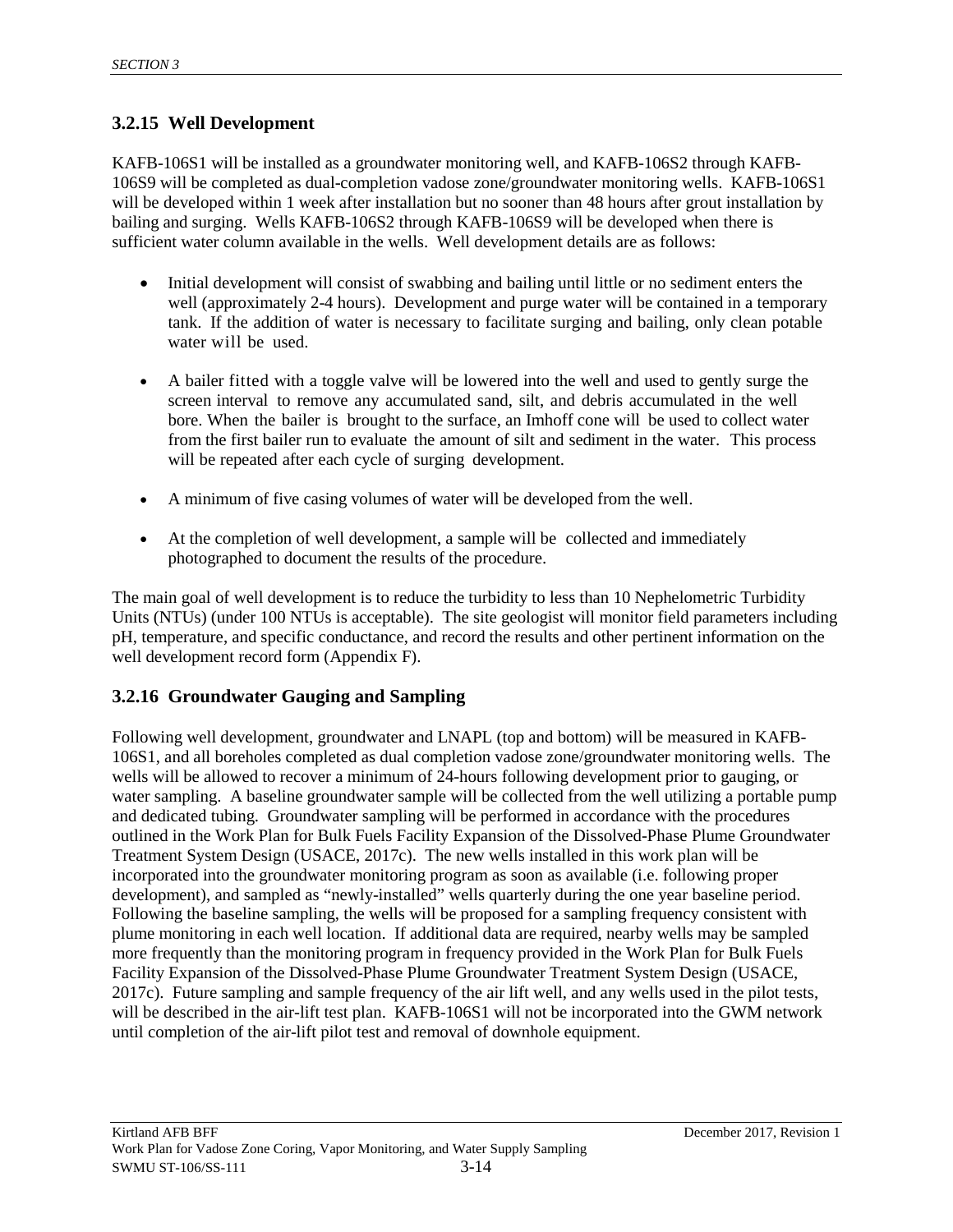## <span id="page-34-0"></span>**3.2.17 Sample Packaging and Shipping**

Sample packaging and shipping requirements are designed to maintain sample integrity from the time a sample is collected until it is received at the analytical laboratory. All chain-of-custody forms, sample labels, custody seals, and other sample documents will be completed as specified in the QAPjP. Specific procedures for packaging and shipping of environmental samples are presented below:

- 1. Complete sample label with indelible ink and attach to the sample bottle. Place sample bottles in a cooler for shipping.
- 2. In preparation for shipping samples, tape the drain plug shut so that no fluids, such as melted ice, will drain out of the cooler during shipment. A large plastic bag may be used as a liner for the cooler. Place packing material, such as bubble wrap, in the bottom of the liner. Place ice at the bottom of the cooler.
- 3. Place the containers in the lined cooler. Place cardboard separators or bubble wrap between the containers at the discretion of the shipper.
- 4. All samples for chemical analysis must be shipped cooled to ≤6 degrees Celsius with ice. Include a temperature blank in each sample container prior to shipment.
- 5. Tape the liner closed, if used, and use sufficient packing material to prevent sample containers from making contact or rolling around during shipment.
- 6. Place a copy of the chain-of-custody form inside the cooler.
- 7. Close and tape the cooler shut with strapping tape (filament-type).
- 8. Place custody seals on the cooler. Place clear tape over the custody seals to help prevent them from being accidentally torn or ripped off.

Ship the cooler of samples via an overnight carrier. A copy of the shipping bill will be retained with the field records and sent electronically to the Project Chemist.

#### <span id="page-34-1"></span>**3.2.18 Site Restoration**

Site restoration will consist of backfilling and compaction, surface restoration/resurfacing, and landscaping restoration. Work areas will be restored to original conditions; and, in the residential areas, pavement of the type and thickness meeting COA Department of Municipal Development requirements will be replaced.

## <span id="page-34-2"></span>**3.2.19 Survey**

Land surveying activities will occur before, during, and after well installation activities. The surveys will be conducted at locations on Kirtland AFB, adjacent residential neighborhoods, and COA right-of-ways, as required. The surveys will establish northings, eastings, and elevations at all locations. All survey points will be verified, determined, marked, and documented per the provisions specified in the Definition of Land Survey Objective/Measuring Points and Land Survey Campaign among the Kirtland AFB Monitoring Well Network, which is included in draft form as Appendix G. This draft documentation includes an SOP and preliminary work plan for completing a survey of 400 existing monitoring wells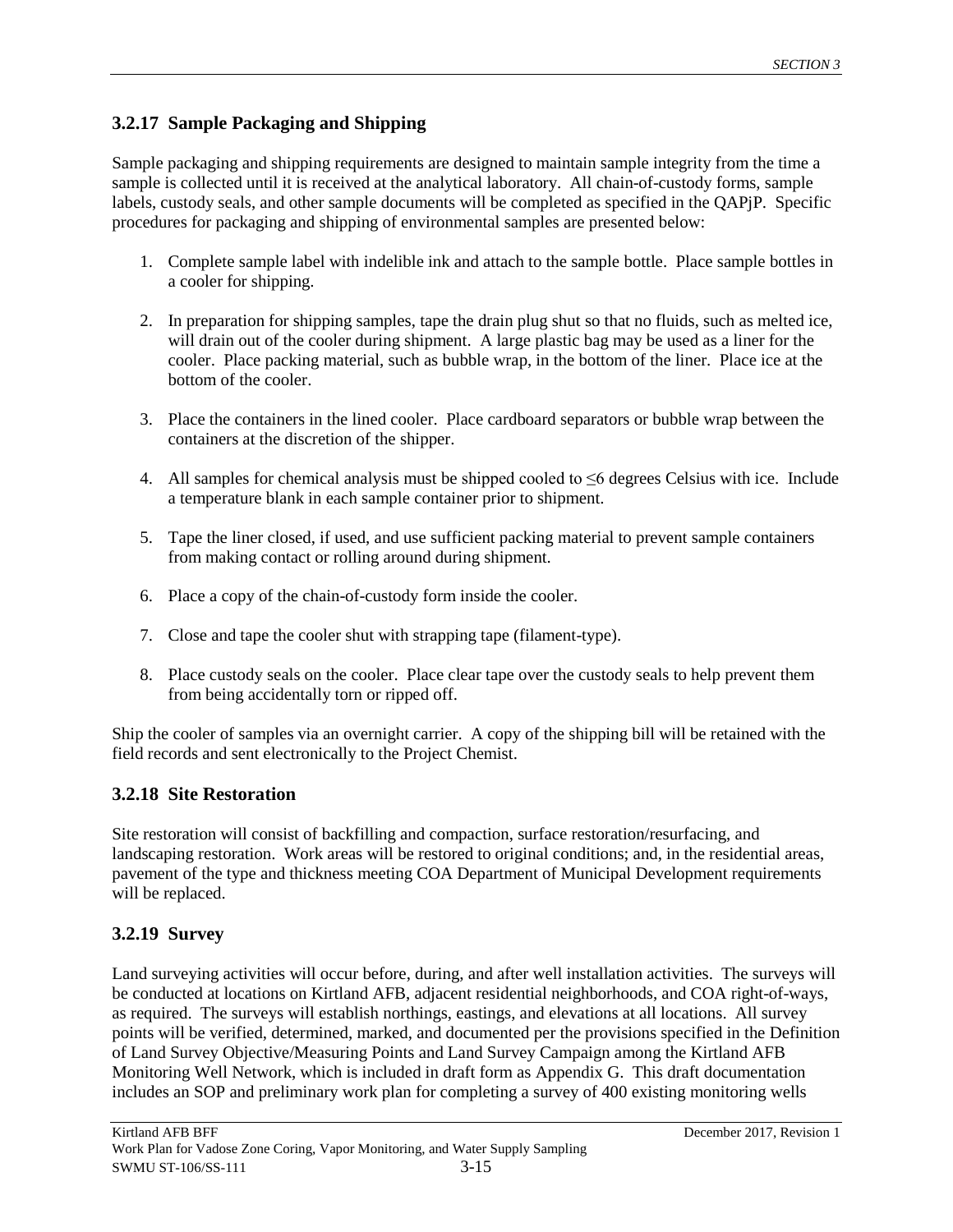within and nearby the Kirtland AFB in southeastern Albuquerque. For the purpose of the resurvey, wells have been divided into two categories, as follows: Category I wells include groups or clusters of wells within close proximity and which, therefore, represent minimal groundwater potentiometric surface gradients; and Category II wells include wells that are more distal to one another with larger groundwater potentiometric surface gradients. Datum specifications (refer to Appendix G for additional detail) are as follows for the two categories:

- New Mexico State Plane Coordinate System, Central Zone, North American Datum of 1983
- Category I and II horizontal uncertainty at the primary land survey objective point  $(PLSOP) = <0.03$  feet
- North American Vertical Datum 1988
- Category I altitude uncertainty at the  $PLSOP = < 0.01$  feet
- Category II altitude uncertainty at the  $PLSOP = < 0.15$  feet.

A survey of horizontal positions (x-y coordinates) for existing wells will be completed in future years under a separate contract. For the survey of new wells to be installed under this Work Plan, the same procedures will be followed by a state of New Mexico-registered professional land surveyor or licensed Professional Engineer. Applicable requirements for uncertainty will also be used for excavation extents, temporary benchmarks as required for site controls, and as-built determination surveys.

Daily reports will consist of the following: a tabulation of the location, identification, coordinates, and elevations of each point surveyed that day. The elevations at junctions for all conveyance lines will be inverted.

As the documentation provided in Appendix G is still in draft form and further revisions are anticipated, survey work will be conducted throughout the duration of the project according to the version of these specifications current at the time work is being performed.

#### <span id="page-35-0"></span>**3.2.20 Analytical Services**

Groundwater, drinking water, soil vapor, soil, and LNAPL samples will be collected, labeled, packaged, and shipped to the subcontractor laboratory as indicated below:

- *Eurofins Lancaster Laboratories Environmental, LLC (ELLE), Lancaster, Pennsylvania*─Groundwater monitoring samples and well installation soil samples. ELLE maintains a current DoD ELAP certification for the analyses required under this contract (Appendix A, Attachment 1).
- *TestAmerica, Inc., Arvada, Colorado***—Soil samples associated with the coring activities. Test** America, Inc. maintains current DoD ELAP certification (Appendix A, Attachment 2).
- *TestAmerica, Inc., Savannah, Georgia***—Drinking water samples from supply wells and domestic** irrigation wells. TestAmerica, Inc., Savannah maintains current State of New Mexico drinking water analysis certification (Appendix A, Attachment 2).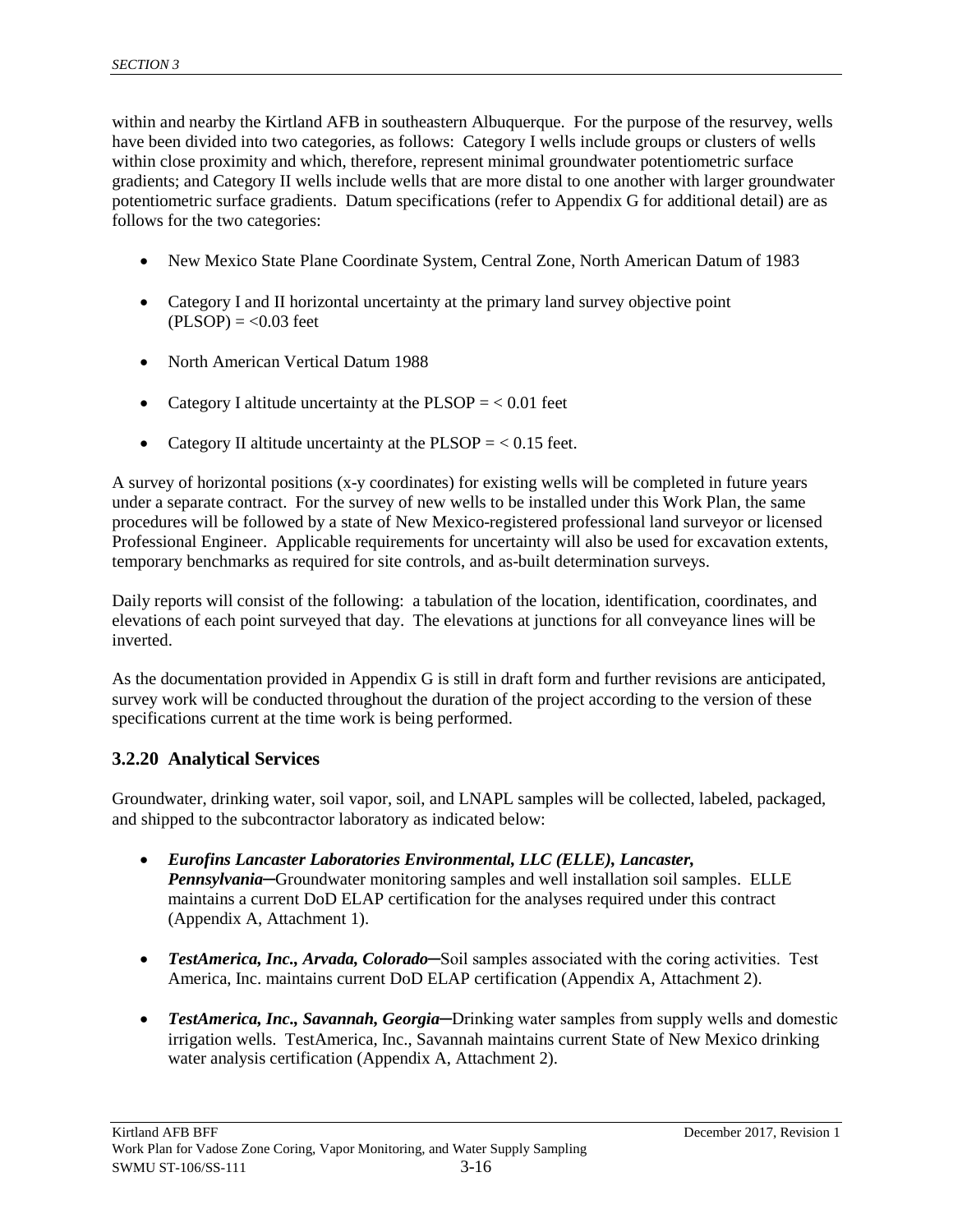- *TestAmerica, Inc., West Sacramento, California–*Soil vapor samples associated with semiannual SVE monitoring. TestAmerica, Inc. maintains current DoD ELAP certification (Appendix A, Attachment 3).
- *PTS Laboratories, Inc., Santa Fe Springs, California*—Soil coring samples for LNAPL transmissivity and mobility (Appendix A, Attachment 4).
- *Saybolt LP, Core Companies, Deer Park, Texas*—LNAPL component testing associated with continuous coring activities (Appendix A, Attachment 5).
- *IMR Metallurgical Services, Louisville, Kentucky*—Soil sample testing for x-ray diffraction and energy dispersive x-ray spectrometry associated with continuous coring activities (Appendix A, Attachment 6).
- *Microbial Insights, Inc., Knoxville, Tennessee*—Soil samples for halorespiring bacteria to support vadose zone treatability studies (Appendix A, Attachment 7).
- *Daniel B. Stephens & Associates*—Soil samples collected for geotechnical analyses to determine soil properties associated with well installations (Appendix A, Attachment 8).

### **3.2.21 Data Validation**

Analytical data generated in support of this contract will undergo data validation by the Project Chemist and an independent third party validation subcontractor to ensure compliance with data quality and project objectives per the QAPjP (Appendix A). All project data will undergo data verification by the Project Chemist or designee. For new data collection activities, 100% of the coring data and new well groundwater data will undergo EPA Stage 3 (formerly EPA Level 3) data validation for the criteria specified in the QAPjP. Due to the robust data set associated with SVM, 23 percent of analytical data for soil vapor is proposed for EPA Stage 3 data validation. Data qualifiers will be uploaded to the project database prior to finalizing data for use in project reports. Results of the data verification and validation efforts will be documented in the data validation report to be included with the Periodic Monitoring Reports. Data validation will be conducted in accordance with the requirements presented in the QAPjP.

### **3.2.22 Environmental Resources Program Information Management System Data Upload**

Analytical and field data associated with the coring, drilling, and sampling activities will be managed and stored using EQuIS® Environmental Data Management System (Version 6.0). In addition to the EQuIS electronic deliverable, EA will receive Environmental Resources Program Information Management System 6.0 (ERPIMS) formatted deliverables from the laboratory for processing and submittal to the USAF Data Management ERPIMS support contractor on a semiannual basis for upload to the USAF Data Repository. ERPIMS submittals will include all soil vapor and groundwater data in addition to the chemical analysis of soil samples. IDW data will not be submitted to ERPIMS.

### **3.2.23 Public Notification**

The public will be informed through door-to-door notifications at least seven days prior to mobilizing off-Base for intrusive activities, such as drilling.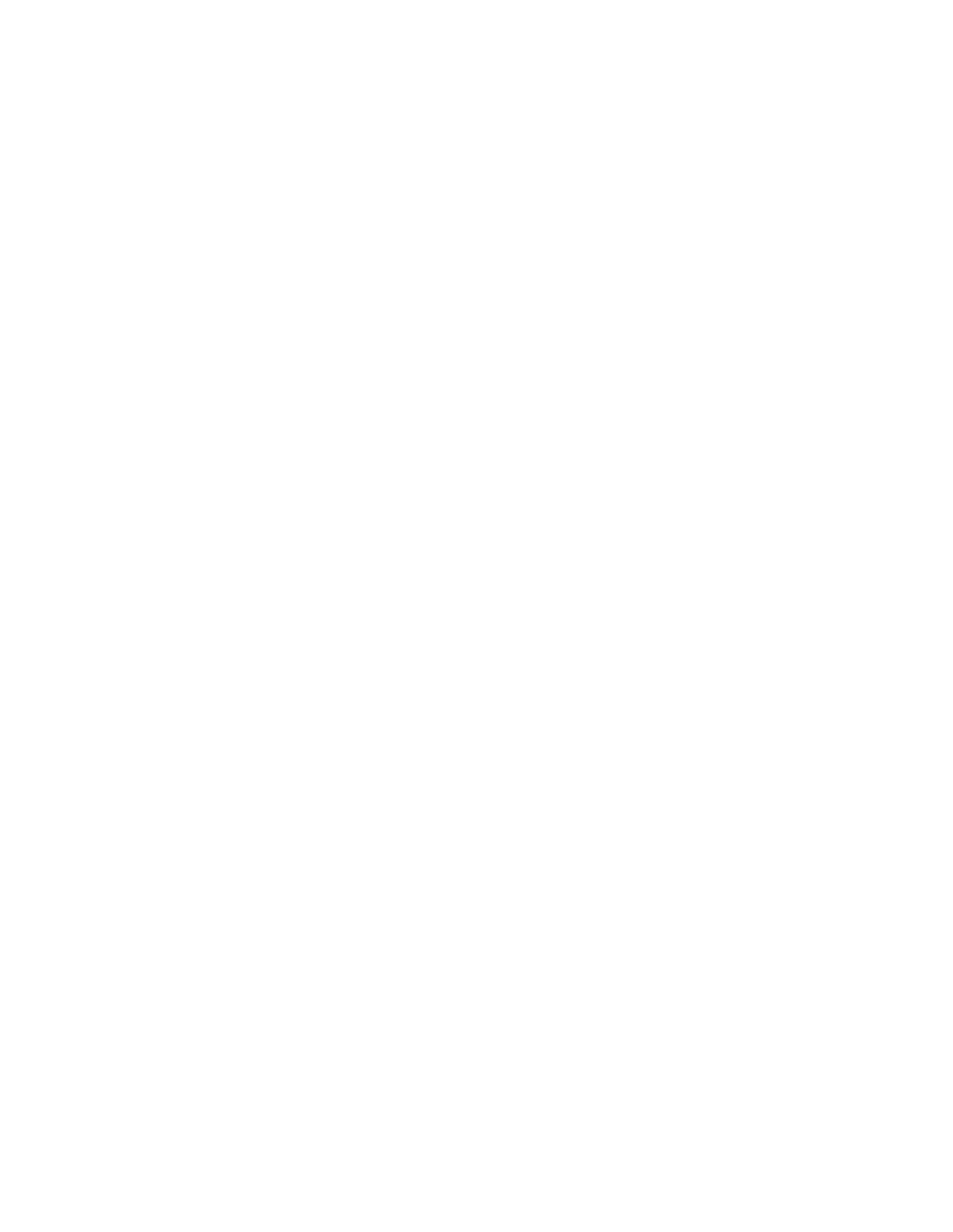# **4. PROJECT SCHEDULE**

The project schedule is provided in Appendix H.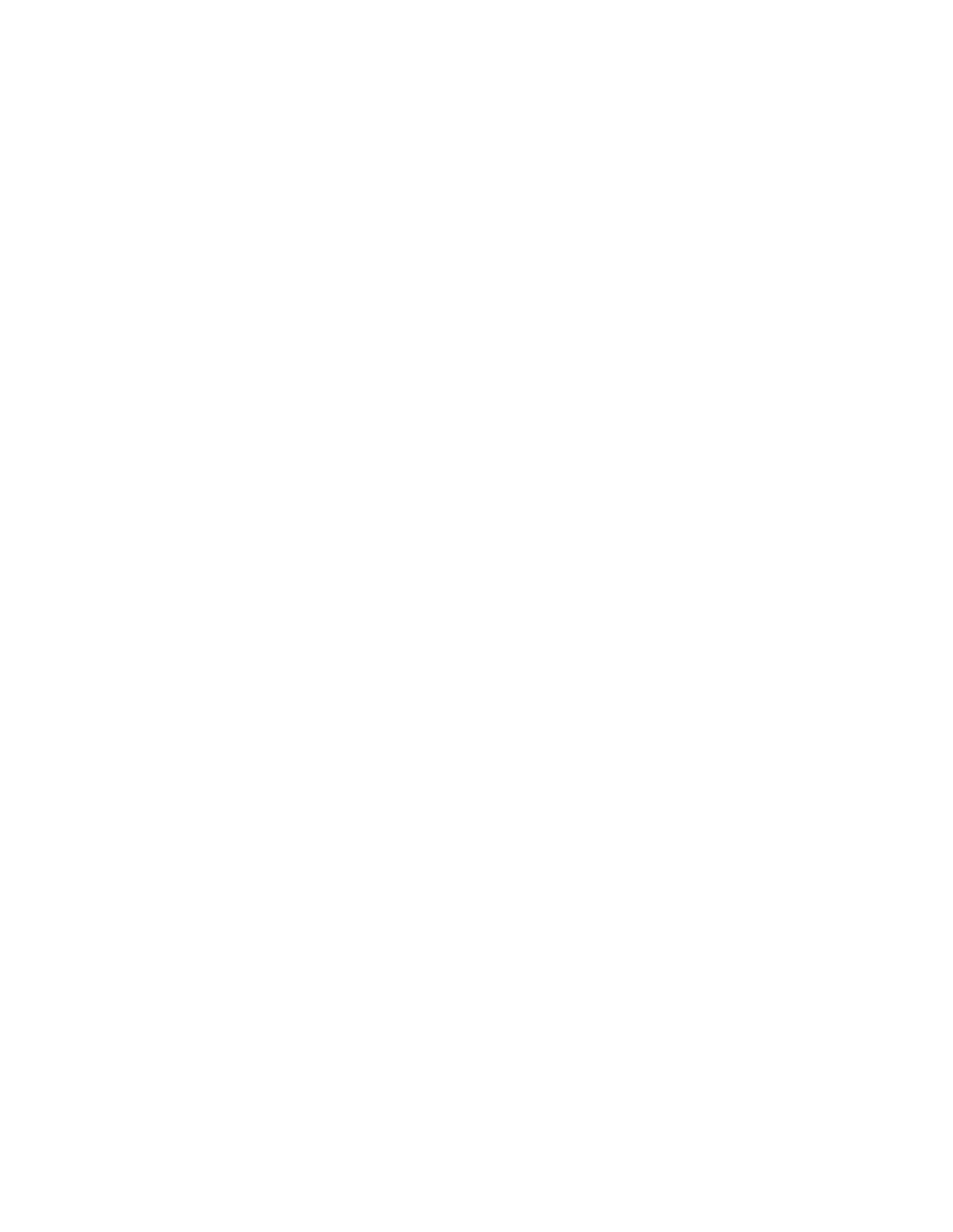# **5. ORGANIZATIONAL PLAN**

### **5.1 Organizational Structure**

The organizational structure for this project is shown in Figure 5-1.

### **5.2 Responsibilities, Qualifications, and Authority of Key Personnel**

Table 5-1 summarizes roles and responsibilities, qualifications, and authorities of project team members for the vadose zone treatability studies.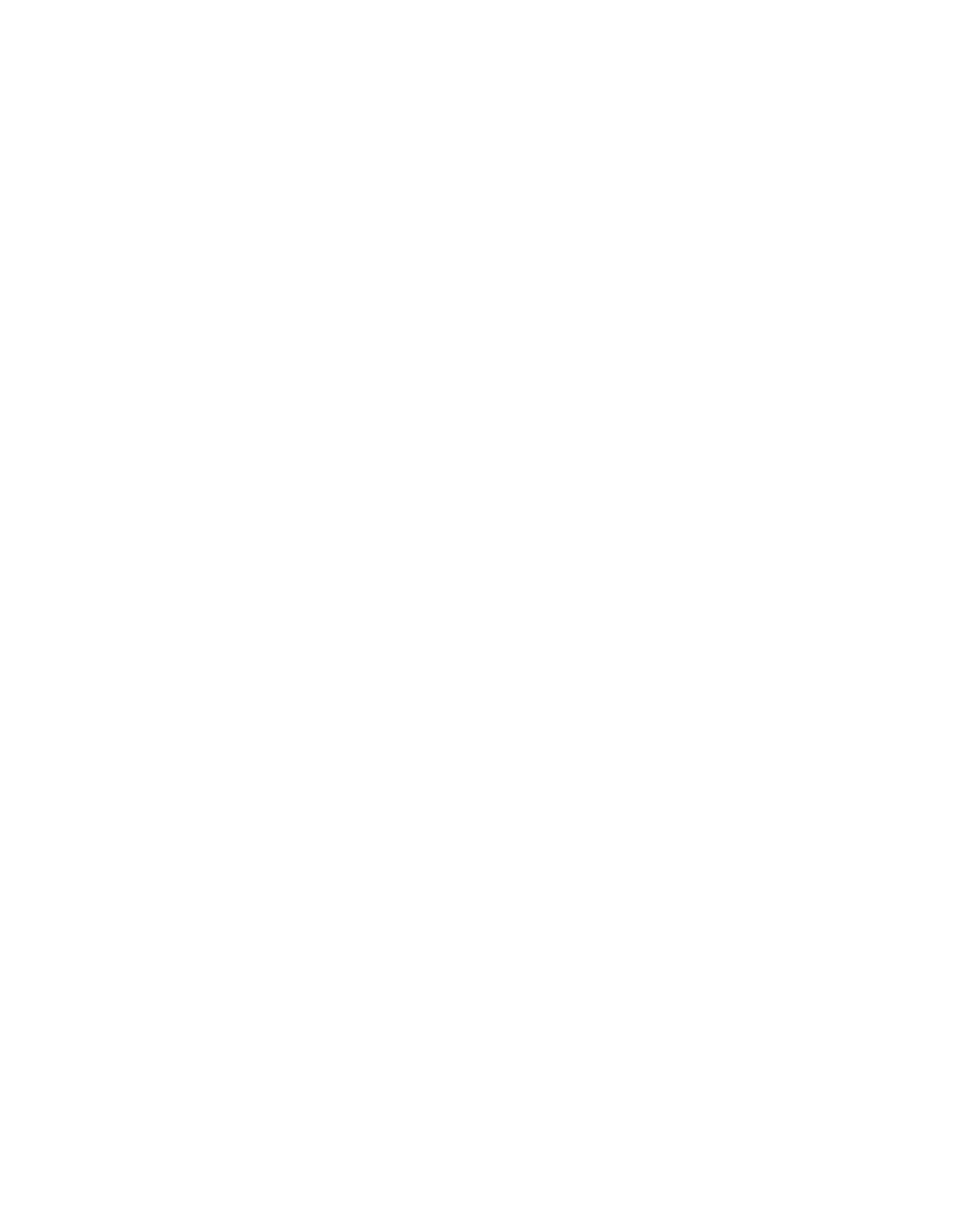# **6. DATA MANAGEMENT**

This section provides the data management process and procedures to be implemented for the field data and analytical laboratory data generated from work activities in support of the BFF pilot tests. The data management will satisfy the requirements of the QAPjP (Appendix A).

### **6.1 Personnel Roles and Responsibilities Specific to Data Management**

Specific data management roles and responsibilities for the Data Management Lead and Field Team Lead are discussed below:

- *Data Management Lead*—Responsible for oversight of transfer of field data to electronic data deliverable (EDD) format for loading to the project database, loading of laboratory EDDs, updating the database as required with current data pulls from the Environmental Resources Program Information Management System (ERPIMS) data repository, and running reports to provide current and historical data from the database. Also responsible for uploading the database with data validation qualifiers following validation, edits resulting from data validation, and delivering the ERPIMS data deliverable to the USAF data management contractor.
- *Field Team Lead (responsibility will be assigned for each task to qualified staff)*—Responsible for the accuracy of all field activity-related documentation and records collected in support of project plan implementation including all information related to field sample collection; field instrumentation and measurements; equipment decontamination; and sample management and shipping documentation, field variance, and corrective action.

### **6.2 Project Data Types and Records**

Field and analytical data will be collected as appropriate in support of activities associated with the BFF vadose zone treatability studies including coring, long-term SVM, well drilling and installation, drinking water supply well sampling, and irrigation well sampling. The following section describes the types of records and documentation that will be included for current and historical datasets, databases that will be used, database input requirements, and how data will be maintained and archived.

### **6.2.1 Project Data and Records**

Project data will be documented and recorded using various methods as applicable. The following is a list of the various field and laboratory documentation and records that may be generated during project data gathering activities as applicable.

- Air bills and sample shipping documentation
- Analytical laboratory reports
- Chain-of-custody records
- Communication logs/e-mails
- Corrective action reports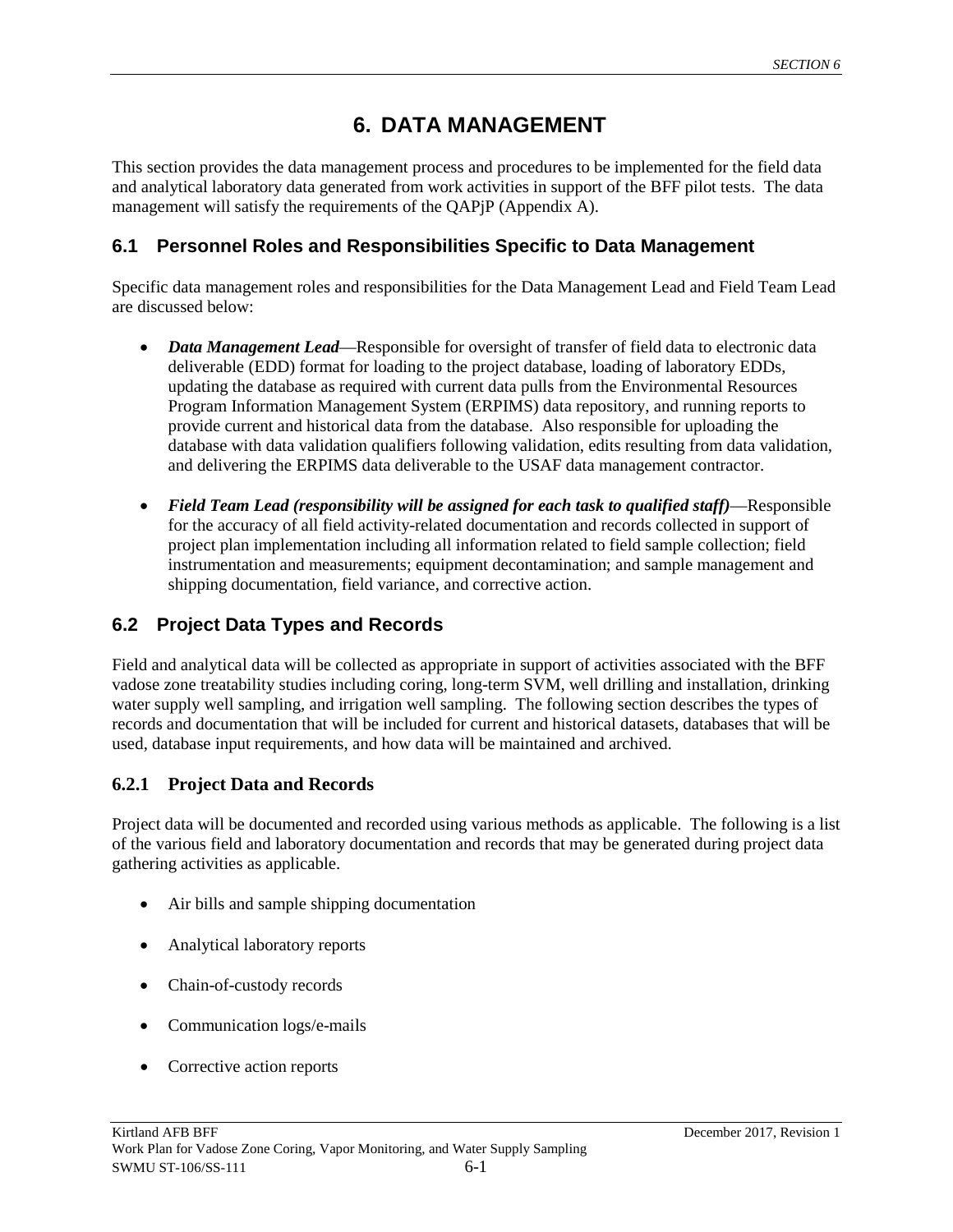- Documentation of corrective action results
- Documentation of deviations from methods (variances)
- Documentation of internal QA reviews
- Laboratory EDDs
- Field data collection forms, including boring logs, well construction logs, and field parameter logs
- Sampling notes in bound, waterproof field logbooks or on designated field forms
- Field instrumentation calibration logs
- Survey files for well location
- Identification of QC samples
- Photographs
- Sampling equipment decontamination records
- Sampling location figures (based on targeted and actual coordinates)
- Field variance request forms.

These records will be created in either written (e.g., sampling notes) or electronic formats (e.g., Global Positioning System files, measurement instrument/data-logger files, field databases, etc.). All records will undergo an independent review either at the laboratory or in the field by the technical leads, QA Officer, or the Project Manager. Additional information is provided in the QAPjP (Appendix A).

### **6.2.2 Laboratory Analytical Testing**

Laboratory samples to be collected in support of the project include soil, soil vapor, and water for chemical analysis data and geotechnical soil testing data. Data deliverables to be provided by laboratories will be project- and data-type specific. Laboratory data will include:

- *Chemical Analytical Data*—EPA Level IV-type data report (in portable document format [PDF]) and electronic data files in EQuIS® format and ERPIMS Version 6.0.
- *Geotechnical Soil Data*—Electronic data file in Microsoft® Excel and summary report PDF.

### **6.2.3 Chemical Analytical Data**

Chemical analytical data will include sample results from soil, soil vapor, and groundwater samples generated by the laboratory subcontractors. These data may include both routine and non-routine analytical testing. For all chemical analytical data, the laboratory will provide level 4 type data reports as defined in the QAPjP, EQuIS® 6 EDD for validation and loading into the project database and ERIPMS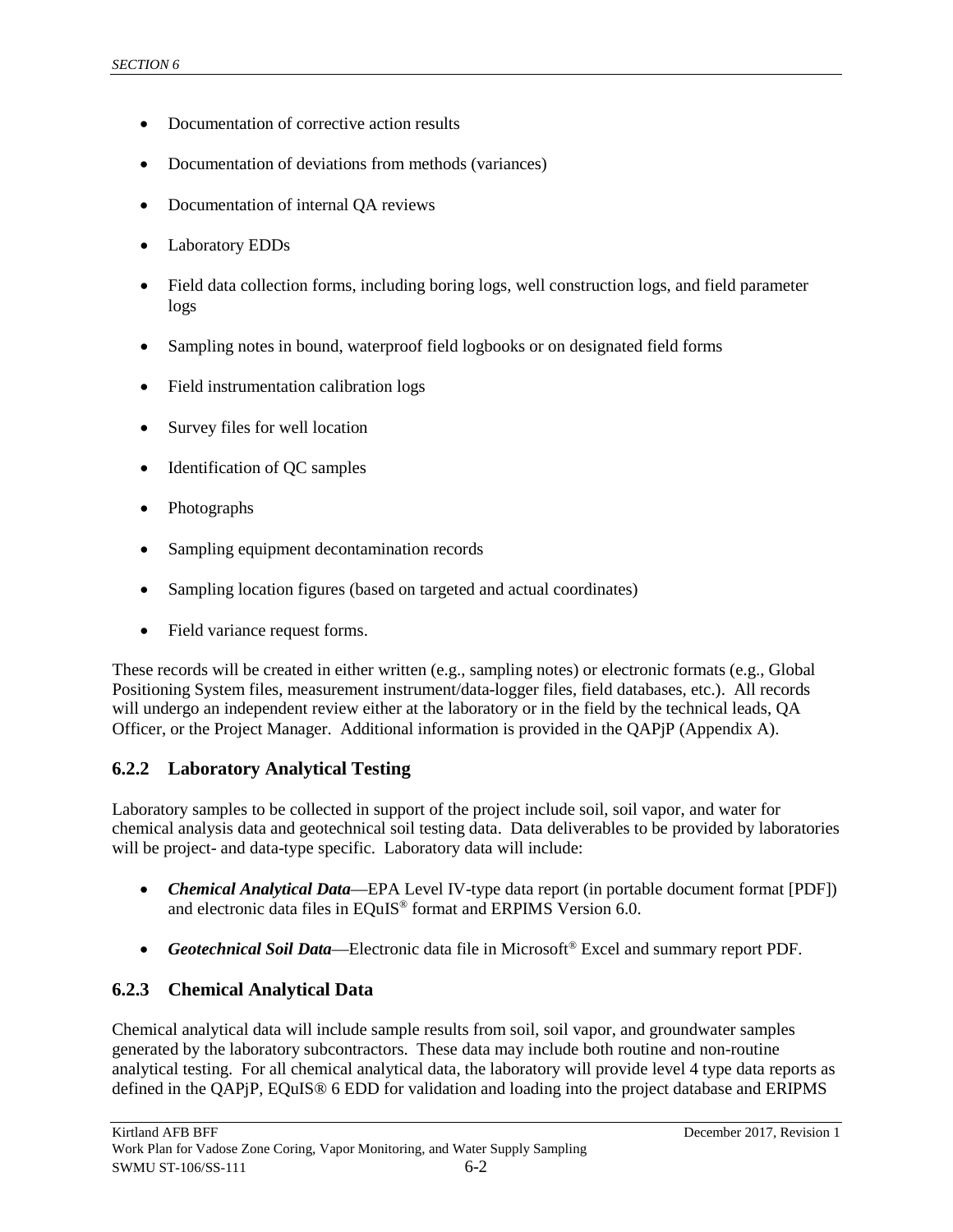version 6.0 EDDs for processing and submittal of validated analytical data to the AFCEC data management contractor. The PDF data deliverable will be consistent with the requirements specified in the project-specific subcontractor statement of work.

The laboratories are responsible for ensuring that all analytical data reported in the electronic copy and level 4 type data report are consistent, accurate and complete in accordance with their scope. Verification of EDD formatting and completeness will be performed by the EA data management personnel during data review and upload of electronic data files. EDDs and data reports received from the laboratory that contain errors will be returned to the laboratory for correction and resubmittal. All chemical analytical data will be uploaded to the USAF data repository.

### **6.2.4 Geotechnical Data**

Moisture content data will be generated by the subcontractor geotechnical testing laboratory. Testing results will be provided in Microsoft® Excel format and in a PDF data report. Geotechnical data results are not required to be submitted in ERPIMS format and will not be uploaded to the USAF data repository. This type of data will be reviewed by the Field Team Lead and the geotechnical data will be maintained in the electronic project files and provided in project reports.

### **6.3 Handling and Management of Project Generated Data**

Data handling and management procedures are established to effectively process analytical and measurement data generated during field activities such that the relevant data are readily accessible and accurately maintained. There are multiple activities involved in the recording, storage, processing, and maintenance of project datasets and systems to manage these. In order to ensure that data are accurately recorded and stored, data tracking systems will be implemented. Automated and manual QC checks will be conducted to verify that data have been accurately recorded and appropriately stored. Corrective actions will be taken and documented in the event data have not been properly handled. General data handling and management as well as information on naming conventions, loading, and reporting of laboratory analytical data are discussed in this section.

The following subsections describe the data handling and management of data collected during field activities at Kirtland AFB, including onsite field and measurement data and offsite laboratory data. Field measurement and analytical data will be loaded into an EQuIS® database using Microsoft® Excel files and laboratory EDDs provided in the appropriate format per the templates provided by the data management team. These files will be saved and stored in Kirtland AFB project-specific folders located on the EA secure server.

### **6.3.1 Data Management Processes for Field-Related Data**

Three general types of data will be collected and recorded in the field:

- Data to support sample collection and analysis
- Field measurements
- Field observations.

Project data collected during monitoring, investigation, and remediation sampling activities will be managed and stored using the EQuIS® Environmental Data Management System (Version 6.4). The types of field data to be managed in EQuIS® include field sampling parameters collected during well sampling and vapor monitoring, water level measurements, sampling observations, and sample location information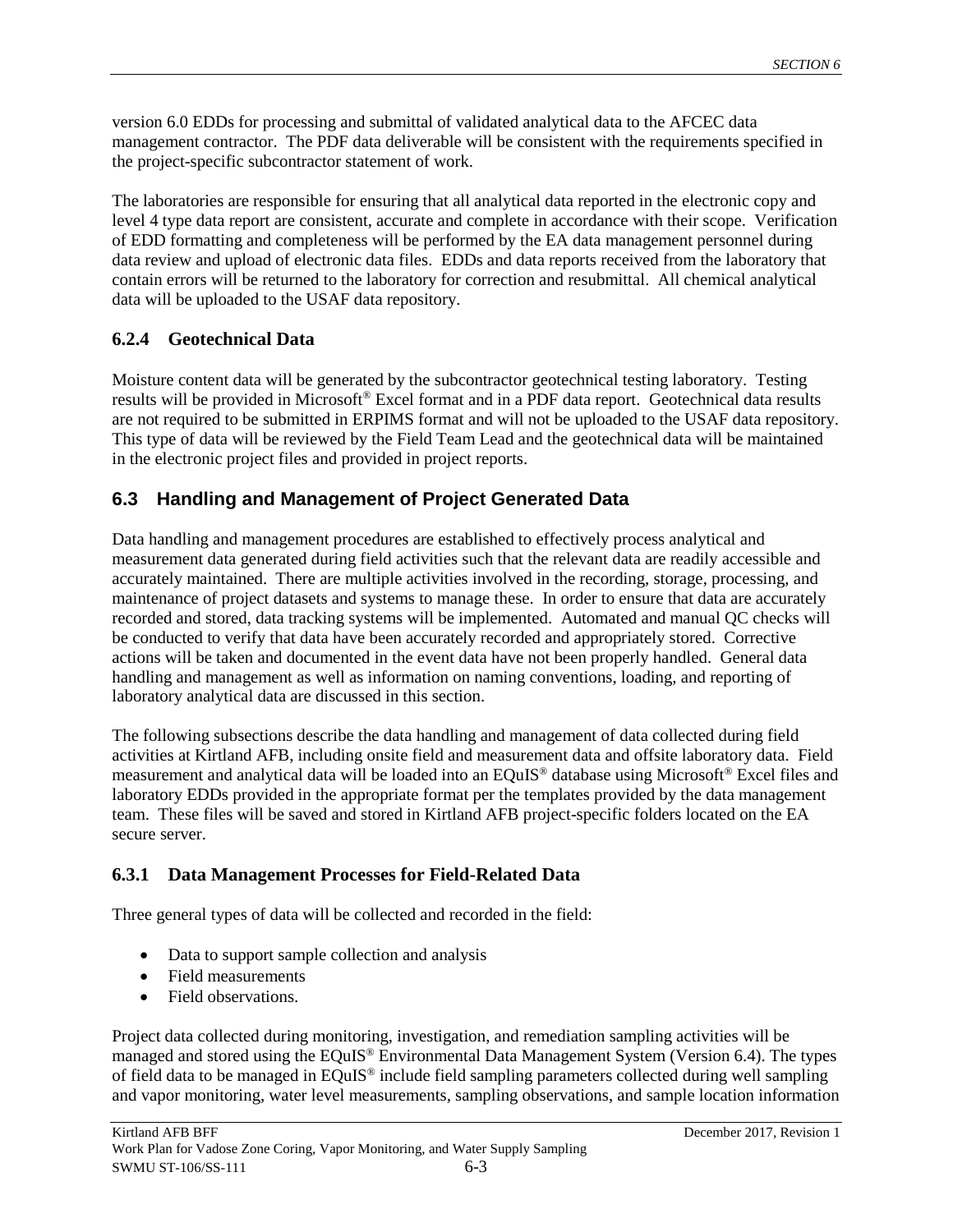such as coordinates, etc. Field data will be recorded on the appropriate forms or electronically, and reviewed and transferred to the field data electronic format as appropriate. The EDDs will be reviewed for accuracy and completeness against field records prior to being loaded into the EQuIS® database. The Data Management Lead will be responsible for ensuring that all field data files uploaded into EQuIS and ERPIMS are maintained on the corporate project server along with the ERPIMS submittal files and the project-specific database.

Field data that cannot be integrated into the database (i.e., site photographs, field logbooks, or field forms) will be stored electronically in the project-specific network folders and/or in the project files, along with supporting metadata such as author/creator of data, date, location, and a brief description. The Field Team Leads will be responsible for ensuring that all field data files are stored electronically in the projectspecific network folders and all paper copies scanned and stored electronically in the project folders.

### **6.3.2 Analytical Data Management and Data Validation**

Procedures for collecting field samples for laboratory analysis and the types of analyses to be conducted during the field activities are provided in Table 3-1 of the QAPjP (Appendix A). This section provides an overview of the EDD to be used for analytical data, the EDD loading process, field data verification, and analytical data validation. Record-by-record review of hard copy to electronic data transmittals from laboratories will be verified including validation qualifiers provided by the validation subcontractor.

Data management staff will review data and records received from the field team, subcontractor laboratories, and other subcontractors using the following process to ensure accuracy:

- Review field notes, logbooks, and field forms
- Verify field coordinates with the Geographic Information System group
- Record-by-record review of hard copy or electronic data transmittals from laboratories to data validators against the records loaded in the database for all validated results
- For data transmitted through subcontractors (not including the laboratories), 5-10 percent of loaded data records will be checked against data transmittals to verify import procedures
- For calculated or reported total analyte results, calculations will be performed on 100 percent of data to verify concentrations.

Laboratories will be required to submit their results in ERPIMS and EQuIS® EDD formats to be obtained from the laboratory secure website. Designated data management personnel will check and load the EDDs into the EQuIS® and ERPIMS database systems. Any errors in the EDD for a given sample delivery group will prevent loading of data from that sample delivery group and the issue will be communicated to the Laboratory Project Manager for correction and resubmission. Analytical data will be managed in EQuIS<sup>®</sup> for validation and reporting purposes. The ERPIMS data deliverables will be submitted to the USAF data management subcontractor and processed for upload to the USAF data repository.

One hundred percent of the analytical data generated by the subcontractor laboratories in support of the coring project and drinking water supply sampling will undergo EPA Stage 3 validation in accordance with the requirements in the project QAPJP. Soil vapor validation requirements for specific SVMPs are specified in Section 3.1.5. Validation qualifiers will be applied to the data results in the EQuIS® EDD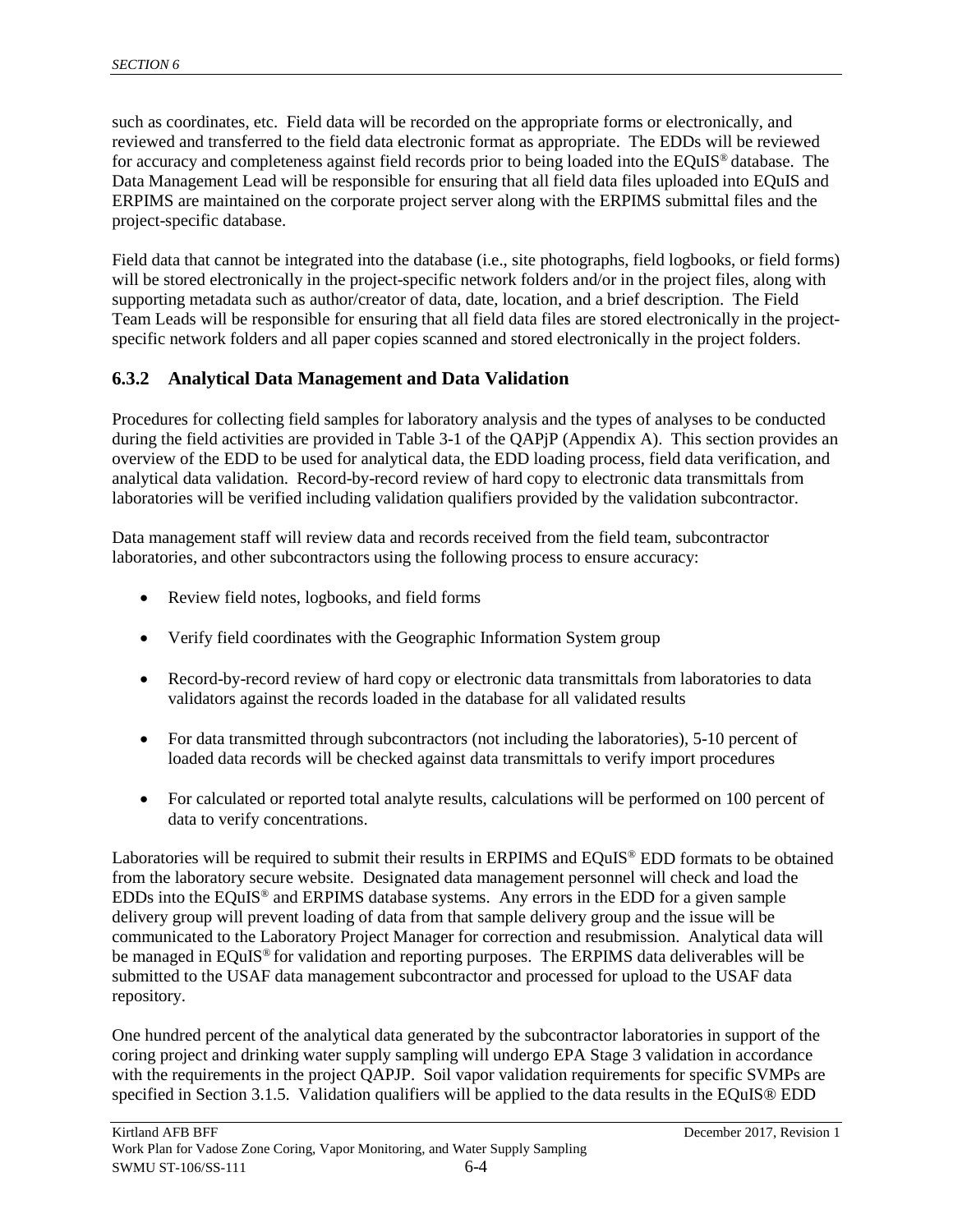and uploaded to the project database. Validation qualifiers will be included in the upload to the USAF data repository.

## **6.4 Data Security**

The information systems that will house the BFF data, including field and analytical data as well as other electronic information, include systems maintained and managed within contractor offices. Servers located in contractor facilities are physically secured in locked buildings and rooms with access limited to authorized personnel.

Corporate servers are electronically secured behind firewalls with multiple layers of anti-malware software that protect the firewall, the local area network, and e-mail networks. The servers are backed up nightly. Corporate servers and networking equipment are connected to battery-based uninterruptable power supplies with automated shutdown procedures in the event of a power outage.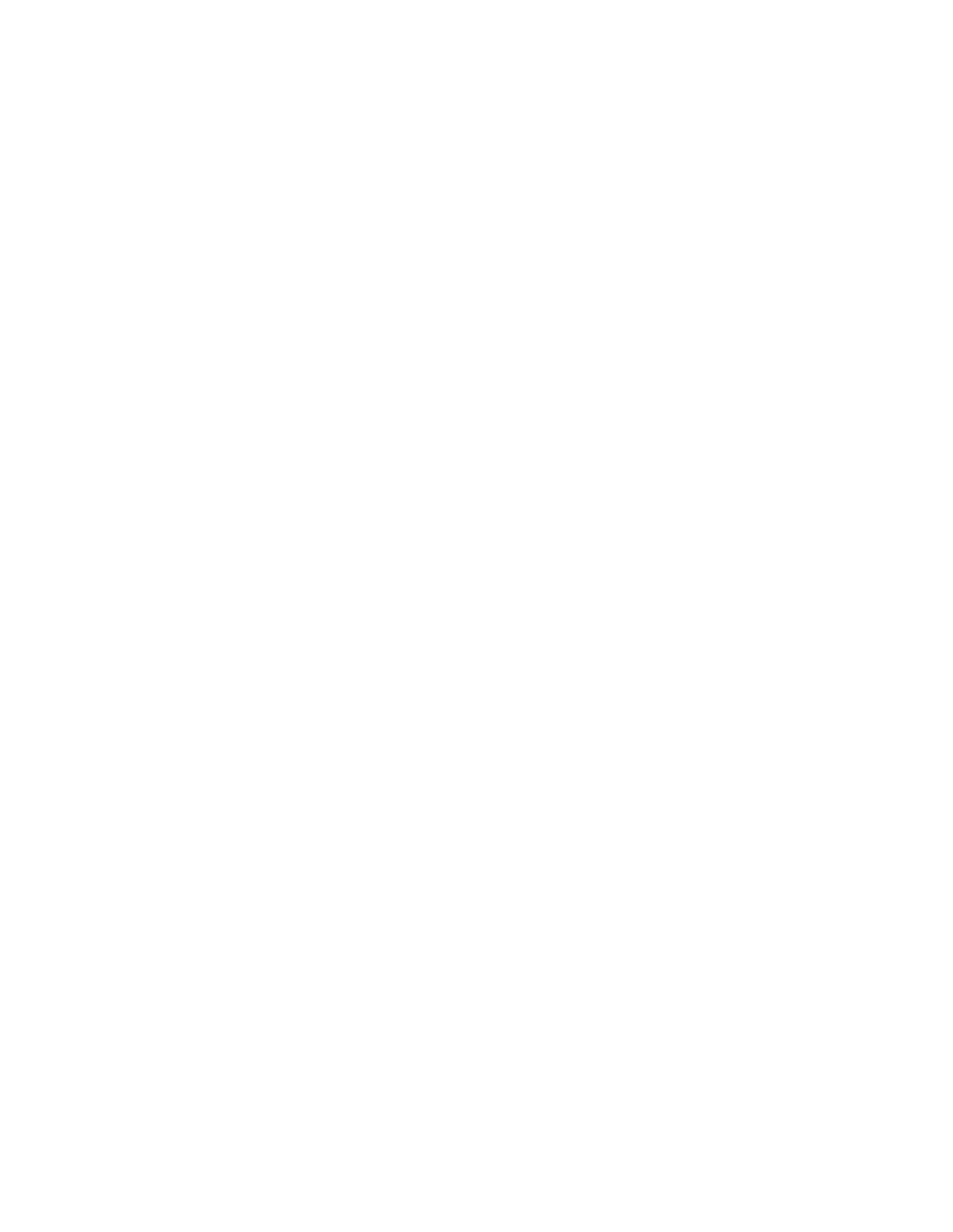# **7. QUALITY ASSURANCE/QUALITY CONTROL**

QA/QC activities for the soil and water sampling will be conducted in accordance with the processes and procedures documented in the QAPjP (Appendix A).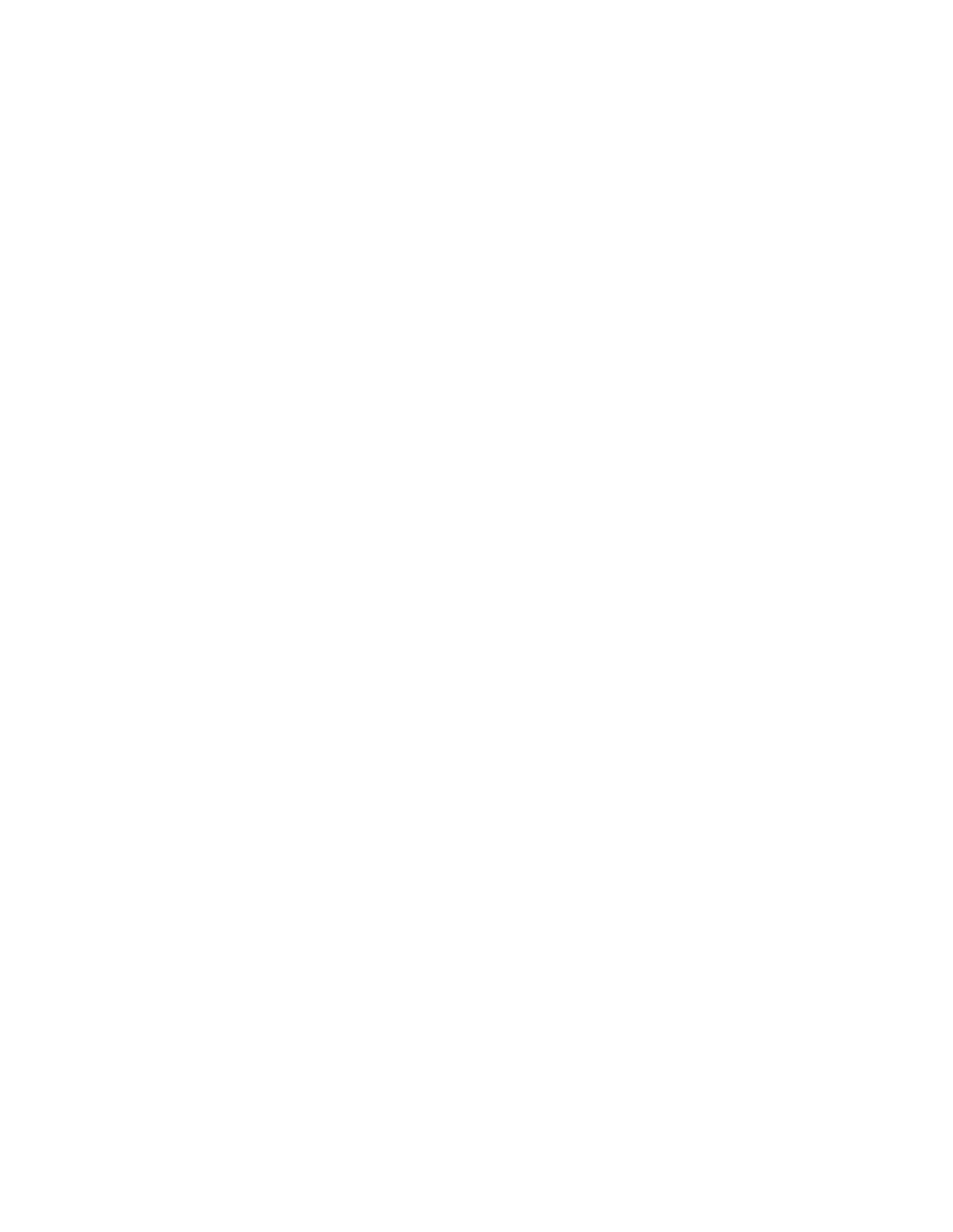# **8. WASTE MANAGEMENT**

IDW generated during the implementation of this project will be managed as specified in this Work Plan. Prior to initiation of field activities, EA will ensure that all waste management procedures have been refined and approved by NMED and that all waste streams and volumes have been properly planned for. This is especially important when large volumes of liquids from well drilling and development are produced at an off-Base drilling location. Waste volumes will be minimized to the extent practical and eliminate the potential for the local population's exposure to IDW during and after work hours. IDW will be stored for no longer than 90 days prior to disposal; refer to Figure 3-11 for the location of the IDW storage area.

### **8.1 Water Investigation-Derived Waste**

All excess water generated during well development, sampling, or during drinking water supply sampling events will be 100% captured and contained during generation. The following categories of water are discussed in the paragraphs below:

- **Non-hazardous water** generated from:
	- Purging or development of wells prior to sampling for which the sampling data for two consecutive preceding sampling events document no contaminants are present at concentrations that met the definition of characteristic hazardous waste (40 Code of Federal Regulations [CFR] Part 261 [2015]).
	- Decontamination water from equipment cleaning across all site activities.
- **Hazardous/potentially hazardous water** generated from:
	- Purging or development of wells during sampling events for which any data from two consecutive preceding sampling events have documented that contamination is present at concentrations that exceed the characteristic hazardous waste toxicity criteria (40 CFR Part 261.24).
	- Purge water from wells for which historical data show water quality fluctuating between nonhazardous and hazardous classification.
	- Purge water that had concentrations relatively close to the regulatory standard in 40 CFR Part 261.24 (e.g., water that exhibited benzene above 0.4 milligrams per liter in at least one of the previous two events).
- **Water of unknown quality** generated from development and sampling of new wells (i.e. KAFB-106S1) will rely on actual sample results from the IDW for waste profiling.

The QAPjP in Appendix A presents additional information regarding analytical requirements.

### **8.1.1 Non-Hazardous Water**

Non-hazardous water generated from groundwater sampling activities may contain concentrations of dissolved iron and manganese that exceed the influent acceptance limits specified in the GWTS O&M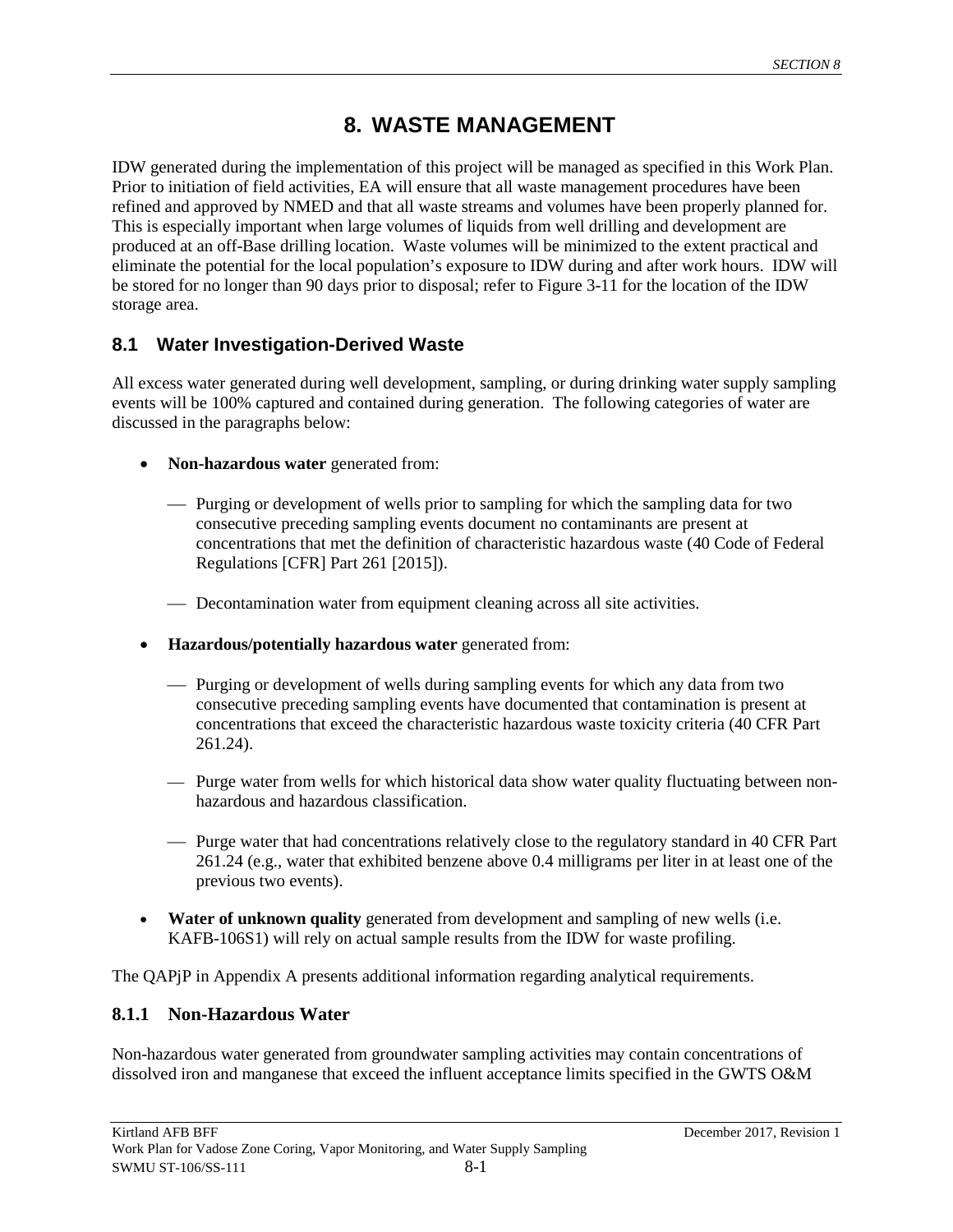Plan (USACE, 2017d). Non-hazardous water will be managed as described below depending on dissolved metals concentrations.

#### 8.1.1.1 **Non-Hazardous Water with Dissolved Metals Exceeding Groundwater Treatment System Influent Acceptance Limits**

IDW water that contains dissolved iron and manganese exceeding the GWTS influent acceptance limits will be kept segregated by point of origin both during transport and in storage and will not be discharged directly to the GWTS. Upon generation, the water will be placed in dedicated drums and transported to "pending analysis" storage facility where the drums will be labeled and stored pending laboratory analytical results. The storage containers will not be left unattended at off-Base locations during work hours. This water will be profiled for offsite disposal based on the analytical data from the sample collected from the well purged.

#### 8.1.1.2 **Non-Hazardous Water with Dissolved Metals Less than the Groundwater Treatment System Influent Acceptance Limits**

For IDW waste meeting the dissolved iron and manganese GWTS influent acceptance limits, the water will be segregated while in storage until waste profile analytical data are available. Fluids purged or generated at the wellheads will be placed, to the acceptable filling capacity, in 55-gallon drums or larger containers (totes) that are secured to a truck bed and, upon conclusion of the work day, transferred to the IDW storage area. The storage containers will not be left unattended at off-Base locations during work hours. The quantity of IDW water from each well and the total quantity of water transferred to the GWTS will be recorded. A minimal amount of fines is anticipated to be present in this water and pre-filtering before batching into the GWTS is not anticipated.

If, for any reason, the GWTS cannot accept the purge water as it is generated (e.g., shut down for maintenance), the water will be temporarily stored in the IDW storage area on pallets and properly labeled until it can be discharged to the GWTS.

### **8.1.2 Hazardous/Potentially Hazardous Water**

Characteristically hazardous water generated from any well development or sampling activities will be kept segregated by point of origin both during transport and in storage. Upon generation, the water will be placed in dedicated drums and transported to the less than 90-day accumulation area where the drums will be labeled and stored pending laboratory analytical results. The storage containers will not be left unattended at the residential sites during work hours. This water will be profiled for disposal based on the analytical data from the sample collected from the well purged. A minimal amount of fines is anticipated to be present in this water. Water generated from purging of new wells due to undocumented water quality will be treated the same way as the hazardous water until proven non-hazardous. The quantity of water purged from each well will be recorded.

### **8.1.3 Water of Unknown Quality**

Water of unknown quality associated with drilling activities will initially be placed in portable tanks located at the wellhead where it is produced. The fines will be allowed to settle before the water will be transported, on a daily basis, using vacuum trucks from the wellhead to a centralized storage area where it will be pumped in storage tanks. The quantity of water extracted during development of each well and the total quantity of water transferred into the storage tank will be recorded. Upon conclusion of the development or when the storage tank capacity is reached, one water sample will be collected from a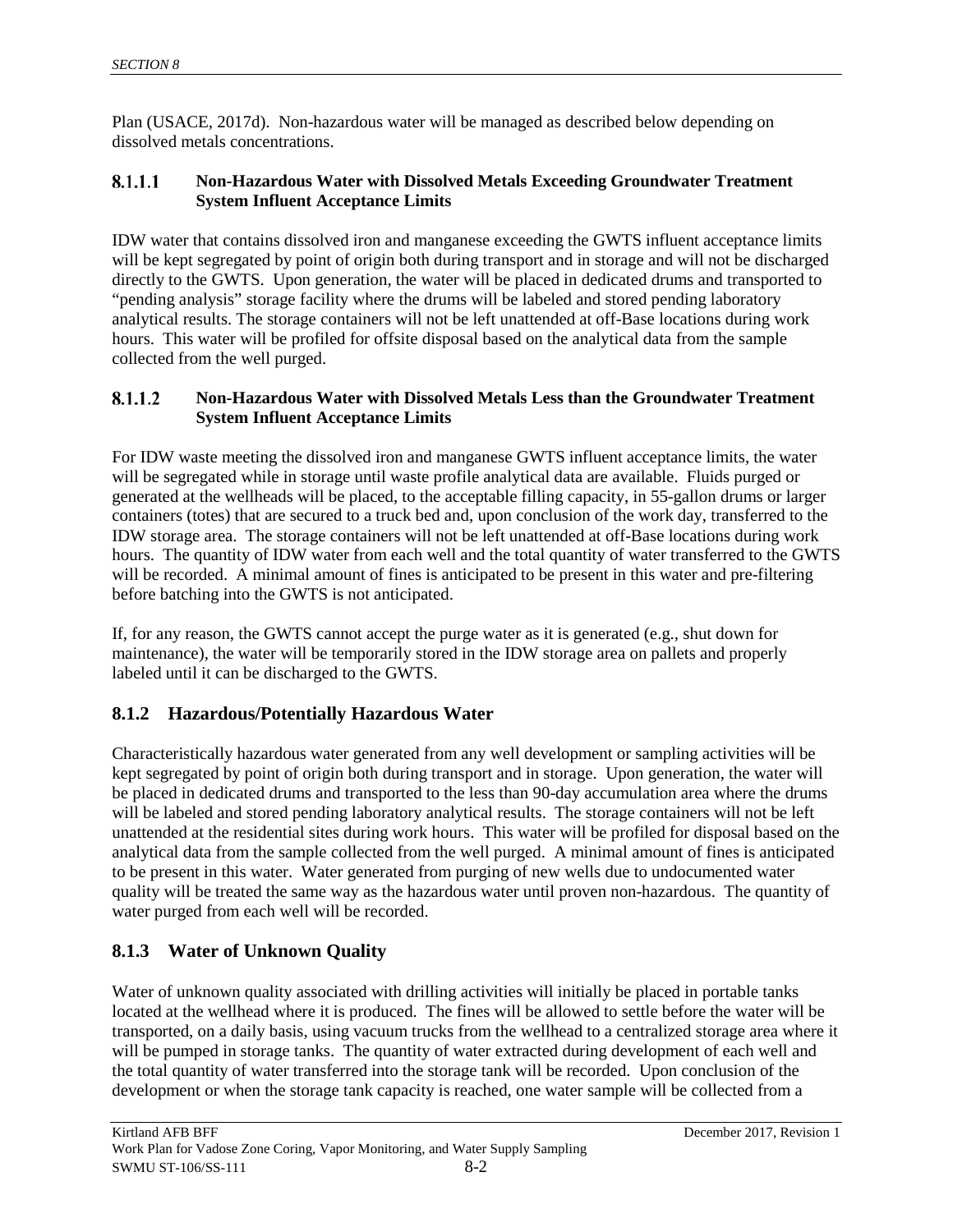spigot situated at the bottom of the tank; proper disposal will take place upon receipt of analytical results. The sample will be analyzed for the analytical suites presented in Table 8-1. Upon receipt of the analytical results confirming that the water is non-hazardous and that the dissolved iron and manganese meet the GWTS influent acceptance limits, the water will be batched through the GWTS. A pre-filter to capture fines is anticipated for well development water. If the water is hazardous based on toxicity characteristics, it will be disposed of offsite in accordance with NMED regulations. If the water does not meet the GWTS influent acceptance limits, the IDW water will be profiled for offsite disposal.

### **8.2 Soil Investigation-Derived Waste**

Soil will be 100% captured and contained at the drill site during coring and/or well drilling. All necessary equipment will be provided to contain and transport soil IDW back to the IDW storage area for further handling (i.e., characterization, temporary storage, and disposal). IDW soil from drilling sites will be collected, secured, and transported in 20-cubic yard lined roll-off bins to the IDW storage area pending receipt of waste characterization profiling results.

For profiling of solid waste, each roll-off containing soil will be characterized for disposal at the Kirtland AFB Construction and Demolition (C&D) Landfill with a 5-point composite IDW sample. Depending on the type and provenance of the waste, the samples will be analyzed for the suites outlined in Table 8-1. Soil will have to meet the waste acceptance criteria for the Kirtland C&D Landfill (USAF, 2009). The suite for profiling soil originating at locations where extraction and observation wells are installed is reduced, as it is historically known that the waste from that general location is petroleum-based.

Once the analytical results for soil IDW are received and reviewed, a Request for Disposal letter will be provided to Kirtland AFB for approval to dispose of the contents of each container. All documentation regarding waste characterization and disposal will be provided in the appendices of the document describing the activities during which waste was generated.

Should the petroleum levels exceed what the Kirtland C&D Landfill is allowed to accept (benzene, toluene, ethylbenzene, and toluene >50 milligrams per kilogram [mg/kg], benzene >10 mg/kg, or total petroleum hydrocarbons >100 mg/kg), it will require characterization as "special waste" and disposed at an offsite permitted landfill. Samples will be handled per Section 3.2.17 of this Work Plan. The QAPjP (Appendix A) presents additional information regarding analytical requirements.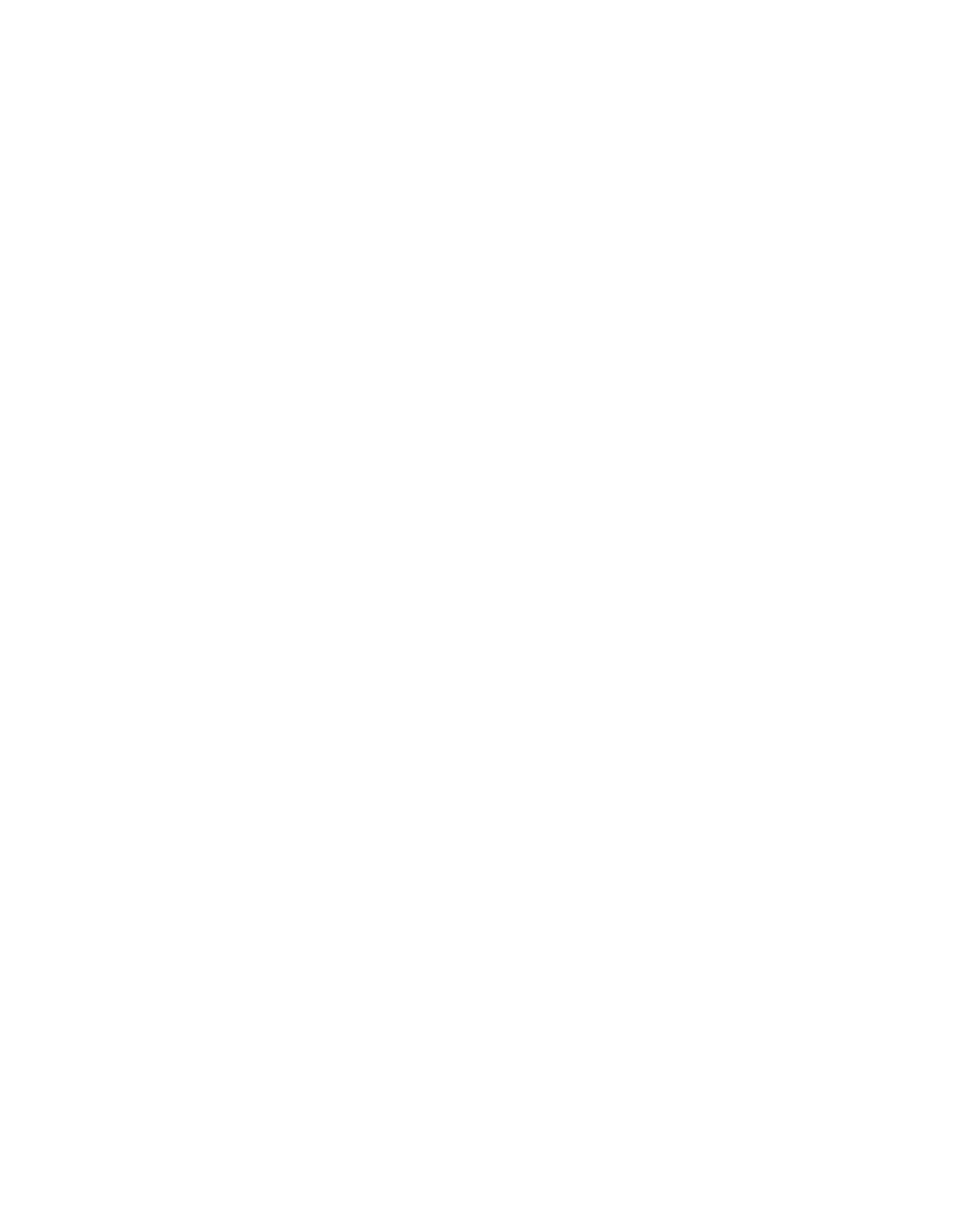## **9. ACCIDENT PREVENTION PLAN/SITE SAFETY AND HEALTH PLAN**

The safety requirements for the field implementation of this project are addressed in the companion document, *APP for the Kirtland AFB BFF Expansion of the GWTS and Vadose Zone Treatability Studies (Revision 5)* that also contains the SSHPs (EA, 2017). All field personnel associated with the project will be required to read and understand the elements of the APP, and the document will be available at the project location at all times.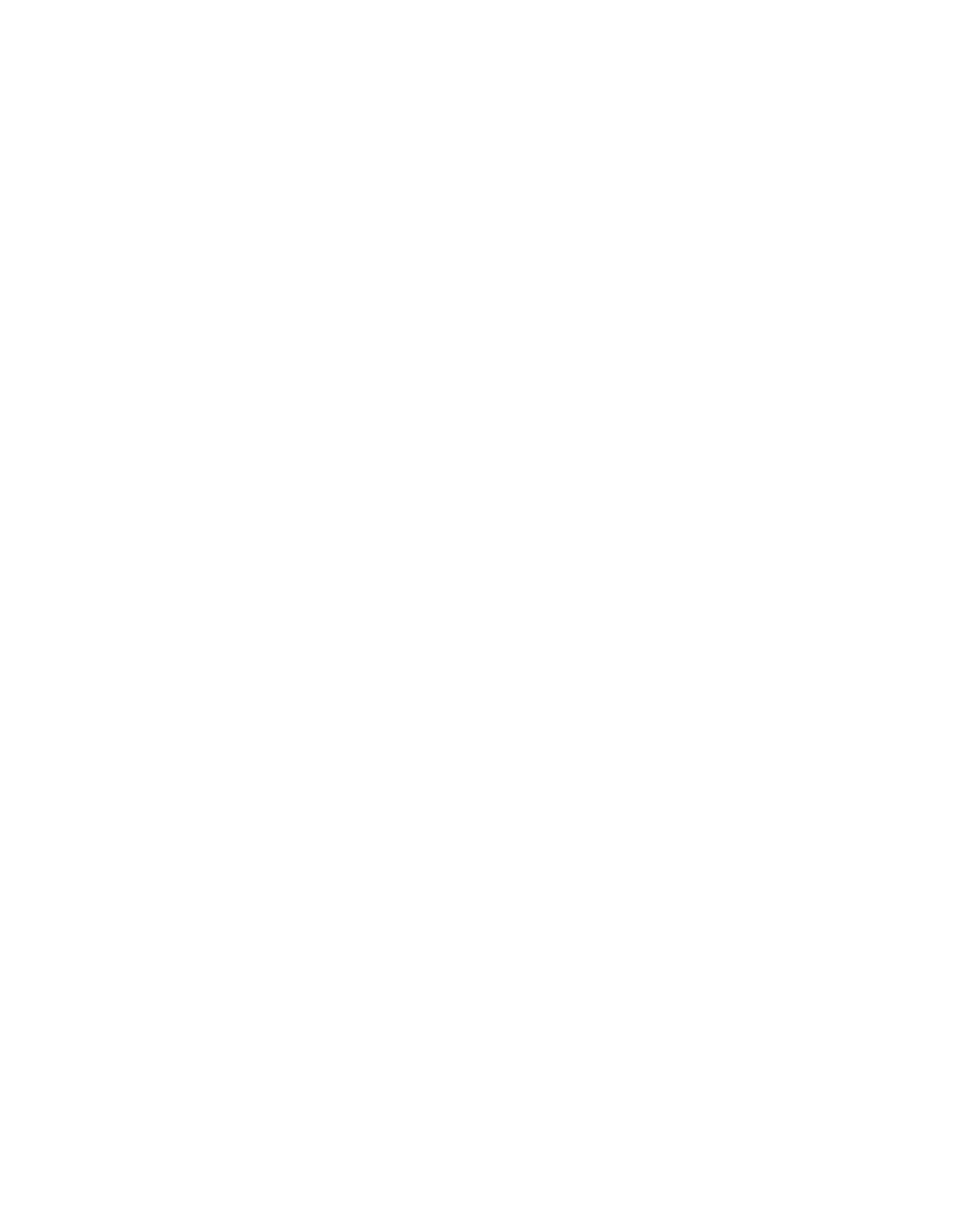### **10. REFERENCES**

- ASTM International. 2016. *Standard Practice for Sonic Drilling for Site Characterization and the Installation of Subsurface Monitoring Devices*, D6914/D6914M-16, ASTM International, West Conshohocken, Pennsylvania. December.
- Code of Federal Regulations (CFR). 2015. *Title 40, Chapter I, Subchapter I, Part 261, Identification and Listing of Hazardous Waste, Subpart C.* Updated as of October 22.
- Department of Defense (DoD). 2013. *Quality Systems Manual for Environmental Laboratories, Version 5.0.* July.
- EA Engineering, Science, and Technology, Inc., PBC (EA). 2017. *Accident Prevention Plan for the*  Base Bulk Fuels Facility Expansion of the Dissolved-Phase Plume Groundwater Treatment *System Design and the Vadose Zone Treatability Studies, Revision 4*, Kirtland Air Force Base, New Mexico. February.
- Golder Associates. 2011. Progress and Status Report PVI Database. PVI Work Group Webinar, U.S. EPA Office of Underground Storage Tanks.
- New Mexico Environment Department (NMED). 2001. Use of Low-Flow and Other Non-Traditional Sampling Techniques for RCRA Compliant Groundwater Monitoring, Position Paper, issued by the NMED Hazardous Waste Bureau. October 30.
- NMED. 2010. Hazardous Waste Treatment Facility Operating Permit, EPA ID No. NM9570024423, Issued to U.S. Air Force for the Open Detonation Unit Located at Kirtland Air Force Base, Bernalillo County, New Mexico, by the NMED Hazardous Waste Bureau. July.
- NMED. 2017a. Correspondence from Kathryn Roberts, Director, Resource Protection Division to Colonel E. Froehlich, Base Commander and Lt. Colonel W. Acosta, Civil Engineer Office, Kirtland AFB, NM, regarding Technical Memo Requesting Optimization of Soil Vapor Monitoring, Bulk Fuels Facility. 4 January.
- Rice, Steven, Oelsner, Gretchen, and Heywood, Charles, 2014, Simulated and measured water levels and estimated water-level changes in the Albuquerque area, central New Mexico, 1950–2012: U.S. Geological Survey Scientific Investigations Map 3305, 1 sheet.
- NMED. 2017b. Correspondence from Juan Carlos Borrego, Deputy Secretary, New Mexico Environment Department to Colonel E. Froehlich, Base Commander and Lt. Colonel W. Acosta, Civil Engineer Office, Kirtland AFB, NM, regarding Modification Request to the Work Plan for Soil Vapor and Drinking Water Monitoring, August 2016, 27 April.
- USACE. 2017a*. RCRA Facility Investigation Report Bulk Fuels Facility Releases Solid Waste Management Unit ST-106/SS-111.* Prepared by Sundance Consulting, Inc., for the USACE Albuquerque District under USACE Contract No. W912PP-16-C-0002. January.
- USACE. 2017b. Quarterly Report October-December 2016, Bulk Fuels Facility Solid Waste Management Unit St-106/SS-111, Kirtland Air Force Base, New Mexico. Pending March.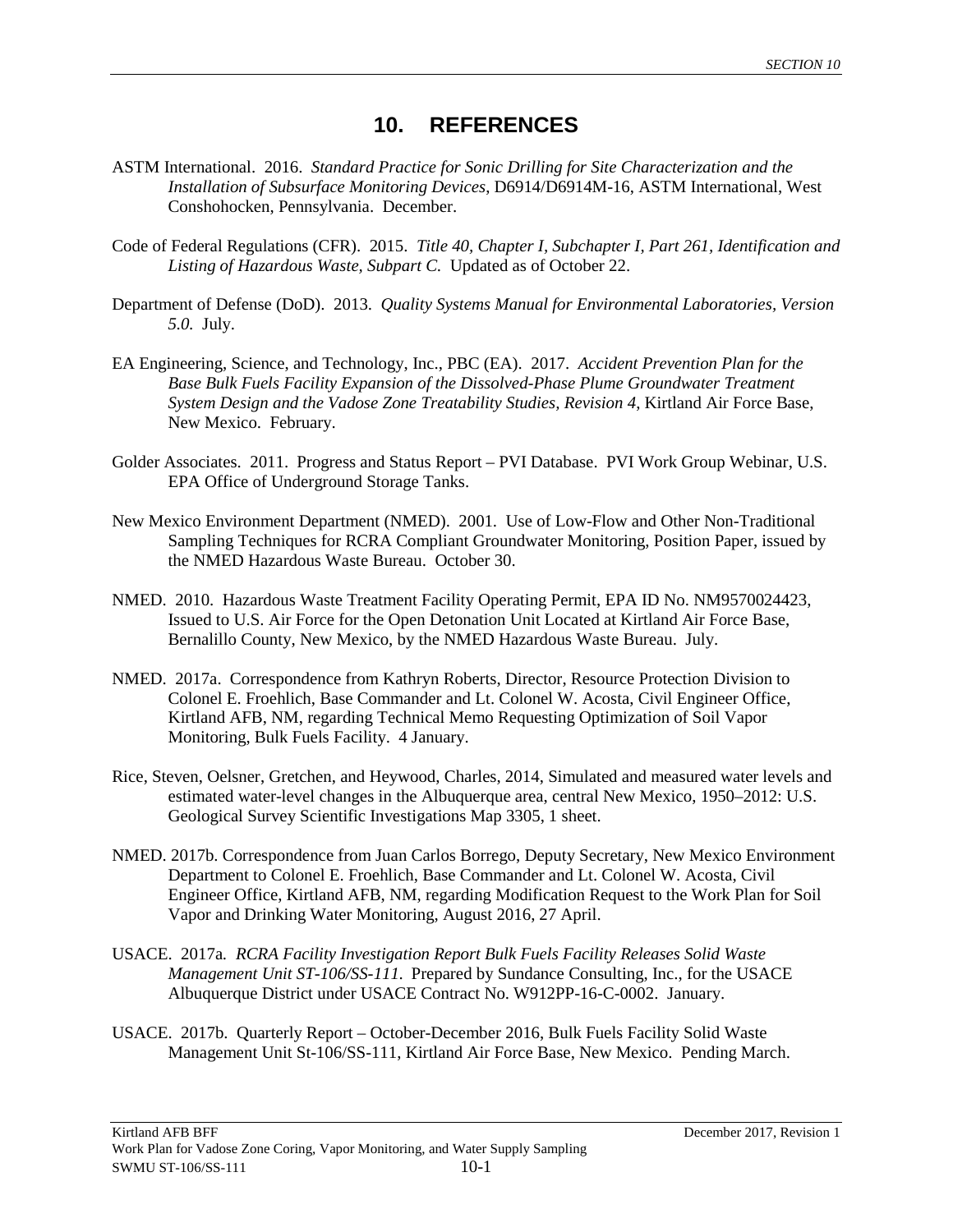- USACE. 2017c. Work Plan for Bulk Fuels Facility Expansion of the Dissolved-Phase Plume Groundwater Treatment System Design, Solid Waste Management Unit ST-106/SS-111. Prepared by EA Engineering, Science, and Technology, Inc., PBC for the USACE Albuquerque District under USACE Contract No. W912WR-12-D-0006. May.
- USACE. 2017d. *Operations and Maintenance Plan, Groundwater Treatment System, Bulk Fuels Facility, SWMU ST-106/SS-111.* Prepared by EA Engineering, Science, and Technology, Inc., PBC for the USACE Albuquerque District under USACE Contract No. W912WR-12-D-0006. September.
- U.S. Air Force (USAF). 2004. *Base-Wide Plans for the Environmental Restoration Program 2004 Update.* Kirtland Air Force Base, New Mexico. April.
- USAF. 2009. Memorandum on Kirtland AFB Landfill Acceptance of Soil and Debris from Restoration Sites and/or Monitoring Well Installation. January.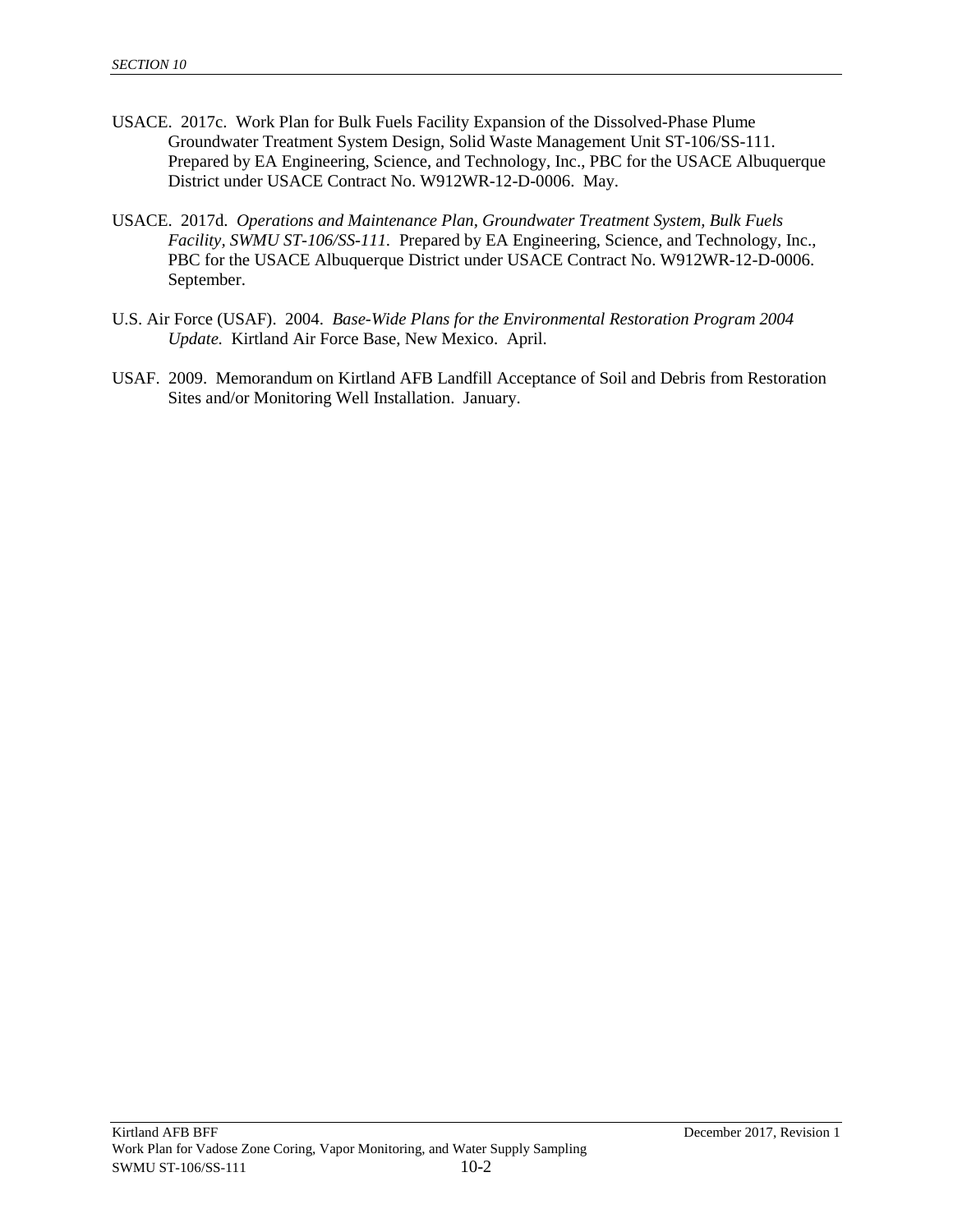# **FIGURES**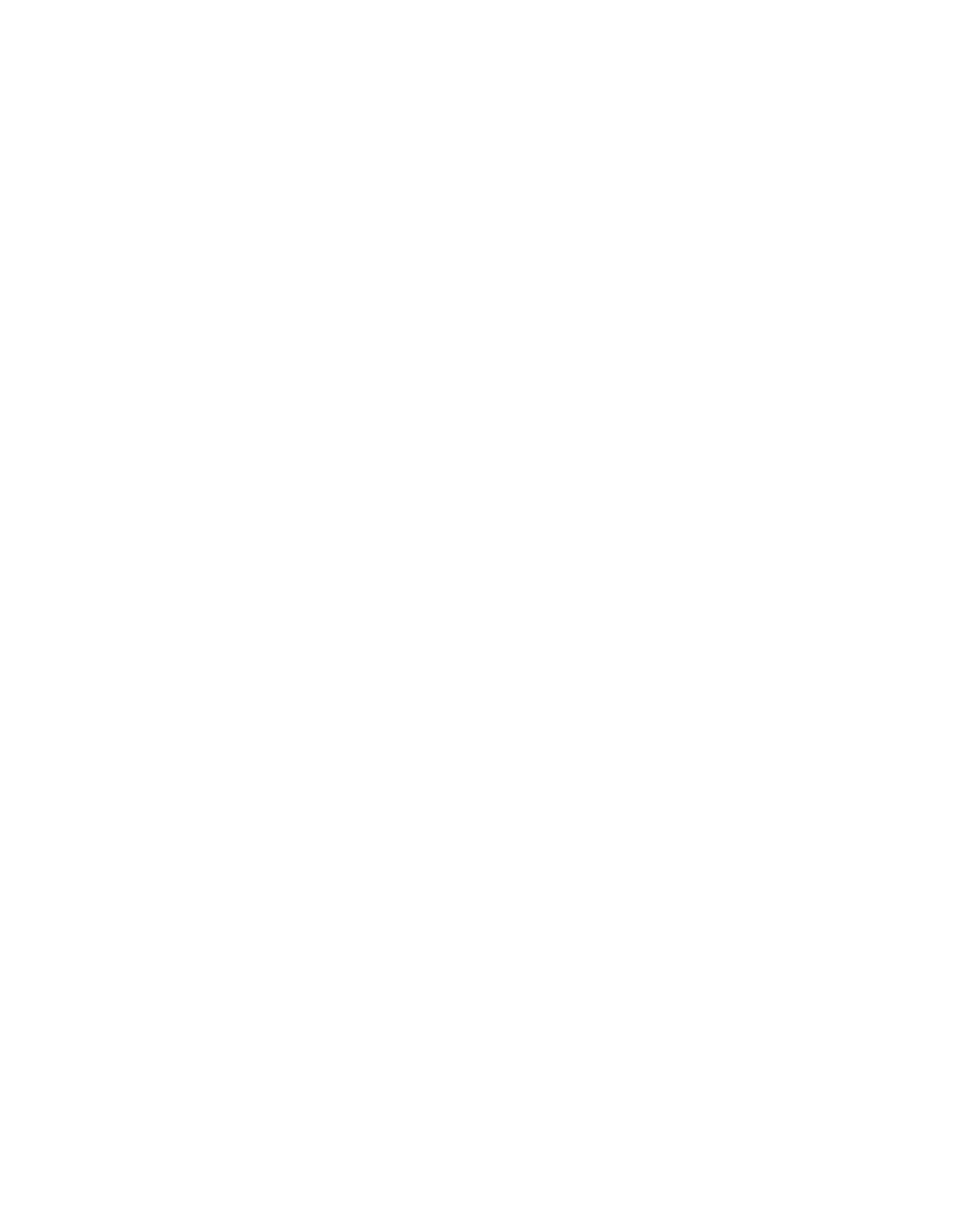# **TABLES**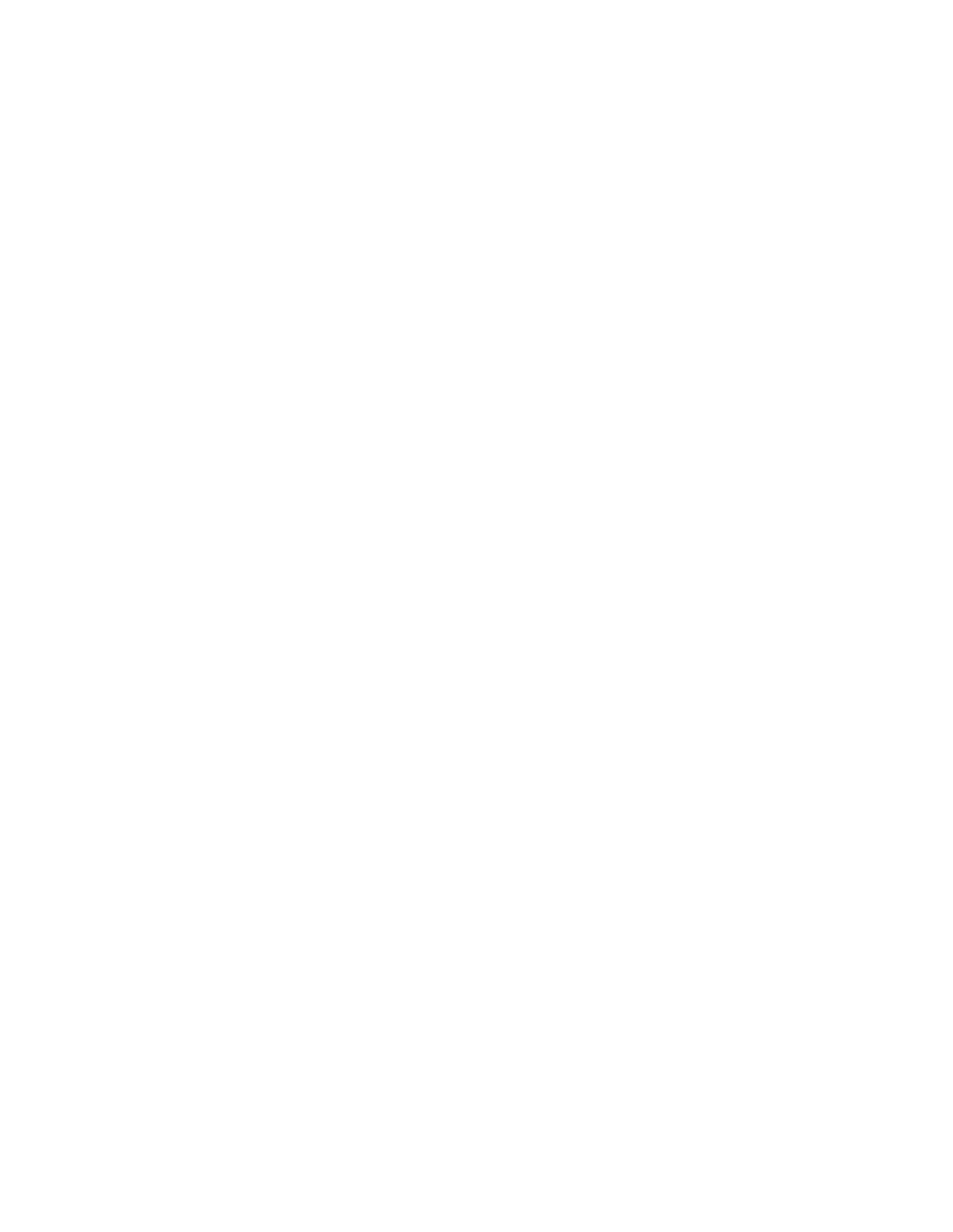# **APPENDIX A**

**Quality Assurance Project Plan**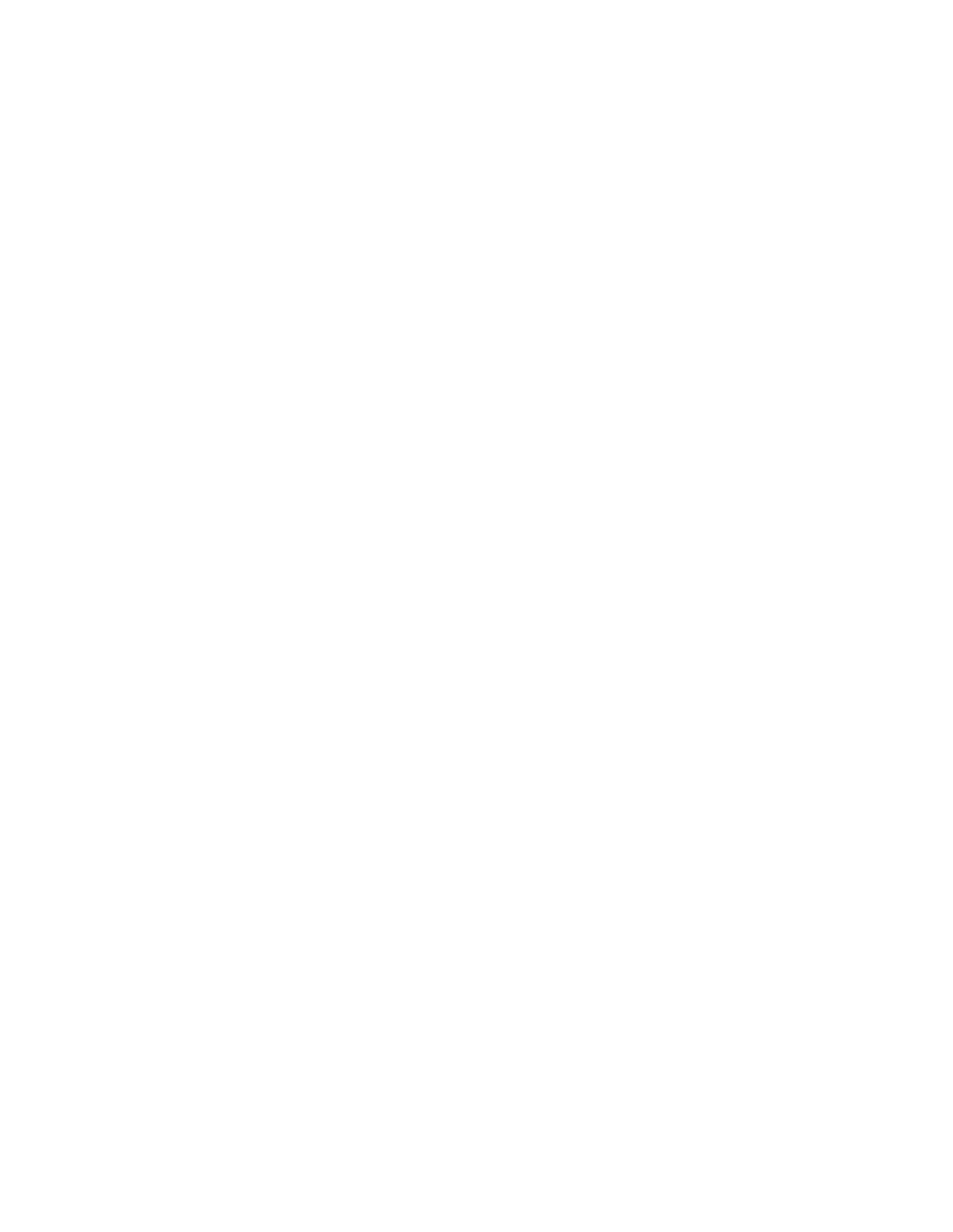# **APPENDIX B**

**Bioventing Well Design, Air-Lift Enhanced Bioremediation Well Design, and Dual-Completion Soil Vapor/Groundwater Wells**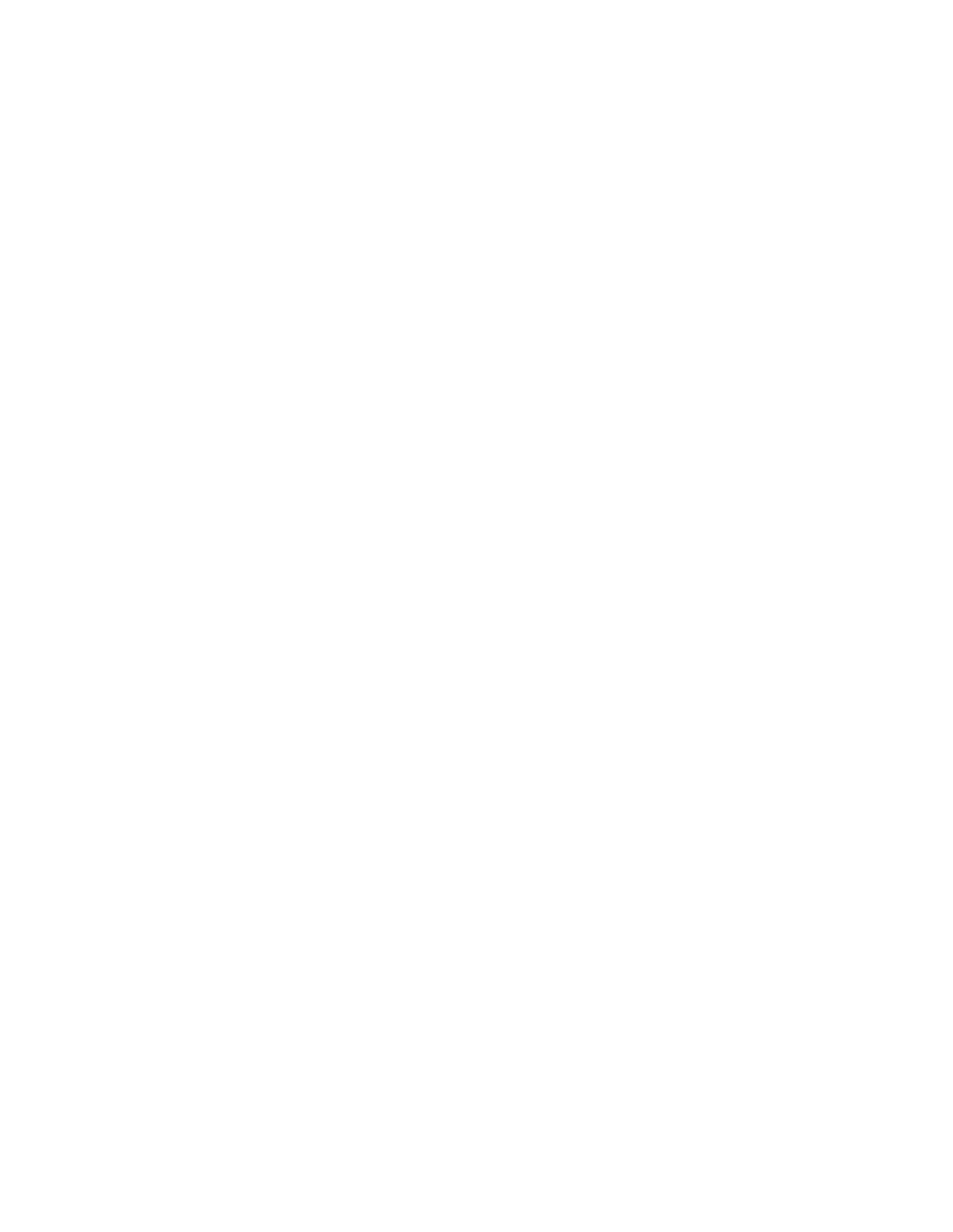# **APPENDIX C**

# **Relevant Standard Operating Procedures from Kirtland AFB Basewide Plan (Appendix B; 2004)**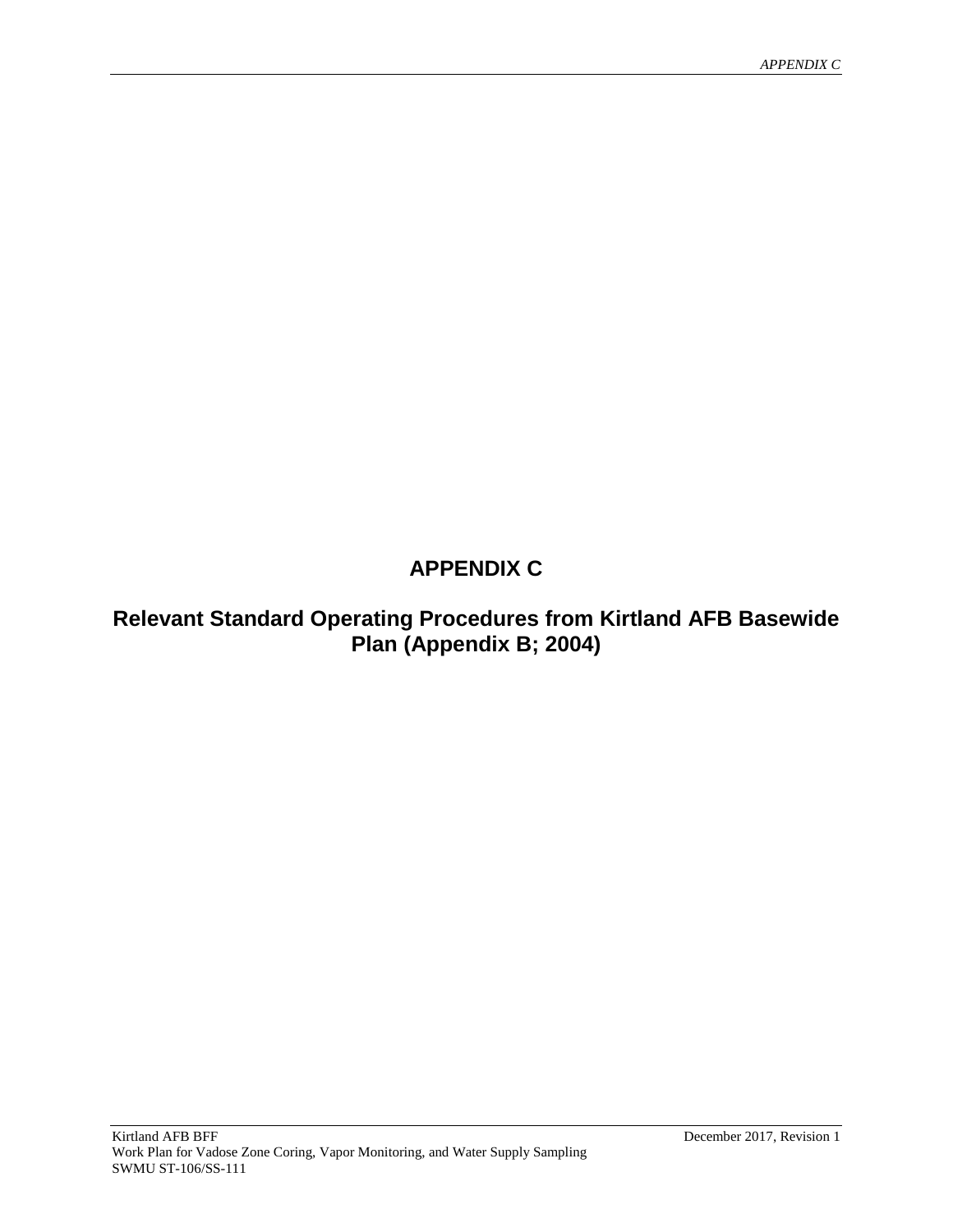# **APPENDIX D**

**Soil Vapor Sampling SOP**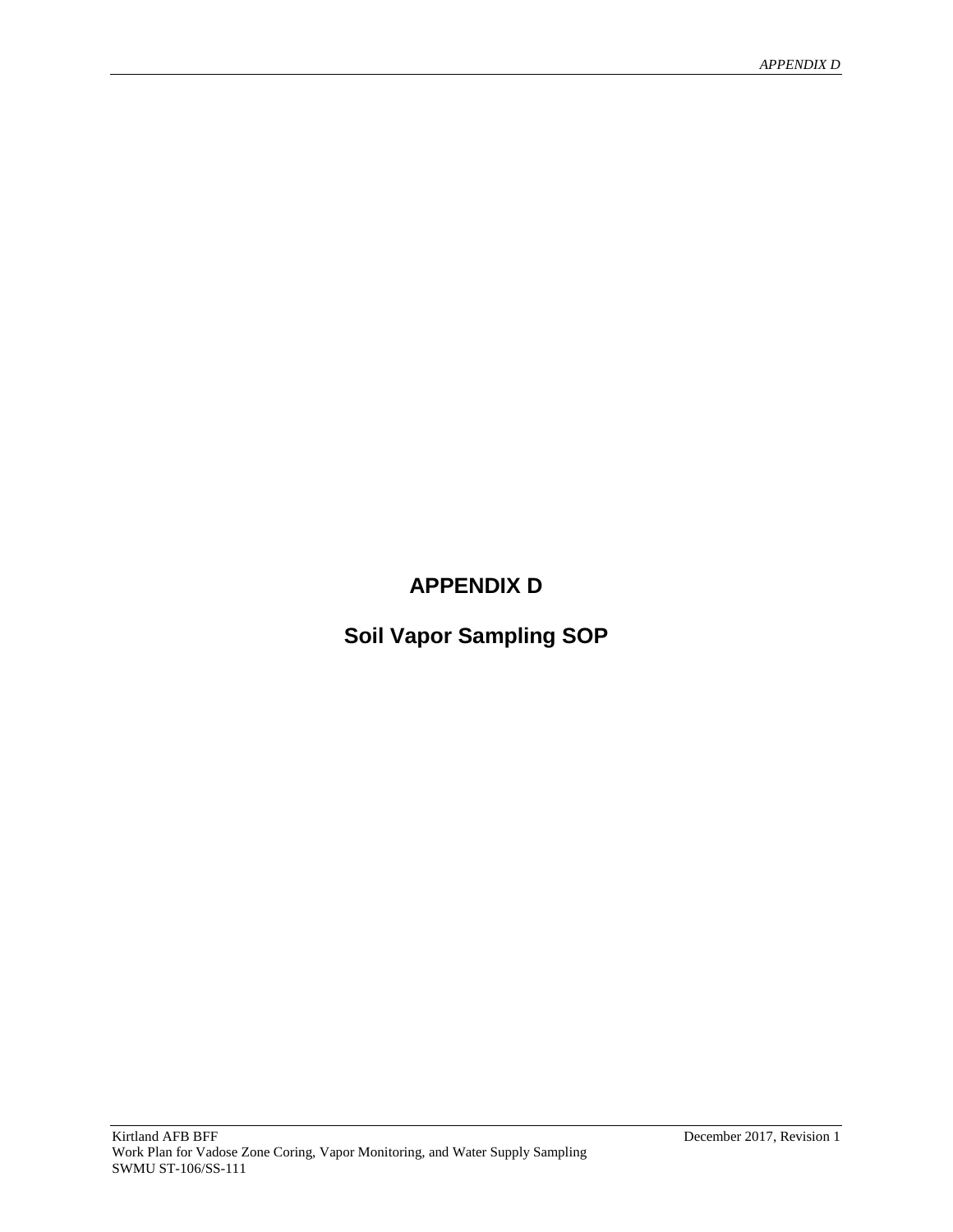# **APPENDIX E**

# **Water Supply Well Monitoring SOP**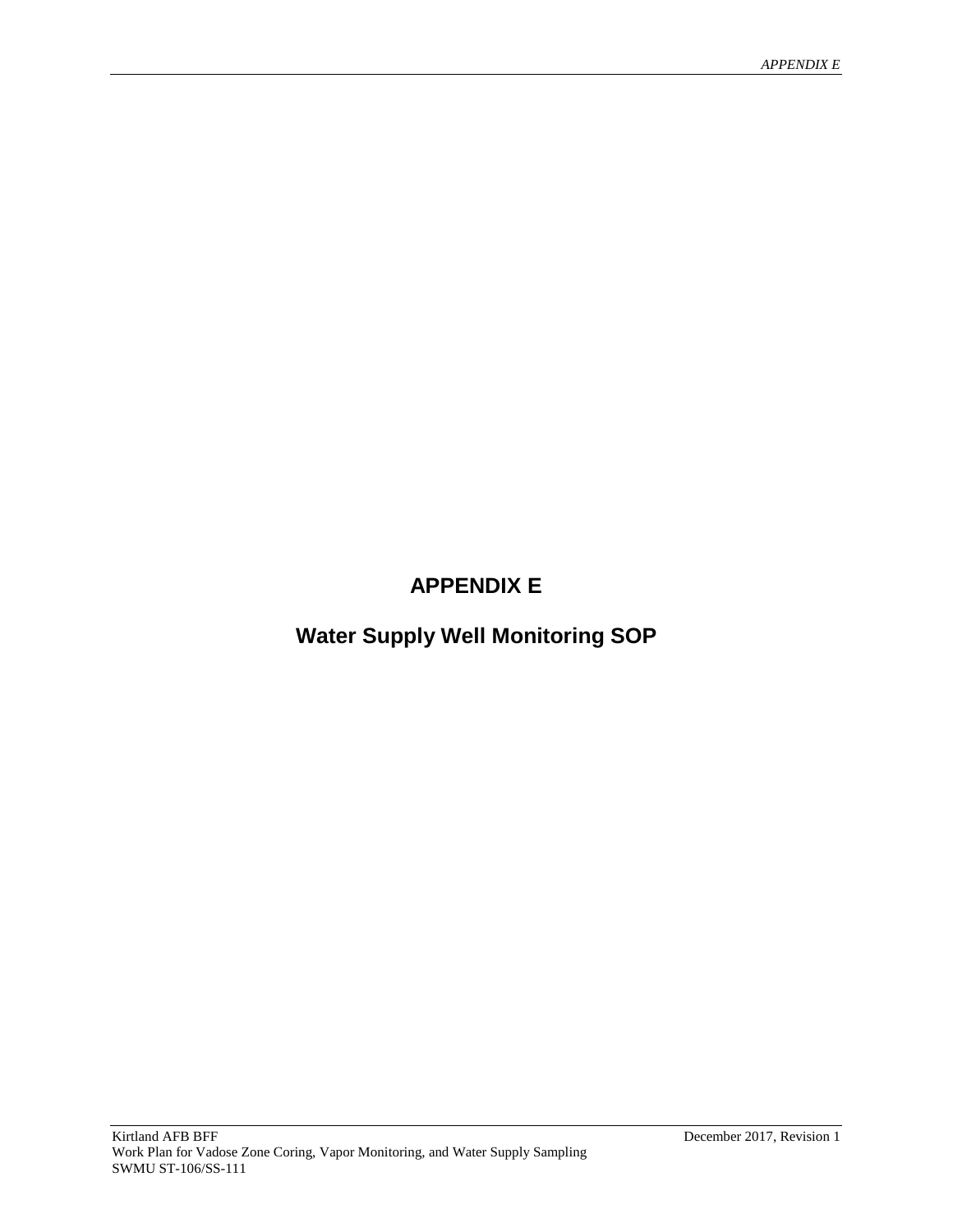# **APPENDIX F**

**Field Forms**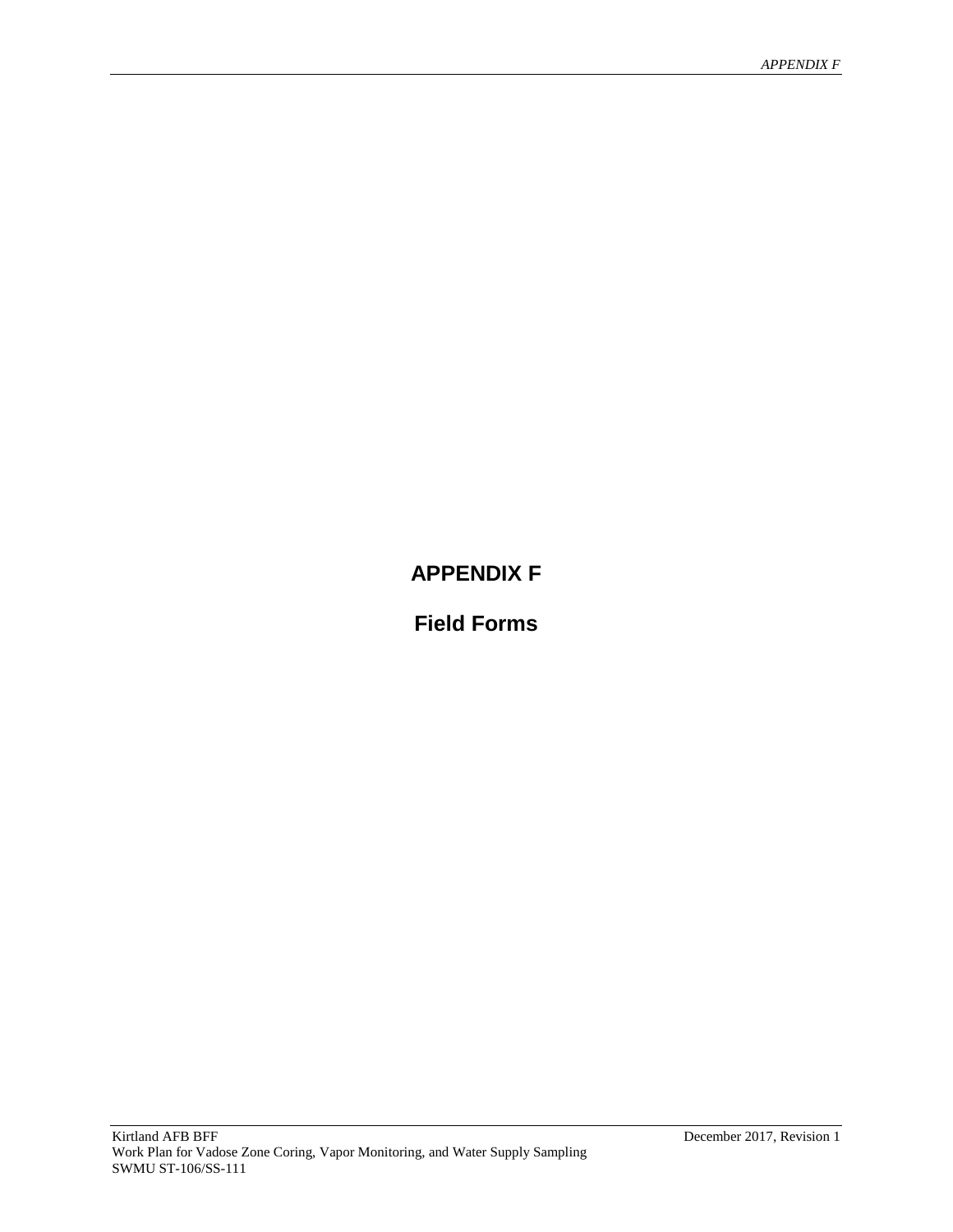# **APPENDIX G**

## **Definition of Land Survey Objective/Measuring Points and Land Survey Campaign among the Kirtland Air Force Base Monitoring Well Network**